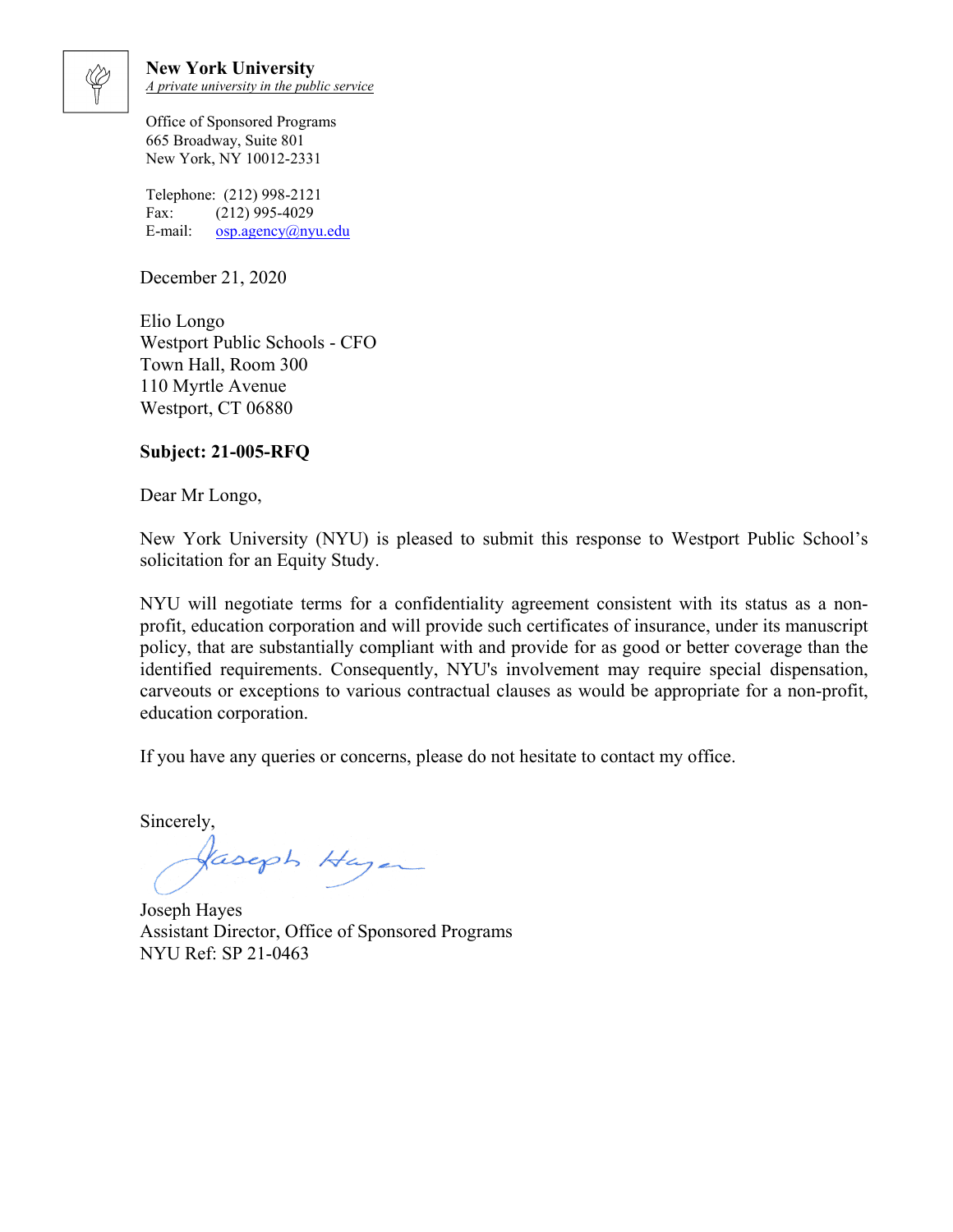# Westport Public Schools Equity Study **Bid# 21—005-RFQ**

METROPOLITAN CENTER FOR RESEARCH ON EQUITY AND THE TRANSFORMATION OF SCHOOLS

## **Submitted By:**

New York University Metropolitan Center for Research on Equity and the Transformation of Schools Steinhardt School of Culture, Education, and Human Development 726 Broadway, 5<sup>th</sup> Floor New York, New York 10003

Executive Director: Dr. David E. Kirkland

**Submitted:** January 4, 2021 11:00am EST

#### **Submitted To:**

Westport Public Schools-CFO ATTN: Elio Longo Town Hall, Room 300 110 Myrtle Avenue Westport, CT 06880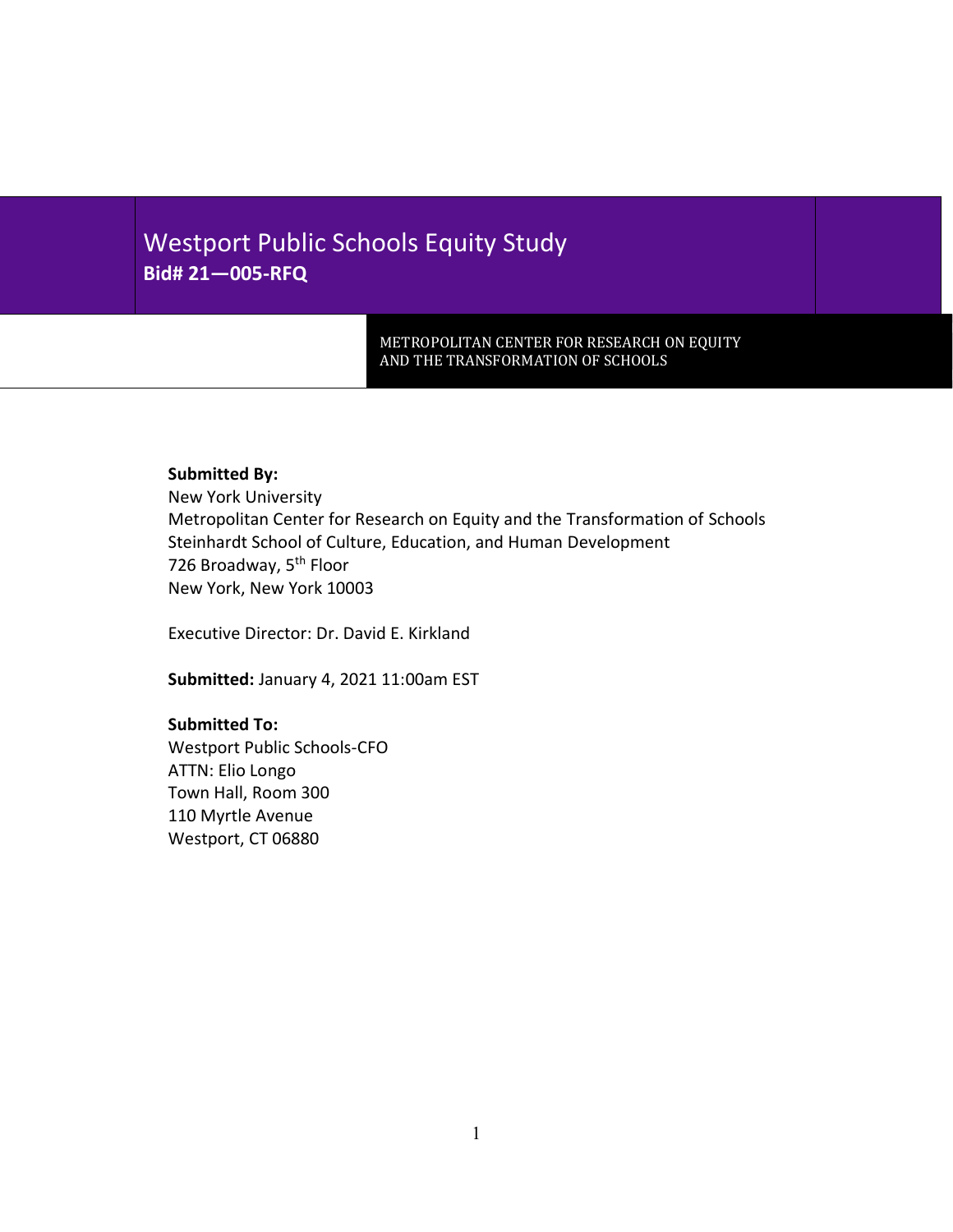# Table of Contents

| <b>Executive Summary</b>                                                                                 | 3  |
|----------------------------------------------------------------------------------------------------------|----|
| <b>Organizational Capacity and Experience</b>                                                            | 5. |
| <b>Key Personnel</b>                                                                                     | 6  |
| Appendix A: District Partner References                                                                  | 8  |
| Appendix B: Metro Center's Abbreviated Past Performance: Description of Selected<br>and Related Projects | 9  |
| Appendix C: Resumes                                                                                      | 12 |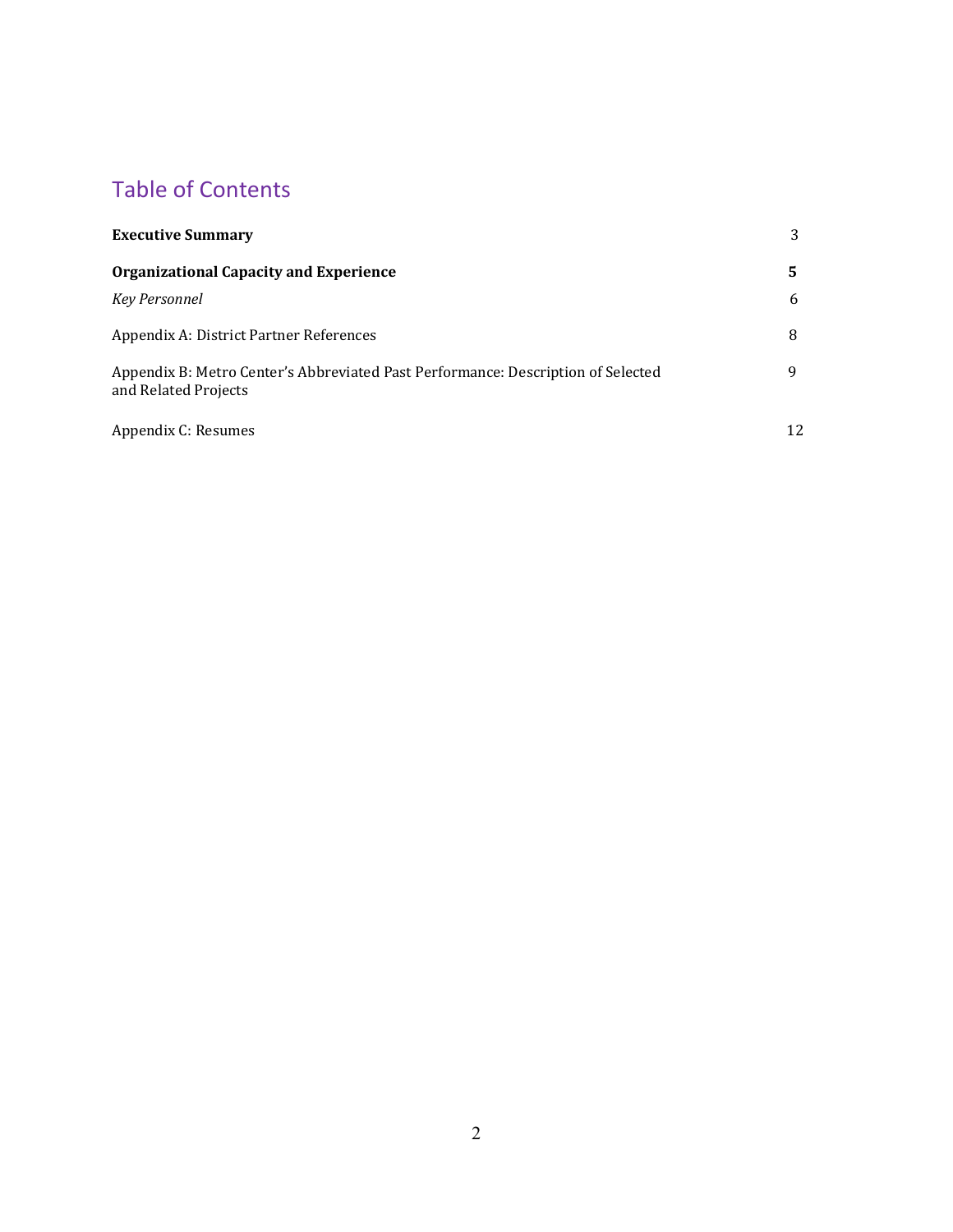## **EXECUTIVE SUMMARY**

The Metropolitan Center for Research on Equity and the Transformation of Schools at New York University (NYU Metro Center) is the ideal candidate to partner with Westport Public Schools to conduct the proposed Equity Study. NYU Metro Center is a comprehensive, university-based research and technical assistance center, founded in 1978, to provide services and assistance to underserved student populations and to educational, governmental, and community agencies that serve them. NYU Metro Center operationalizes its mission via (1) technical assistance and professional development to district and school leadership, (2) school services to students and teachers, and (3) applied research and evaluation of district and school programs. In this *RFQ*, we highlight our expertise in partnering with districts in conducting a comprehensive diagnostic equity audits that is undergirded in Culturally Responsive Sustaining Education (CR-SE), and equity-focused systemic principles. NYU Metro Center is led by Dr. David E. Kirkland, a national expert in school transformation, culturally responsive-sustaining education, educational equity, and cultural interventions focused on reforming schools and conditions that promote student success across multiple lines of social difference.

NYU Metro Center has worked collaboratively with schools, districts, and organizations to ensure equity and educational justice (see Appendix B). The Center embraces an intersectional approach to advancing equity across race, ethnicity, language, culture, gender identity, sexual orientation, dis/ability, faith, and socioeconomic status. We define educational equity in terms of each student possessing tools, support, and conditions needed to define and experience success, experience joy in every day learning, and see themselves reflected in the content of their learning as well as in the educators who serve them.

Our work embraces "a cultural view of learning and human development in which multiple expressions of diversity (e.g., race, social class, gender, language, sexual orientation, nationality, religion, ability) are recognized and regarded as assets for teaching and learning." Our plan for Westport school/district staff explores the relationship between historical and contemporary conditions of inequality and ideas that shape fair access to education opportunities, participation, and outcomes for learners. One goal is to help educators design and implement policy, procedures, and practices that promote conditions that:

- ❑ affirm racial and cultural identities and fosters positive academic outcomes
- $\Box$  develop educators' abilities to connect across cultures
- ❑ empower educators as agents of social change
- $\Box$  contribute to an individual's engagement, continual learning, growth mindset, and more effective practice through the cultivation of critical thinking and cultural proficiency.

Our approach to training and technical assistance centers equity as central for educators (and education). It is, therefore, designed to equip educators with explicit understandings about how sociocultural and sociopolitical factors, such as race, ethnicity, language, and culture, influence learning outcomes. It defines equity as the state, quality, or ideal of being just, impartial, and fair. This concept of equity is synonymous with fairness and justice. To be achieved and sustained,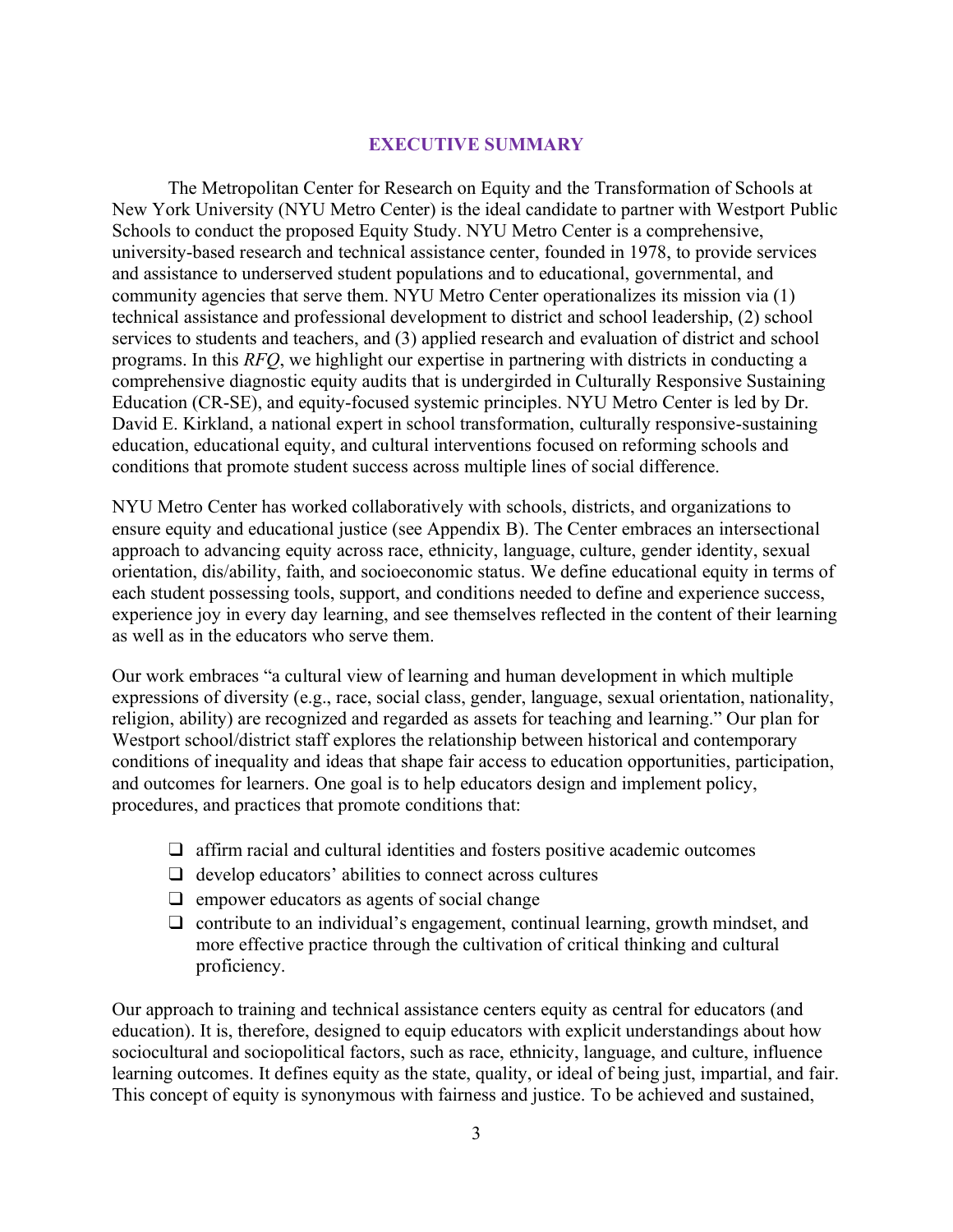we think of equity as structural and systemic as opposed to isolated and individual. Equity as a robust system and dynamic process reinforces and replicates equitable ideas, shared power, resources, strategies, conditions, habits, and outcomes. Systematic equity is a complex combination of interrelated elements designed to create, support, and sustain social and educational justice. Further, "educational equity incorporates educational policies, practices, interactions, and resources that are representative of, constructed by, and responsive to all students such that each individual has access to and can meaningfully participate and make progress in high-quality learning experiences that empower students towards self-determination and reduce disparities in outcomes regardless of individual differences and cultural identities"(Fraser, 2008; Great Lakes Equity Center, 2011).

For Westport Public Schools, we offer a capacity building approach to conduct an equity study by employing an evidence-based root cause analysis process that examines both quantitative and qualitative data and beliefs, policies, practices, and procedures to unveil the root causes of student disparate experiences and outcomes. We believe that local stakeholders hold the sociocultural-political and historical knowledge of districts and are invaluable to the equity study process. With this in mind, our equity audit process uses a collaborative approach. In particular the audit is conducted alongside a Westport identified equity team. Similar to other partnering school districts, the plan proposes 8 online half days and 2 full days trainings and technical assistance support sessions with the identified equity team to build (1) their capacity in examining student level data by race, ethnicity, gender, IEP/Non-IEP status and ELL/non-ELL status (2) examine and identify beliefs, policies, practices, and procedures that are leading to student inequitable outcomes, and (3) explore how race, culture, and privilege perpetuate inequities. These processes will be used to identify the root causes of disproportionate student outcomes, next steps, and recommendations for Westport Public Schools to develop a coherent multi-year strategic plan to address their disparate student outcomes. The basic premise of the plan proposed here underscores that we can transform education and sustain our students by working together.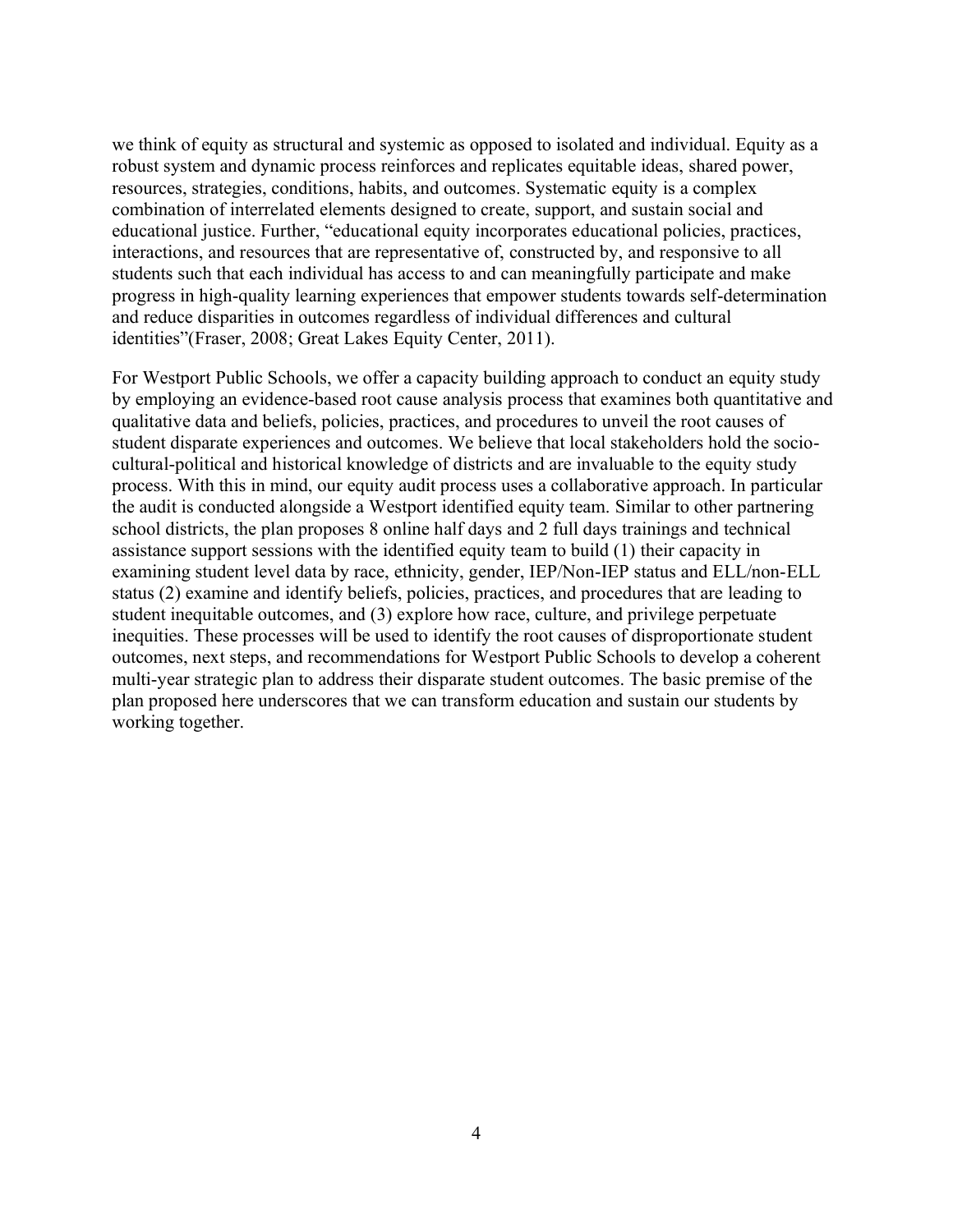#### **Organizational Capacity and Experience**

Founded in 1978, NYU Metro Center is nationally and internationally renowned for its work on educational equity and school improvement. Metro Center was created to respond to educational problems that are national in scope but brought into sharp focus at the local community level. The Center's mission is to promote an understanding of -- and provide services and assistance to -- underserved populations and the educational, governmental, and community agencies that serve them in order to ensure equity and promote excellence in the educational experiences of children and youth. NYU Metro Center houses several technical assistance units that are needs-based and designed to support culturally, racially, and linguistically sustaining education. NYU Metro Center has been a partner and resource to districts and schools throughout the US, including, not limited to New York state, Detroit, Denver, Houston, New York City, Pittsburgh, San Juan, Washington D.C., and Wilmington.

NYU Metro Center currently holds a \$15 million contract from New York State for its Regional Bilingual Education Resource Network, which provides training, technical assistance, and resources to support multilingual learners. Through our Technical Assistance Center on Disproportionality (TAC-D), a comprehensive assistance unit funded by New York State for over 15 years, we have developed six "root cause" sessions to conduct equity audits that precede six "culturally relevant-sustaining education modules." In this work, success was defined by shifting and creating district policies using equity as a foundation, teachers and administrators enacting practices that meet the needs of every student, school-based procedures that provide an avenue for student and family voice, and shifting mindsets to ardently address disproportionate outcomes based on race, culture and flawed notions of ability. Through our Center for Strategic Solutions (CSS), we have continued to develop our equity work through flexible initiatives (e.g., restorative justice/practice, trauma-based instruction, PBIS, RTI, mindfulness and meditation). Between 2015 and 2016, one of our partnering school systems in Detroit, MI (Henry Ford Academies) saw suspensions drop from 276 (2015) to 7 (2016). A significant yield of the effect  $(d=1.62)$  can be attributed to our racial equity work. Innovations in Equity and Systemic Change (IESC) provides technical assistance support for educational equity to districts, schools and teachers through multi-phased, customized approaches to school improvement with impact evaluated throughout (see Appendix B for an abbreviated list of NYU Metro Center projects). Working across these units, NYU Metro Center helped author New York State's new multi-level framework for Culturally Responsive-Sustaining Education.

We are among the leading organizations in the U.S. defining culturally responsive-sustaining education (CR-SE), having authored the New York State Education Department Culturally Responsive-Sustaining Education Framework and New York City Schools CR-SE Definition. In addition, we provide ongoing strategic support to the NYC DOE as it seeks to implement policy related to (CR-SE). We view CR-SE as a fundamental aspect of human development informed by an understanding of the ways in which race, culture, and language impact the educational experiences of students. We have found that when they are equipped with the explicit understanding about how race, culture, language, and ethnicity influence learning outcomes, educators become more capable of proctoring amendments to systems, significantly reducing inequities baked into the design of American education. As such, culturally responsivesustaining practices require practitioners to develop a deep, nuanced, and reflective socio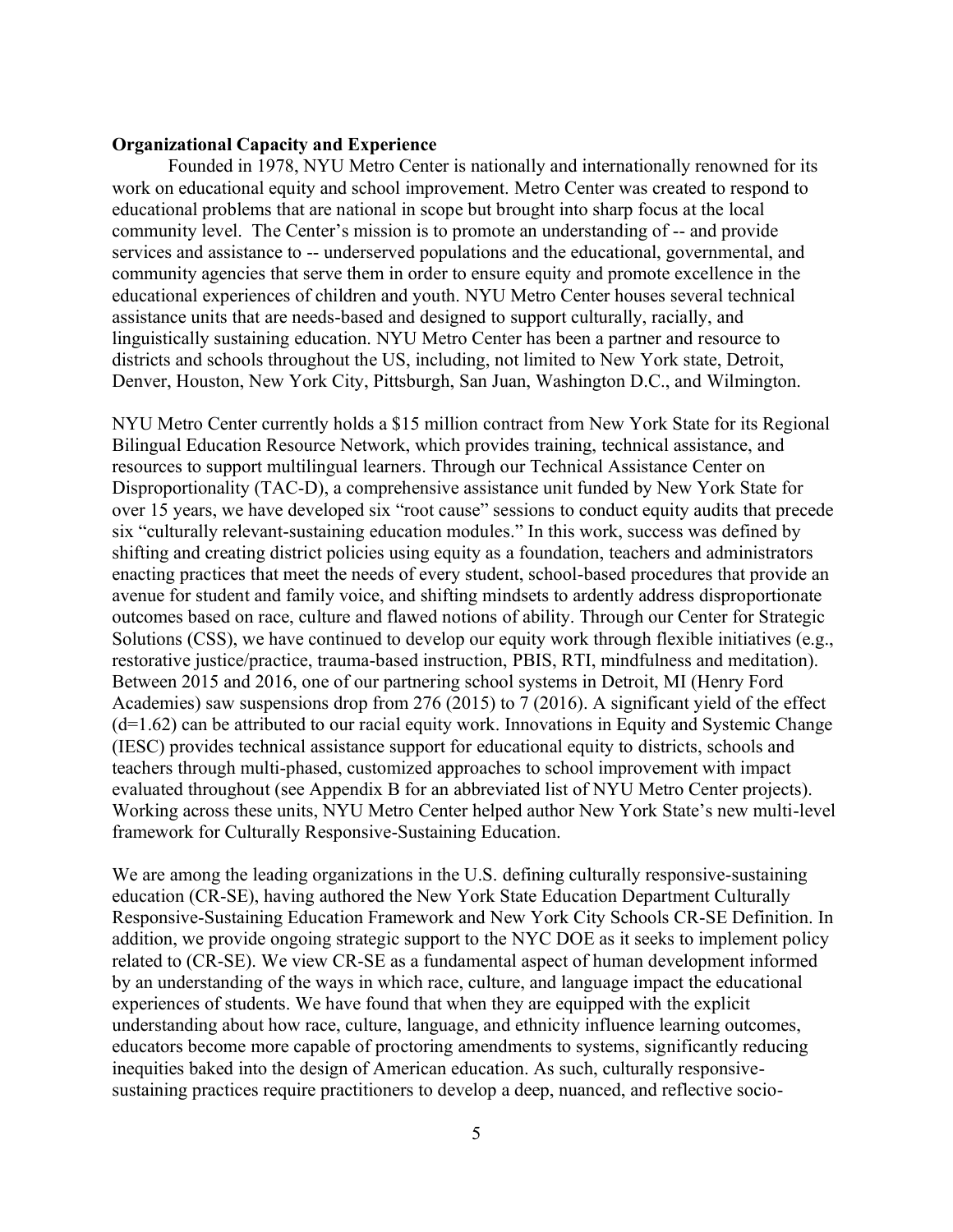political consciousness combined with culturally responsive-sustaining habits that are perceptive to the ways in which race, power, and privilege impact districts, schools, and classrooms (Gay, 2000; Ladson-Billings, 1994, 2001).

## **Key Personnel**

Our team is diverse, combining substantive experience and expertise across equity and diversity, race, gender and ability, school discipline and youth development, and policy analysis, racial equity audits, root cause analysis, multi-tiered systems of support, curriculum and instruction, high leverage teaching practices, and family and community engagement, and student voice. Our team also includes members with significant expertise in CR-SE practice, quantitative and qualitative research methods, effective project management, and effective dissemination of products.

**Dr. David E. Kirkland** (PI), executive director of NYU Metro Center, is a national expert in school transformation, culturally responsive-sustaining education, educational equity, and cultural interventions focused on reforming schools and conditions that promote student success across multiple lines of social difference. He has experience overseeing project staff on close to four dozen similar projects within the last five (5) years.

**Dr. María G. Hernández** is co-founder of NYU Metro Center's Innovations in Equity and Systemic Change (IESC) and is currently the Director of NYU Metro Center's IESC. She is the former Director of the NYSED Technical Assistance Center on Disproportionality (TAC-D). She will serve as the lead on the Westport Public Schools equity study. She has intensive experience in providing technical assistance, training and consultancy to districts, schools and educational institutions to address race, ethnicity, language, and ability disproportionate outcomes. Her approach of relying on evidence-based research, implementation science, culturally responsive equitable systems and developing ongoing relationships in educational institutions has led to shifting mindsets, policies, practices, and procedures. She holds an MSW and a Phd in Social Welfare from the University of Wisconsin-Madison, and M.A. in Education Leadership from New York University.

**Reed Swier** is currently a Senior Equity Associate and Co-Founder of Innovations in Equity and Systemic Change (IESC) at the Metropolitan Center for Research on Equity and the Transformation of Schools at NYU. He will serve as the co-lead on the Westport Public Schools equity study. He has taught for over a decade in elementary schools in Oakland, California and New York City. As a school administrator and teacher, Reed has supported staff, students, and families by promoting culturally responsive teaching and developing a school culture embedded in restorative approaches. In 2018, Reed was a Fulbright Scholar in Scotland, participating in the Fulbright Distinguished Awards in Teaching program. Reed holds a B.A. from the University of Michigan, an M.S. in Teaching grades 1-6 from Pace University and an M.Ed in Learning and Teaching from the Harvard Graduate School of Education.

**Jaspreet Kaur** is currently a Senior Research Associate of Innovations in Equity and Systemic Change (IESC) at the Metropolitan Center for Research on Equity and the Transformation of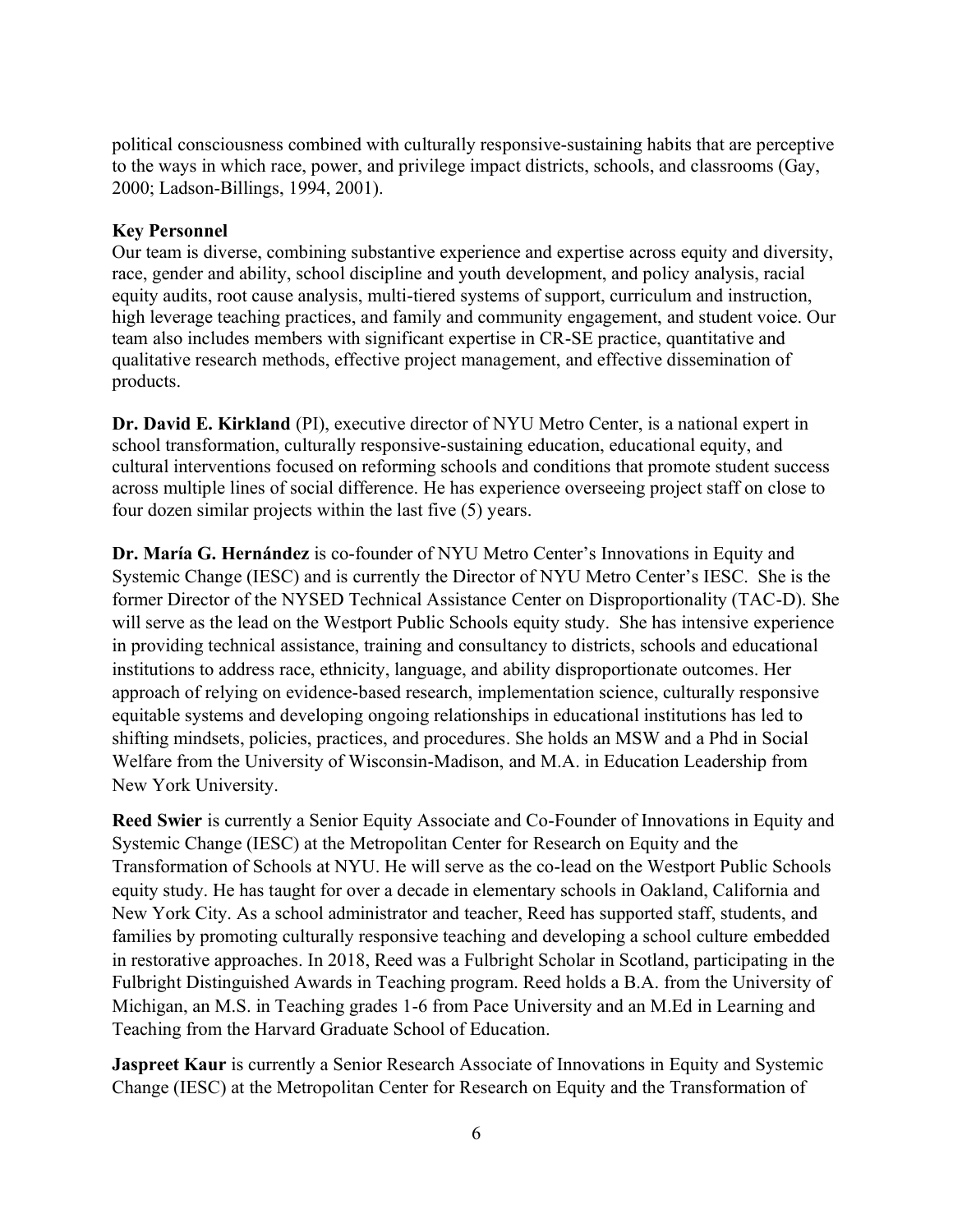Schools at NYU. She will serve as the quantitative data analyst on the Westport Public Schools equity study. She is an experienced educator and analyst with over 15 years of professional experience. She is a well-rounded professional with a strong capacity to develop customized tools and models. Jaspreet has intensive experience working as a Senior Research Associate with districts to help them understand the disproportionality state citations and support systematic changes. She has successfully demonstrated the capacity to conduct in-depth analysis using student-level disaggregated demographic and behavioral data for various districts across NYS including for 1800 NYCDOE Schools. She earned her MPA in Public Policy from NYU's Robert F. Wagner Graduate School of Public services. She also holds a Bachelor's degree in Commerce and Education.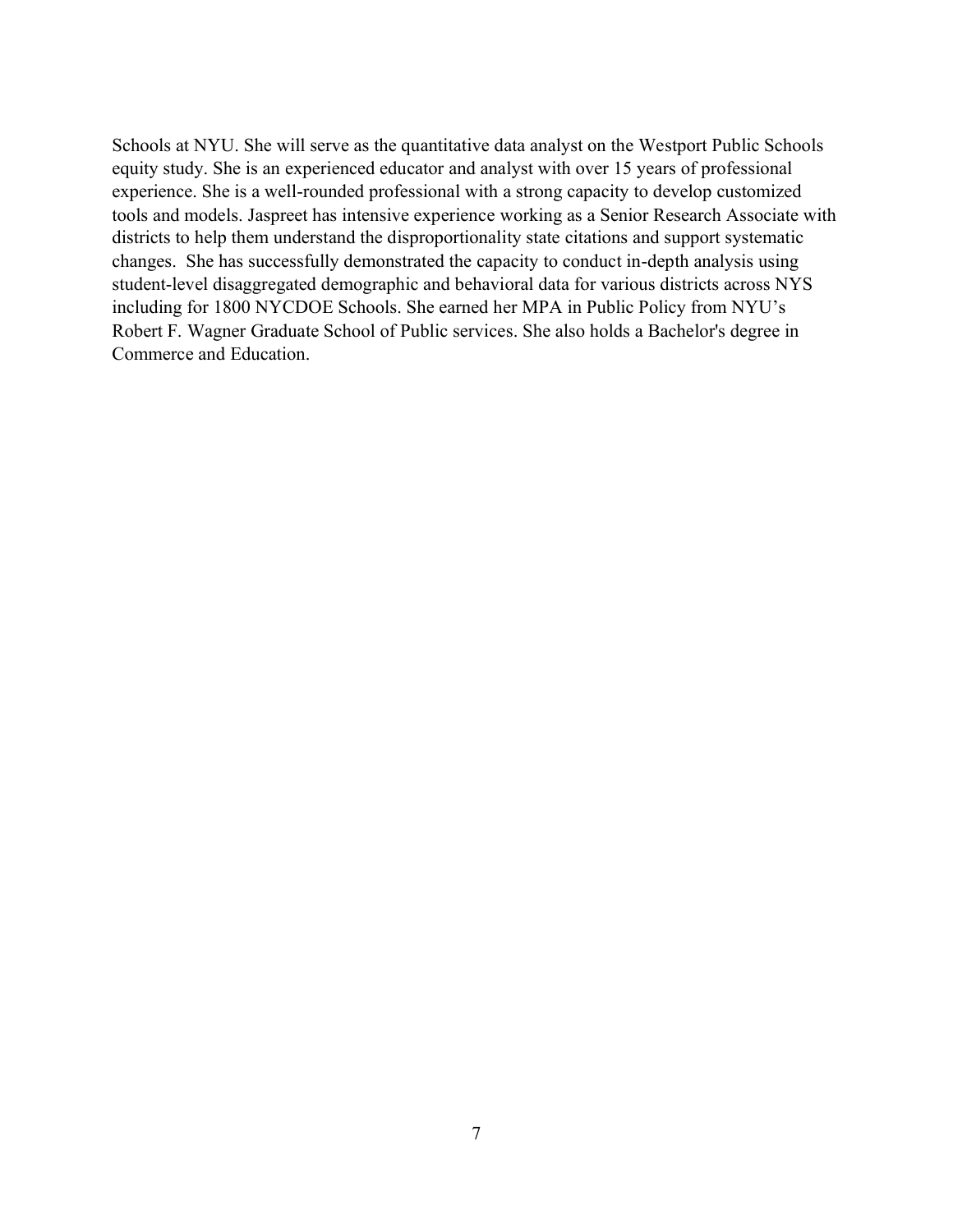## Appendix A: District Partner References

## **List of Past/Current District Partnerships**

Dr. Fatima Morrell Associate Superintendent of Culturally and Linguistically Responsive Initiatives Buffalo Public Schools Building #187 333 Clinton Street Buffalo, NY 14204 Email: FMorrell@buffaloschools.org

Kamar Samuels Superintendent New York City Department of Education Community School District 13 335 Park Place, Room 116 Brooklyn, NY 11238 Email: KSamuels@schools.nyc.gov

Melissa Evans Executive Director of Pre-K-8 and Elementary Schools Syracuse City School District 725 Harrison Street Syracuse, NY 13210 Email: **MEvans@scsd.us**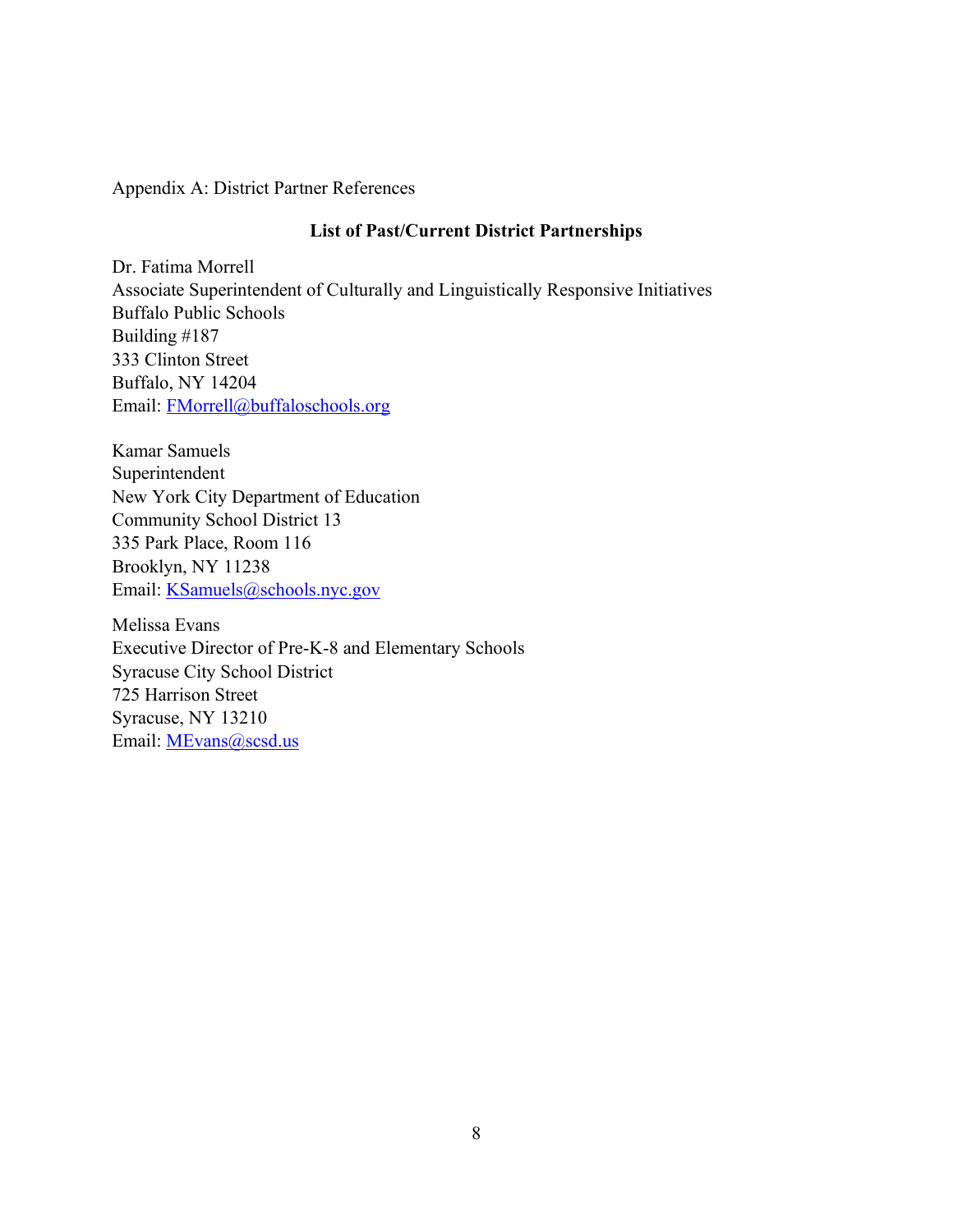Appendix B: Metro Center's Abbreviated Past Performance: Description of Selected and Related Projects

| Time      | Funder                                         | Description                                                                                                                                                                                                                                                                          |
|-----------|------------------------------------------------|--------------------------------------------------------------------------------------------------------------------------------------------------------------------------------------------------------------------------------------------------------------------------------------|
| 2020      | Garland ISD                                    | Conducting a racial equity to examine quantitative and<br>qualitative data to identify student disproportionate<br>experiences and outcomes. Assess beliefs, policies practices,<br>and procedures that are leading to inequitable student<br>outcomes.                              |
| 2017      | Westbury Union Free School<br>District         | Monitoring the districts registration and enrollment practices<br>to ensure immigrant youth have equal access to schools and are<br>provided quality instruction                                                                                                                     |
| 2016-2017 | New York City Council                          | An examination of segregation and desegregation efforts in<br>New York City communities and schools                                                                                                                                                                                  |
| 2016      | W.K. Kellogg Foundation                        | A community driven education study to examine inequities to<br>college and career readiness in four adjacent school districts in<br>the Battle Creek, MI area                                                                                                                        |
| 2016      | South Ward Children's<br>Alliance              | A needs and segmentation analysis of the South Ward<br>community of Newark, NJ                                                                                                                                                                                                       |
| 2015-2016 | School District of Palm<br><b>Beach County</b> | An equity audit of the School District of Palm Beach County,<br>examining equity issues related to human resources,<br>community engagement, and student outcomes                                                                                                                    |
| 2014      | <b>Schott Foundation</b>                       | A review and analysis of federal education data to describe the<br>educational outcomes of Black and Latino males across the US<br>and in large school districts                                                                                                                     |
| 2013-2016 | Deutsche Bank Foundation<br>of America         | A longitudinal evaluation of five distinct community<br>partnership programs in New York City designed to improve<br>educational and workforce outcomes of Mexican American and<br>Mexican immigrant communities in New York City                                                    |
| 2013-2015 | <b>Sherwood Foundation</b>                     | A longitudinal evaluation of a professional development<br>program, following the participating teachers' uses of the<br>program and its impact on students                                                                                                                          |
| 2013-2015 | New York City Department<br>of Education       | A longitudinal study of English language learners in New York<br>City public schools, to identify risk factors associated with<br>remaining in English language learner programs for more than<br>three years, and identify promising practices for addressing<br>those risk factors |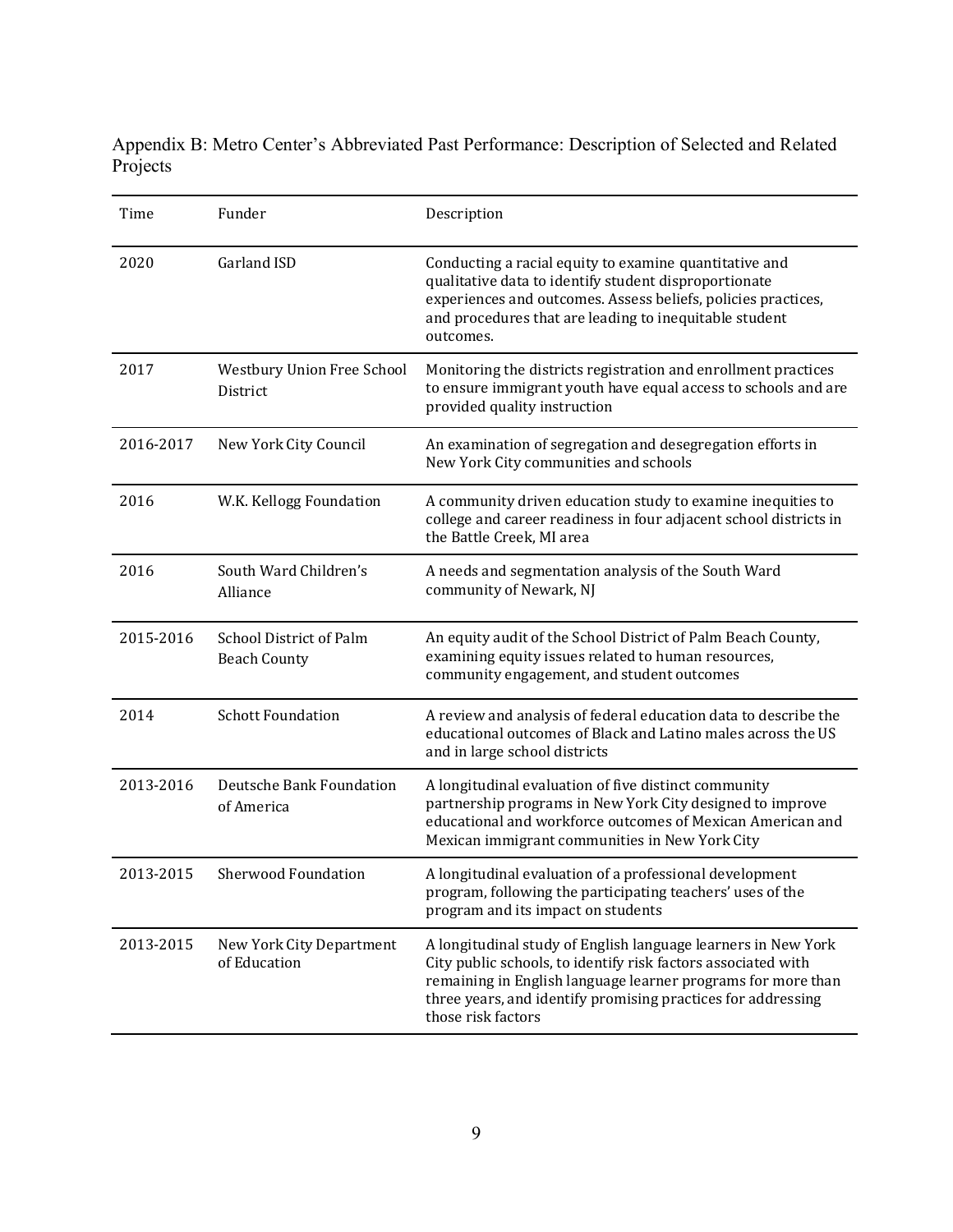| 2011-2013 | Philadelphia School Reform<br>Commission                                                | A study of conditions at South Philadelphia High after a<br>series of racial attacks on Asian students as part of a<br>mandated by settlement agreements with the U.S.<br>Department of Justice and the state Human Relations<br>Commission over the attacks (This study used surveys<br>interviews, and site observations and staff and student<br>training to understand the cause of violence in the scho<br>monitor efforts to address it.) |
|-----------|-----------------------------------------------------------------------------------------|-------------------------------------------------------------------------------------------------------------------------------------------------------------------------------------------------------------------------------------------------------------------------------------------------------------------------------------------------------------------------------------------------------------------------------------------------|
| 2010-2011 | Newburgh Enlarged City<br><b>School District</b>                                        | A needs assessment of Newburgh's community<br>relative to the availability of social services                                                                                                                                                                                                                                                                                                                                                   |
| 2010-2011 | Council for Unity                                                                       | An evaluation of Riverhead Central School District's<br>Council for Unity (CFU) program at Riverhead High<br>School                                                                                                                                                                                                                                                                                                                             |
| 2009-2012 | <b>Bill and Melinda Gates</b><br>Foundation, Schott<br>Foundation, and other<br>funders | A research effort to identify the network of services av<br>Black males in central Harlem and Brooklyn, and to ide<br>learning outcomes for all Black males in NYC schools o<br>5 years                                                                                                                                                                                                                                                         |
| 2009-2011 | Rocket Learning                                                                         | An evaluation of Rocket Learning's Supplementary<br><b>Educational Services (SES) Program</b>                                                                                                                                                                                                                                                                                                                                                   |
| 2009-2010 | Village Academy Foundation                                                              | An evaluation of Village Academy<br>Foundation programs serving students classi<br>having learning disabilities and being<br>emotionally disturbed                                                                                                                                                                                                                                                                                              |
| 2008-2009 | <b>Ossining Union Free School</b><br>District                                           | An evaluation of Ossining Union Free School<br>District's Academic Intervention Services                                                                                                                                                                                                                                                                                                                                                        |
| 2008-2009 | Red Bank Borough Public<br><b>School District</b>                                       | An evaluation of Red Bank Borough Public<br>School District's Bilingual/English as a<br>Second Language (ESL) Programs                                                                                                                                                                                                                                                                                                                          |
| 2007-2010 | Winning Strategies/ Black<br>Male Donor Collaborative                                   | Support a strategic philanthropic collaborative with research<br>services (The Black Male Donor Collaborative's aim is to<br>leverage the resources and relationships of philanthropic<br>foundations and the corporate sector to address the academic<br>needs of Black boys in New York City and across the nation.)                                                                                                                          |
| 2007-2010 | Donor's Education<br>Collaborative                                                      | A research collaboration to examine the academic outcomes of<br>Black and Latino boys in NYC (The policy examination focused<br>on whether NYC schools' decentralization and accountability<br>policies have improved outcomes for the lowest-performing<br>groups in NYC schools.)                                                                                                                                                             |
| 2007-2009 | The AfterSchool<br>Corporation's (TASC)                                                 | An evaluation of The AfterSchool Corporation's (TASC)<br>Scholars-In-Training Program                                                                                                                                                                                                                                                                                                                                                           |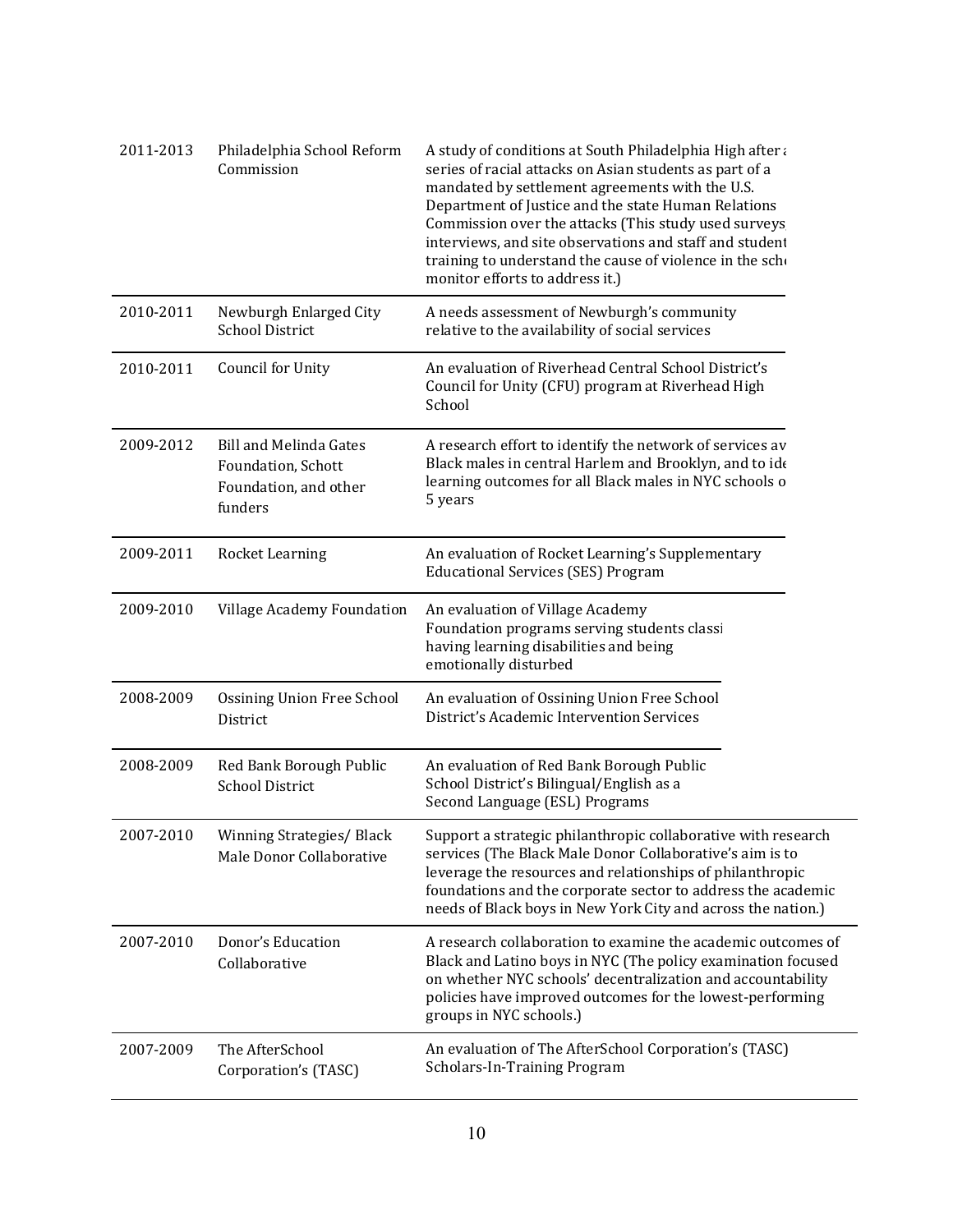| 2006-2019 | <b>Technical Assistance Center</b><br>on Disproportionality | An ongoing evaluation of the Technical Assistance Center on<br>Disproportionality's impact on special education and school<br>discipline outcomes in targeted schools                                                                                                                              |
|-----------|-------------------------------------------------------------|----------------------------------------------------------------------------------------------------------------------------------------------------------------------------------------------------------------------------------------------------------------------------------------------------|
| 2006-2009 | <b>Bill and Melinda Gates</b><br>Foundation                 | A longitudinal study of single-sex schools for Black and Latino<br>boys in 4 cities (New York City, Chicago, Atlanta, and Houston)<br>(The study focused on understanding the interaction of school<br>ecological context and academic and social-cultural outcomes<br>for Black and Latino boys.) |
| 2006-2008 | Westbury Union Free School<br><b>District</b>               | An evaluation of Westbury Union Free School District's 21st<br><b>Century Community Learning Centers</b>                                                                                                                                                                                           |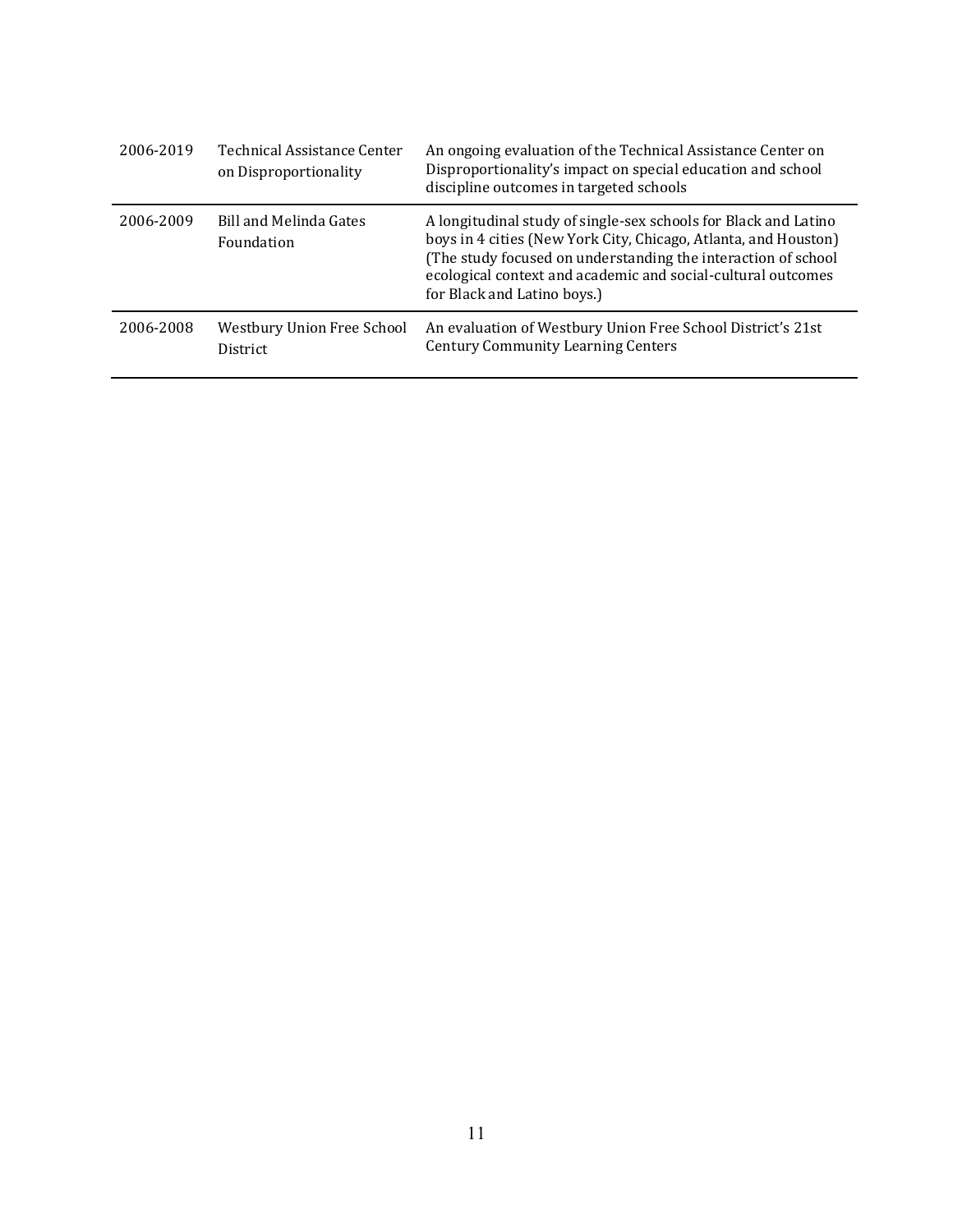Appendix C: Resumes

| Curriculum Vita                                                                                                                                                                                                                                                                                                                                                           |
|---------------------------------------------------------------------------------------------------------------------------------------------------------------------------------------------------------------------------------------------------------------------------------------------------------------------------------------------------------------------------|
| Education<br>JD, University of Michigan Law School, 2014<br>(abbreviated)<br>625 South State Street<br>Ann Arbor, MI 48109                                                                                                                                                                                                                                                |
| PhD, Language, Literacy, and Urban Education, 2006<br>Michigan State University, Department of Teacher Education<br>East Lansing, MI 48824<br>Dissertation title: The Boys in the Hood: Exploring Literacy in the Social<br>Lives of Six Urban Adolescent Black Males<br>Dissertation Committee: Anne Haas Dyson; Geneva Smitherman; Denise<br>Troutman; Ernest Morrell   |
| Professional Teaching Certification, 1999<br>Secondary English and History (Endorsed by the State of Michigan)                                                                                                                                                                                                                                                            |
| <b>Employment History</b><br>(abbreviated)                                                                                                                                                                                                                                                                                                                                |
| $2015 -$<br><b>Executive Director, Metropolitan Center for Research on Equity and the</b><br>Transformation of Schools at New York University<br>Steinhardt School of Culture, Education, and Human Development<br>New York, New York 10003                                                                                                                               |
| $2011 -$<br><b>Associate Professor of English and Urban Education, New York University</b><br>Steinhardt School of Culture, Education, and Human Development<br>Department of Teaching and Learning<br>New York, New York 10003                                                                                                                                           |
| 2011-2014<br>Inaugural Executive Director, Center for Applied Inclusive Teaching and<br>Learning in Arts and Humanities (CAITLAH)<br>Michigan State University College of Arts and Letters<br>East Lansing, MI 48824                                                                                                                                                      |
| 2011-2014<br>Associate Professor of English and Urban Education (Extended Visit),<br>Michigan State University<br>College of Arts and Letters (25%; college-level administrative)<br>Department of Writing, Rhetoric, and American Cultures (50%)<br>Department of English (25%)<br>African and African American Studies Program (Core Faculty)<br>East Lansing, MI 48824 |

DAVID E. KIRKLAND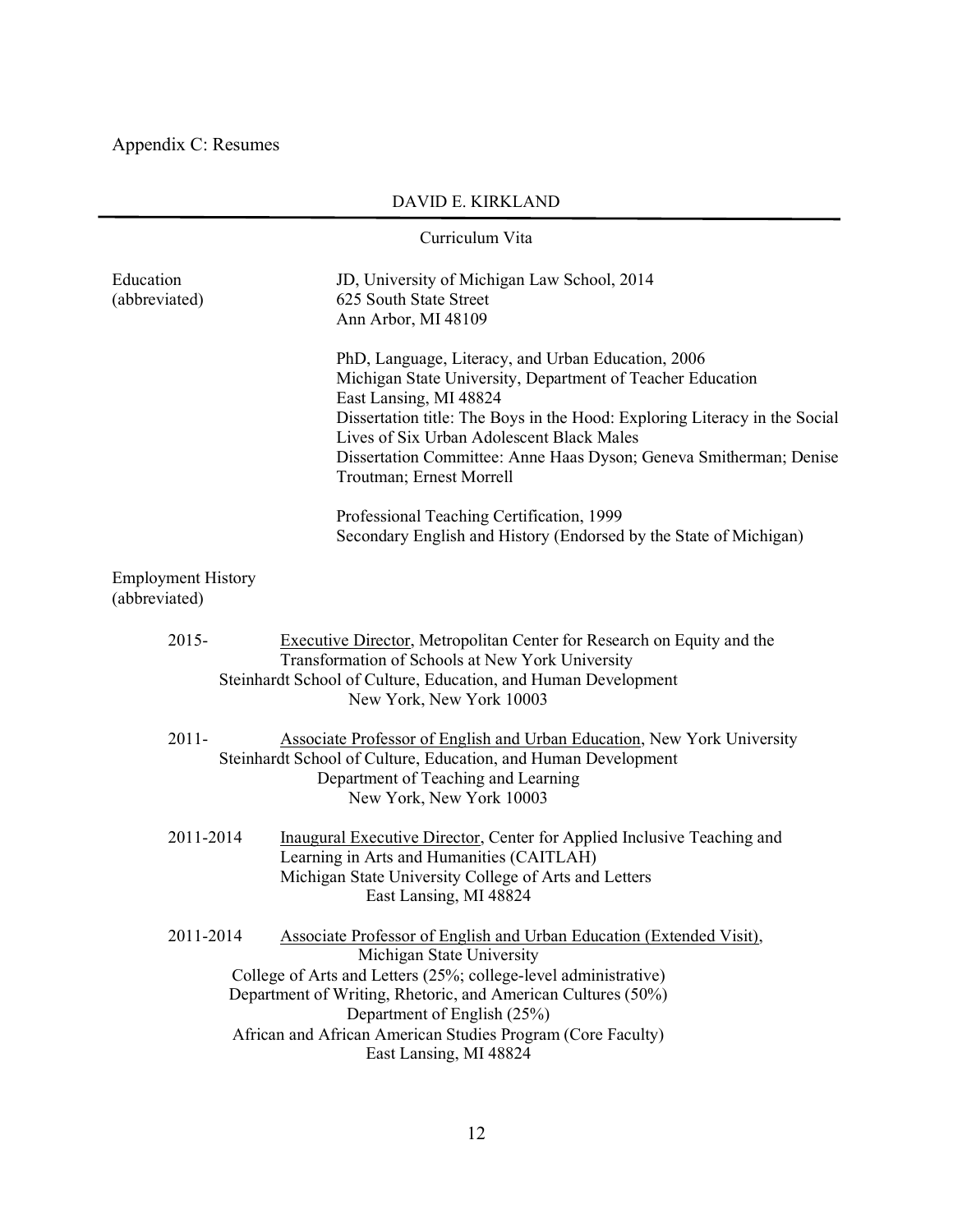| 2006-2011 Assistant Professor of English Education, New York University |
|-------------------------------------------------------------------------|
| Steinhardt School of Culture, Education, and Human Development          |
| Department of Teaching and Learning                                     |
| New York, New York 10003                                                |

| 2004-2006 | Adjunct Assistant Professor, Wayne State University<br>College of Urban Affairs and Metropolitan Studies<br>Division of Community Education<br>Detroit, Michigan 48206 |
|-----------|------------------------------------------------------------------------------------------------------------------------------------------------------------------------|
| 2002-2004 | Instructor, Michigan State University<br>College of Education, Department of Teacher Education                                                                         |

1998-2003 English Teacher/Administrator, Various Middle and High Schools Lansing/Detroit, Michigan

East Lansing, Michigan 48824

Publications

(Refereed Journal Articles)

- Doucet, F., & Kirkland, D. (in preparation). Sites of Sanctuary: Reconceptualization of teaching and learning within and across difference. Harvard Education Review.
- Kirkland, D. (2018). Learning to teach reading across racial contexts: A focus on transforming teacher mindsets. Michigan Reading Journal, 50(2), 48-55.
- Kirkland, D., & Malone, Hui-Ling. (2017). A project that humanizes: The role of hip hop in education. Black History Bulletin: Poetry, Prose, and Music: Lyrical Voice of Black Arts Movements, 80 (1), 6-9.
- Kirkland, D. (2017). Beyond the dream: Critical perspectives on Black textual expressivities between the world and me. English Journal, 106 (4), 14-18.
- Kirkland, D. (2016/2017). A Dance of bars: Rethinking the role of literacy education in the age of mass incarceration. Journal of Adolescent and Adult Literacy, 60 (4), 467-470.
- Kirkland, D. (2016). Overcoming the tradition of silence: Toward a critical bilingual education for the voiceless. The NYSABE Bilingual Times (Spring/Summer Issue), 4-7.
- Kirkland, D. (2016). Preparing School Staff and Community Members to Support boys and Young Men of Color. New York State Blue Ribbon Committee to Improve Outcomes for Boys and Young Men of Color Field Document.
- Kirkland, D. (2016). "There are no children here": Race, rhetoric, and new pedagogies of compassion in composition (after Trayvon). Literacy in Composition Studies.
- Groenke, S. L., Haddix, M., Glenn, W. J., Kirkland, D., Price-Denis, D., & Coleman-King, C. (2015). Disrupting and dismantling the dominant vision of youth of color. English Journal, 104(3), 35-40.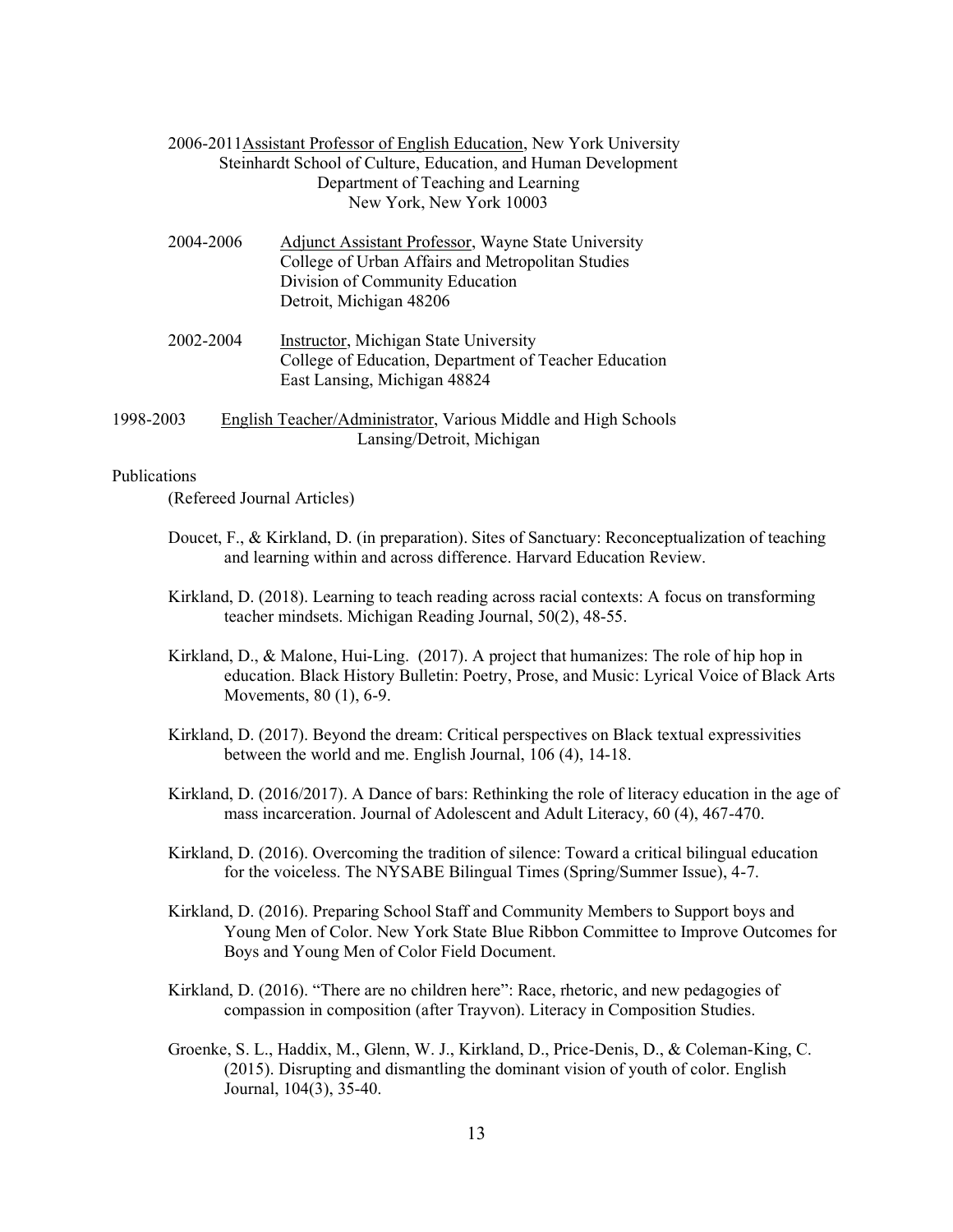- Kirkland, D. (2014). "They look scared": Moving from service learning to learning to serve in teacher education—a social justice perspective. Equity  $\&$  Excellence in Education, 47(4), 580-603.
- Lewis Ellison, T., & Kirkland, D. (2014). Motherboards, mics, and metaphors: Re-examining new literacies and Black feminist thought through technologies of self. E-Learning and Digital Media, 11(4), 390-405.
- Decoteau, J. I., Petchauer, E., & Kirkland, D. (2013). Engaging Black males on their own terms: What schools can learn from Black males who produce hip-hop. Multicultural Learning and Teaching, 8(2),15-36.
- Kirkland, D. (2013). Teaching the (uni)verse: An essay for teachers of languages, texts, and cultures. Voices from the Middle, 21(1), 41-47.
- Kirkland, D. (August 2011). Beyond "Acting White": Social performance as racial narrative in school settings. Teachers College Record
- Kirkland, D. (2011). Books like Clothes: Engaging Black Men with Reading. Journal of Adolescent and Adult Literacy, 55(3), 199
- Kirkland, D. (September, 2011). Body Language: Tattoos as Literacy Art(ifacts). English Teaching: Practice and Critique (Special Issue on Literacies and the Body).
- Kirkland, D. (2011). Listening to Echoes: Black Men, Literacy, and the Issue of ELA Standards. Language Arts, 88(5), 373-380.
- Kirkland, D. (2010). Choices we can believe in: City parents and a new direction in American education. Journal of Equity in Education, http://digitalpubs.nyu.edu/jee/article/view/28
- Kirkland, D. (2010). "Black Skin, White Masks": Normalizing Whiteness and the Trouble with the Achievement Gap. Teachers College Record, http://www.tcrecord.org/Content.asp?ContentId=16116.
- Kirkland, D. (2010). Teaching English in a sea of change: Linguistic pluralism and the new English education. English Education, 42(3), 231-235.
- Kirkland, D. (April, 2010). English(es) in urban contexts: Politics, Pluralism, and Possibilities. English Education, 42(3), 293-306.
- Kirkland, D. (August, 2009). Researching and teaching literacy in the digital dimension. Research in the Teaching of English, 44(1), 8-22.
- Kirkland, D. (July, 2009). We real cool: Examining Black males and literacy. Reading Research Quarterly, 44(3), 278-297.

(Reprinted, 2018). In

Kirkland, D. (July, 2009). Skins we ink: Conceptualizing literacy as human practice. English Education, 41(4), 375-395.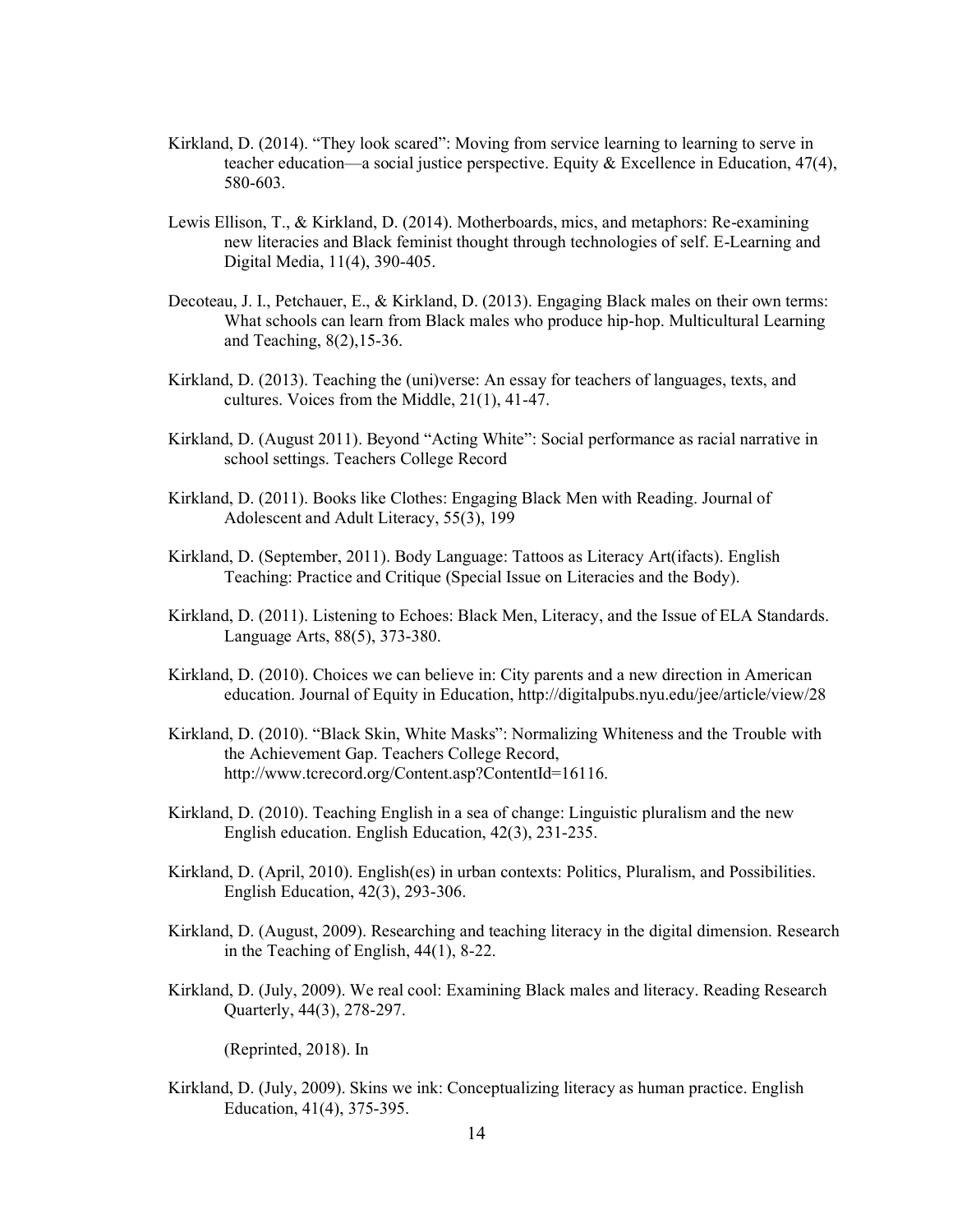- Kirkland, D. (2008). Shaping the Digital Pen: Urban adolescent literacies in online social communities. Youth Media Reporter, 2, 188-200.
- Kirkland, D. (2008). "You must learn": Promoting hip-hop in youth media education. Youth Media Reporter, 42-46.
- Kirkland, D. (2008). "The Rose That Grew from Concrete": Postmodern Blackness and the New English Education. English Journal, 97 (5), 69-75.
- Zhao, Y., Zhang, G., Yang, W., Kirkland, D., Han, X., & Zhang, J. (2008). A comparative study of educational research in China and the U.S. Asian Pacific Journal of Education, 28 (1), 1-17.
- Kirkland, D. (2004). Rewriting School: Critical Writing Pedagogies for the Secondary English Classroom. Journal of Teaching of Writing 21(1&2), 83-96.
- Kirkland, D., Robinson, J. Jackson, A., & Smitherman, G. (2004). From "The Lower Economic": Three Young Brothas and an Old School Womanist Respond to Dr. Bill Cosby. The Black Scholar, 34(4), 10-15.
- Mix, J.A., Kirkland, D., Jackson, A., Hankerson, S., Davis, K., Denham, G., Dickens, L., Hall, M., Hall-Sturgis, S., Long, A., & Tate, S. (2004). Toward a Philosophy of Effective Mentorship for New Professionals in Composition and Language Arts. Language Arts Journal of Michigan, 20 (6), 27-34.
- Kirkland, D., Jackson, A., & Smitherman, G. (March/April 2001). Leroy, Big D, and Big Daddy Speakin Ebonics on the Internet. American Language Review, 22-26.

(Edited Journals)

- Kirkland, D. (ed.) (2017). Beyond the dream: Black textual expressivities between the world and me. English Journal, 106 (4).
- Kirkland, D. (ed.) (April, 2010). English Education as Language Education. English Education, 42 (3).

Nominated for Janet Emig Award for Exemplary Scholarship in English Education

(Books/Monographs)

- Kirkland, D. (forthcoming, exp. 2018). The rose petals that fell on concrete: Teaching Hip Hop against the breeze of blood-stained streets for hope and social change. New York: Routledge.
- Kirkland, D., et al. (2018). International Literacy Association Literacy Dictionary. Newark, DE: International Literacy Association.
- Perryman-Clarke, S., Kirkland, D., & Jackson, A. (2014). Students' rights to their own language: A critical sourcebook. New York: Bedford St. Martins.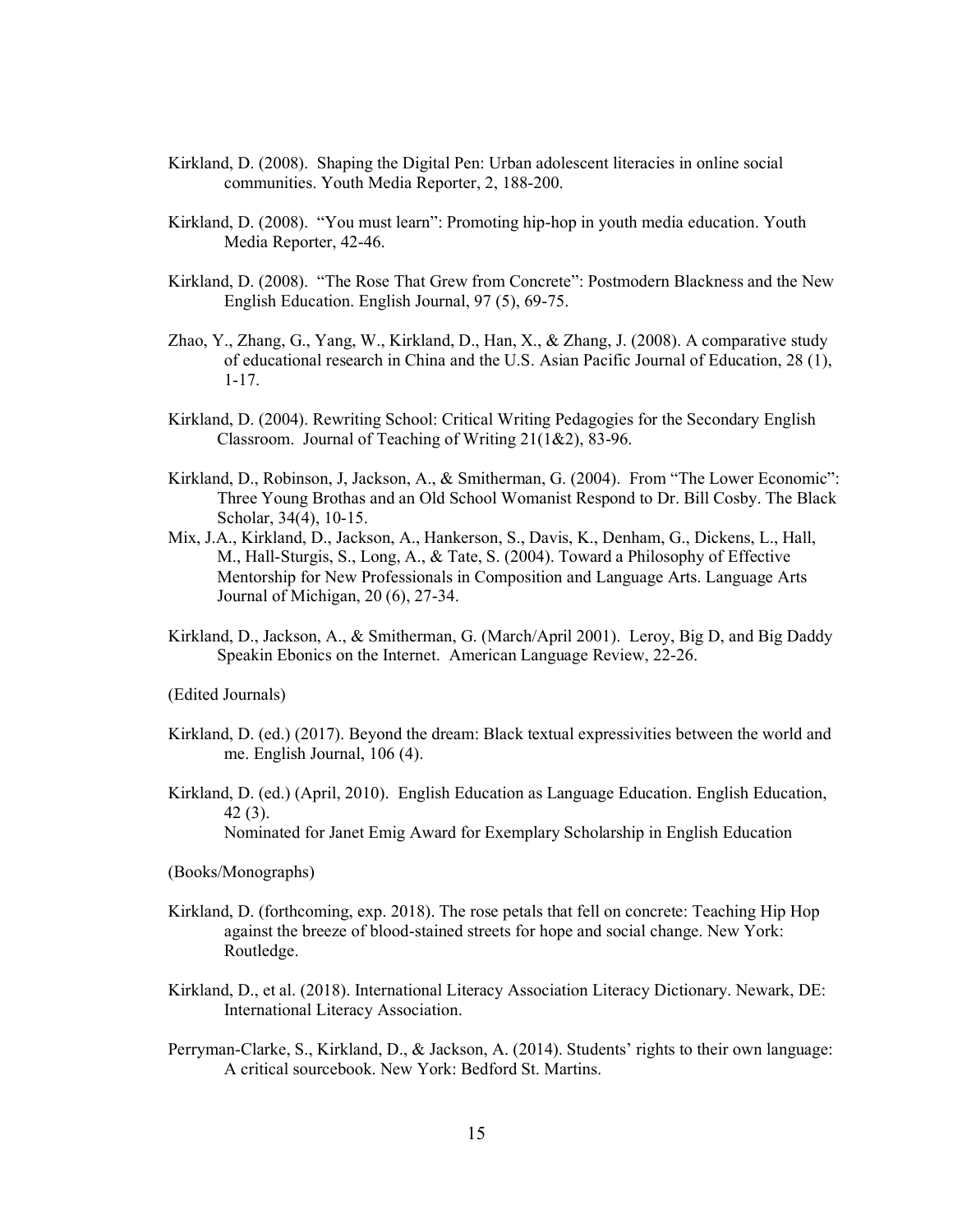Kirkland, D. (2013). A Search Past Silence: The Literacy of Black Males. New York: Teachers College Press.

Book Awards/Honors: \* TC Press Bestseller NCTE David H. Russell Award for Distinguished Research in the Teaching of English (recipient) AESA Critics Choice Book Award (recipient) NYU Steinhardt School Daniel E. Griffiths Research Award (recipient) Urban Word, NYC Champions Award (recipient) Johnson Family Youth Literacy Program Outstanding Black Book Award (recipient) Sankofa Community Circle Book Award (recipient) Faculty Select Book Award (recipient)

#### Reviews:

Green, D. (2016). Race, language policy, and silence in composition studies. In Composition Studies, 160-168. Wallace, K. (2016). In English Journal, 105 (6), 87-88. McGowan, N. (2015). In Teachers College Record: https://www.tcrecord.org/books/abstract.asp?ContentId=18157 Haddix, M. (2015). In Journal of Adolescence and Adult Literacy, 58(5), 432-434. Low, D. E. (2014). In Perspectives on Urban Education, 11(1), 34-38. Rhym, D. (2014). In Journal of Language and Literacy Education, 10(1), 222-227. Mays, K.T. (2014). In Spectrum: A Journal on Black Men, 3(1), 123-125. Penman, W. (2014). In Language in Society, 43(2), 261-262.

Miller, s.j., & Kirkland, D. (Eds.). (2010). Change Matters: Moving social justice from theory to policy in language and literacy education. New York: Peter Lang.

#### Reviews:

Koschoreck, J.W. (2011). In Power and Education,120-122. Clayton, C. (2011). In TCRecord, Date Published: August 16, 2011, http://www.tcrecord.org ID Number: 16514.

- Meyers, E., Kirkland, D., & Paul, P. (2009). The Power of Networks: How to Keep Good Teachers Teaching and Growing. New York: Corwin Press.
- Miller, s. j., Beliveau, L. B., Kirkland, D., Rice, P., & Destigter, T. (2008). Narratives of Social Justice Teaching: How English Teachers Negotiate Theory and Practice between Preservice and Inservice Spaces. New York: Peter Lang Publishing.

(Book Sections)

- Kirkland, D. (forthcoming, exp. 2018). Afterword. In N. Way, A. Ali, C. Gilligan, & P. Noguera (Eds.), The crisis of connection: Roots, consequences, and solutions. New York: New York University Press.
- Kirkland, D. (2016). 4 Colored Girls Who Considered Social Networking When Suicide Wasn't Enuf: Exploring the Literate Lives of Young Black Women in Online Social Communities. In D. Alvermann (Ed.), Adolescents' Online Literacies: Connecting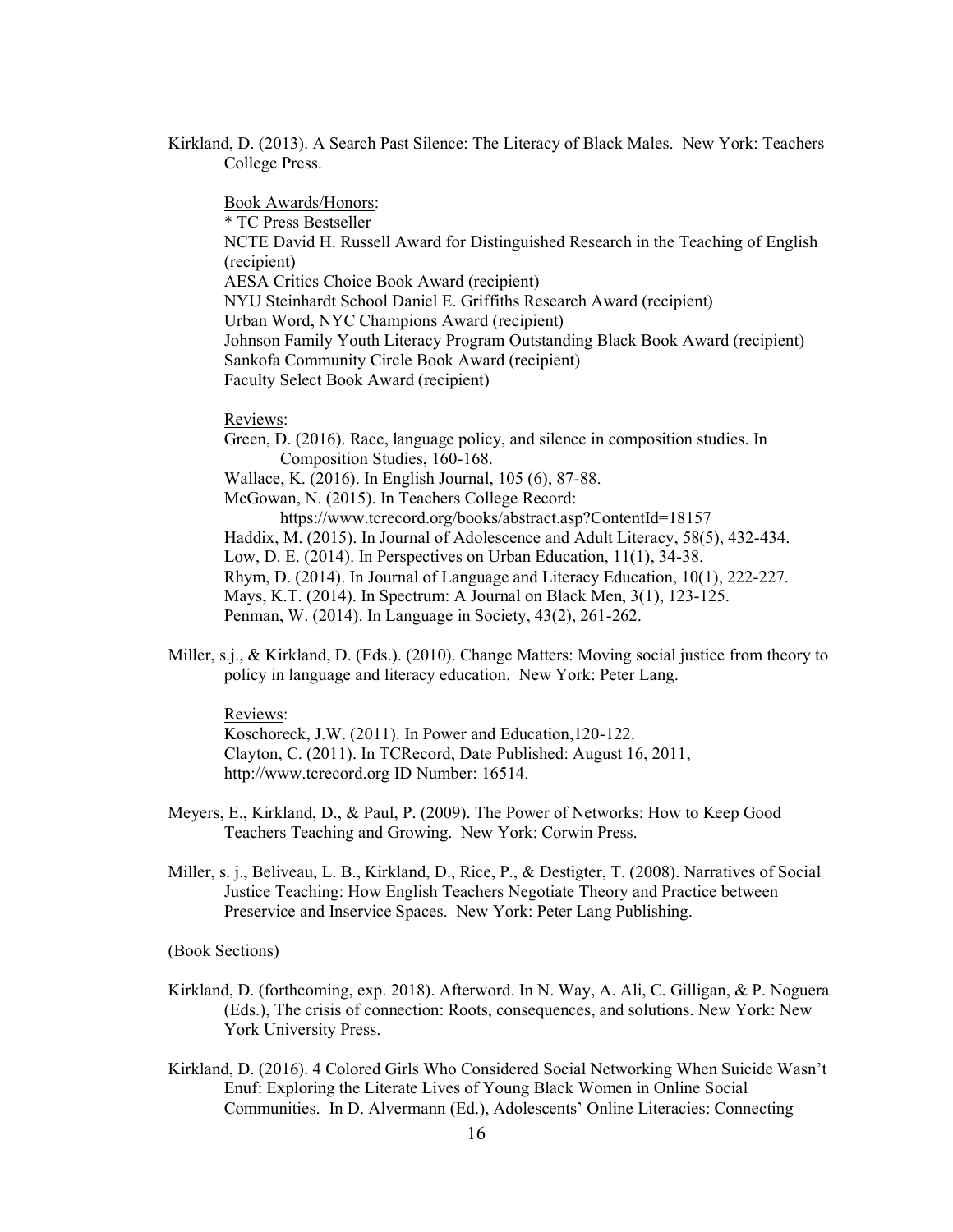Classrooms, Media, and Paradigms, pp. 57-76. New York: Peter Lang. (Original work published 2010).

- Kirkland, D. (2015). Black masculine language. In S. Lanehart (Ed.), Oxford Handbook of African American Language. Oxford: Oxford University Press.
- Kirkland, D. (2014). From service learning to learning to serve: Preparing urban English teaches as organic intellectuals. In P. Smagorinsky & V. Kinloch (Eds.), Service learning in Literacy Education. New York: Information Age Publishing.

Review:

Fleming, S. (2015). In Journal of Adolescent and Adult Literacy, 58(6), 525-527.

- Kirkland, D. (2013). Inventing masculinity. In (Ed.), Adolescent literacies and the gendered self: (Re)constructing identities through multimodal literacy practices, pp. 131. New York: Routledge.
- Kirkland, D. (2013). Urban literacy learning. In R. Milner (Ed.), Handbook on Urban Education, pp. 394. New York: Routledge.
- Kirkland, D. (2012). Why I study culture, and why it matters: Humanizing ethnographies in social science research. In D. Paris & M. Winn (Eds.), Humanizing Research. Thousand Oaks: Sage Publishing. \*Winner of 2015 AERA Qualitative SIG Book Award
- Kirkland, D. (2012). Inventing masculinity: Young Black males, literacy, and tears. In B. Guzzetti  $\&$  T. Bean (Eds.), (Re) constructing gender through global literacy practices and policies. New York: Routledge.
- Kirkland, D. (2012). Foreword. In F. Pride (Eds.), The Educator's Guide to the Message: A Digital Companion. New York: NBC Publishing.
- Paris, D., & Kirkland, D. (2011). Understanding "the consciousness of the verbal artist": The work of vernacular literacies in digital and embodied spaces. In V. Kinloch (Ed.), Critical Perspectives on Education in Urban Settings, pp. 177-194. New York: Teachers College Press.
- Kirkland, D. (2011). "Something to brag about": Black males, literacy, and teacher education. In A. Ball, & C. Tyson (Eds.), Studying Diversity in Teaching and Teacher Education, Volume III, pp. 183-200. Washington, DC: AERA.
- Kirkland, D. & Hull, G. (2010). Literacy out-of-school: A review of research on programs and practices. In M. L. Kamil, P. D. Pearson, E. B. Moje, & P. Afflerbach (Eds.), Handbook of Reading Research, Vol. IV, pp. 711-725. New York: Erlbaum/Taylor & Francis.
- Kirkland, D. (2010). 4 Colored Girls Who Considered Social Networking When Suicide Wasn't Enuf: Exploring the Literate Lives of Young Black Women in Online Social Communities. In D. Alvermann (Ed.), Adolescents' Online Literacies: Connecting Classrooms, Media, and Paradigms, pp. 71-90. New York: Peter Lang. Reprinted, 2016.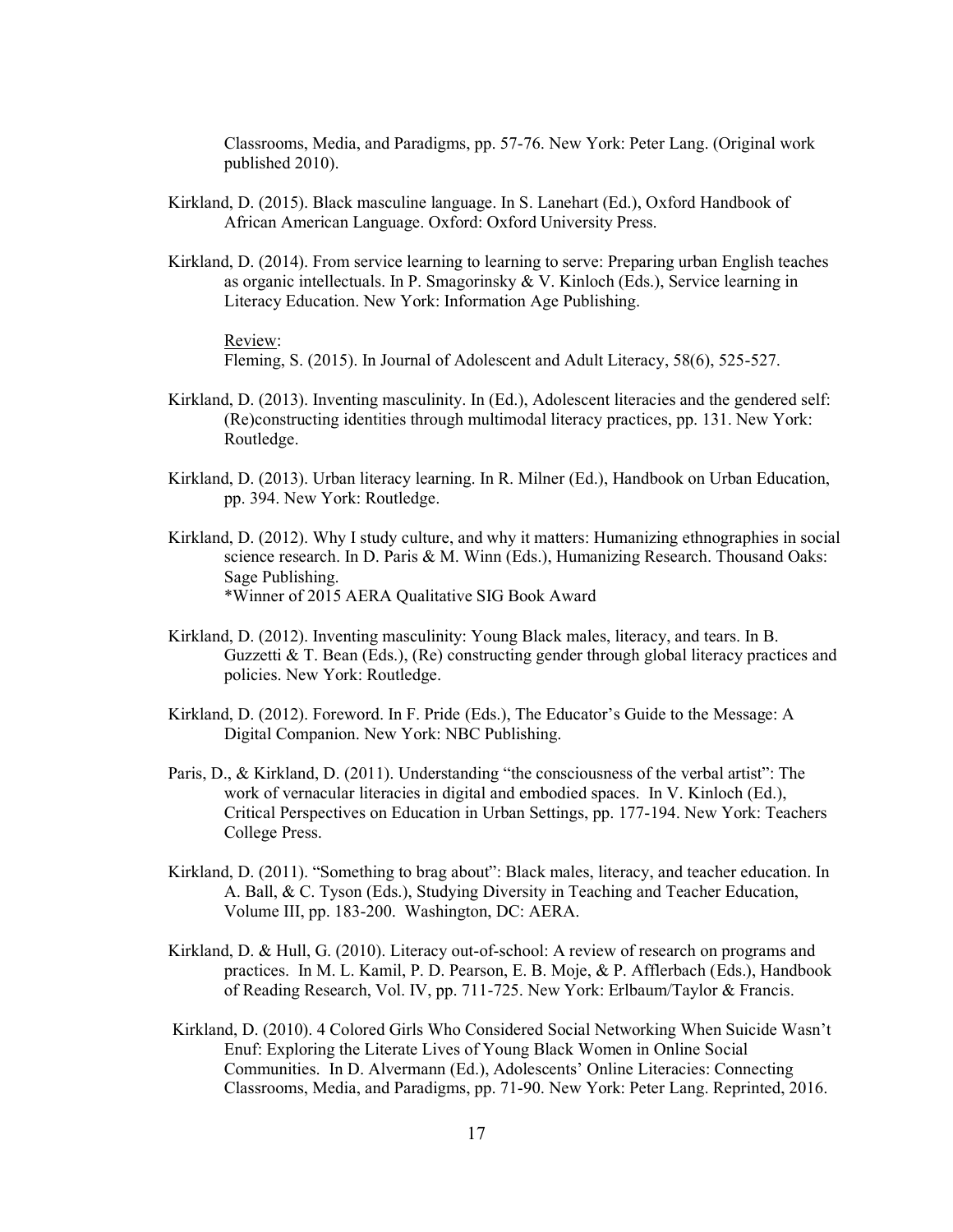- Kirkland, D., & Gilyard, K. (2009). Conversation with David E. Kirkland. In K. Gilyard & V. E. Taylor (Eds.), Conversations in Cultural Rhetoric and Composition, pp. 223-243. The Davies Group Publishers.
- Kirkland, D., & Jackson, A. (2008). Beyond the Silence: Instructional Approaches and Students' Attitudes. In J. Scott, D. Y. Straker, & L. Katz (eds.), Affirming Students' Right to Their Own Language: Bridging Educational Policies and Language/Language Arts Teaching Practices, pp. 136-154. Champagne/Urbana, IL: NCTE/LEA.
- Zhao, Y., Kirkland, D., & Lustick, D. (2007). Introduction. In Y. Zhao, D. Lustick, & W. Yang (eds.), Government, assessment and accountability in the United States: A primer for Chinese educational leaders. Shanghai: East China Normal University Press. English version is also available at http://ott.educ.msu.edu/excellence/web/publications.asp.
- Kirkland, D. (2007). The Power of Their Texts: Teaching Hip Hop in the Secondary English Classroom. In K. Keaton & P. R. Schmidt (eds.), Closing the Gap: English Educators Address the Tensions between Teacher Preparation and Teaching Writing in Secondary Schools. Language, Literacy, and Learning Series for Information Age Publishing, pp. 129-145.
- Kirkland, D. (2007). Foreword. In M. Diaz & M. Runnell (eds.), Hip Hop Education Guidebook, Volume One. New York: Hip Hop Association.
- (Reports & White Papers)
- Kirkland, D., & Sanzone, J.L. (2017). Separate and Unequal: A Comparison of Student Outcomes in New York City's Most and Least Diverse Schools. New York: Metropolitan Center for Research on Equity and the Transformation of Schools, New York University.
- Johnston, E., D'Andrea Montalbano, P., & Kirkland, D. (2017). Culturally Responsive Education: A Primer for Policy and Practice. New York: Metropolitan Center for Research on Equity and the Transformation of Schools, New York University.
- Kirkland, D., Ahram, R., Boesen, M., Sanzone, J., Johntson, E., & Freidus, A. (2017). Equity and Excellence in College and Career Readiness: Study of Education in Battle Creek, Michigan. New York: Metropolitan Center for Research on Equity and the Transformation of Schools, New York University.
- Kirkland, D., Villavicencio, A., & Fergus, E. (2016). How can we improve school climate and discipline practices? Schools can do it, but not alone. New York: Steinhardt School of Culture, Education, and Human Development, New York University.
- Kirkland, D. (2009). What Keeps Good Teachers Teaching: National Survey of Teacher Attrition and Retention (or NSTAR). A Report to the Ford Foundation.
- Kirkland, D. (2007). Redesigning Language Acquisition and Literacy: Curriculum Project Report. A Report to the NYU Partnership for Teaching Excellence.

(Editorials/Op-eds)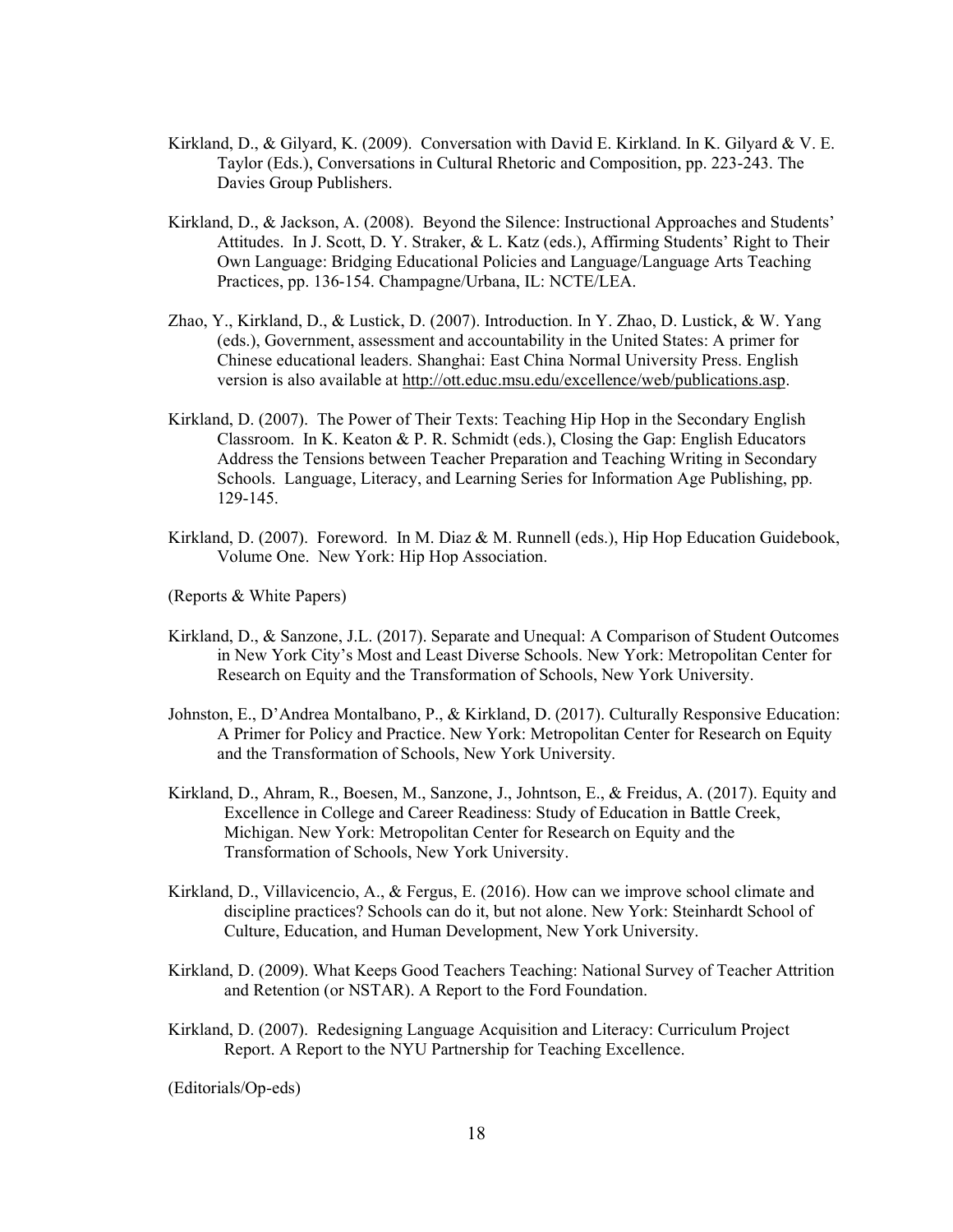- Kirkland, D. (2017). New York City takes the first steps towards school integration. City & State: https://cityandstateny.com/articles/opinion/new-york-city-school-integration.html.
- Kirkland, D. (2017). How A Betsy DeVos Department of Education Could Lead to A Massive Transfer of Public Funds into The Private Sector. Huffington Post: http://www.huffingtonpost.com/david-e-kirkland/a-crusade-for-billionsho\_b\_14635444.html.
- Kirkland, D. (2017). The US Secretaries of Education. Education Dive: http://www.educationdive.com/news/the-us-secretaries-of-education/435742/.
- Kirkland, D. (2016). In the end love will win, but we will need an education first. City and State—NY Slant: http://nyslant.com/article/opinion/in-the-end,-love-will-win,-but-wewill-need-an-education-first.html.
- Kirkland, D. (2016). Just prison: Rethinking the boundaries of bars in the age of mass incarceration. Literacy and NCTE: The Official Blog of the National Council of Teachers of English: http://blogs.ncte.org/?p=4369
- Kirkland, D. (2016). My Solutions for You: An Open Letter to My Comrades in #BlackLivesMatters. Huffington Post: http://www.huffingtonpost.com/entry/mysolutions-for-you-an-open-letter-to-my-comrades\_us\_57840e5be4b04041a98574bf
- Kirkland, D. (2016). "Born with Dreams": A Need for Conversation on Immigration and Education. Huffington Post: http://www.huffingtonpost.com/david-e-kirkland/born-withdreams-a-need-f\_b\_8742278.html.
- Kirkland, D. (2015). A Letter to a Young English Teacher. Literacy and NCTE: The Official Blog of the National Council of Teachers of English: http://blogs.ncte.org/index.php/2015/08/letter-to-a-young-english-teacher/.
- Kirkland, D. (2015). Making Black Lives Matter in Classrooms. Huffington Post: http://www.huffingtonpost.com/david-e-kirkland/making-black-livesmatter b 7453122.html.
- Kirkland, D. (2015). Black Families Matter: What Bratton (and Moynihan) Don't Get. City and State: http://cityandstateny.com/articles/politics/new-york-city/opinion-black-familiesmatter-what-bill-bratton-(and-daniel-patrick-moynihan)-dontget.html#.WNWB\_RIrLMU.

(Book Endorsements/Blurbs)

Gorlewski, J. (2018). English language arts: A critical introduction. New York: Routledge.

Goodman, S. (2018). It's not about grit: Trauma, inequity, and the power of transformative teaching. New York: Teachers College Press.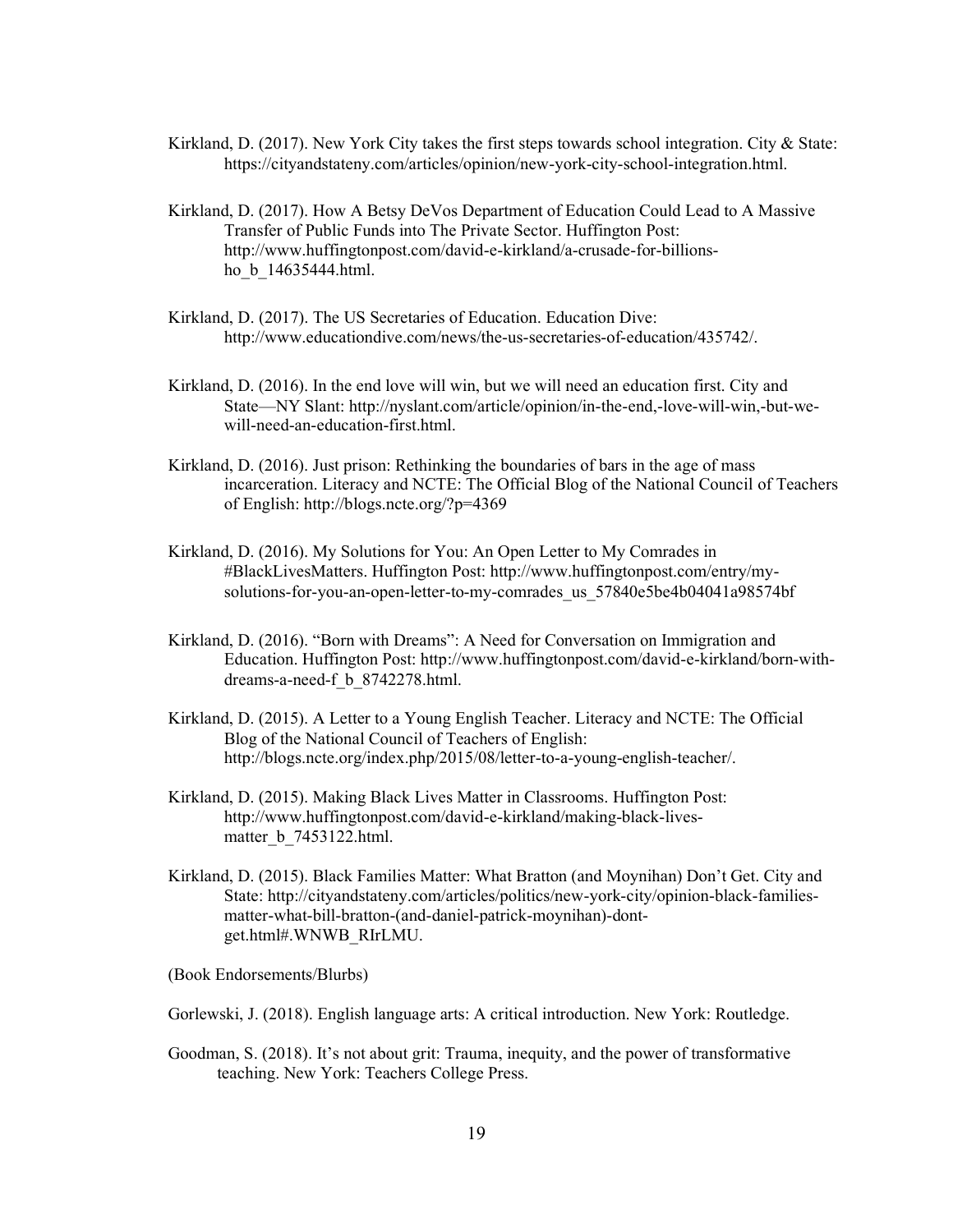- Naiditch, F. (Ed.). (2017). Developing critical thinking: From theory to classroom practice. New York: Rowman & Littlefield.
- Warner, J. (2017). Adolescents' new literacies with and through mobile phones. New York: Peter Lang.
- Burns, L. (2016). Teaching on Purpose: Responsive Education for Student Success. New York: Teachers College Press.
- Fecho, B., Falter, M., & Hong, X. (2015). Teaching Outside the Box but Inside the Standards: Making Room for Dialogue. New York: Teachers College Press.
- Goble, R. (2015). Making Curriculum Pop: Developing Literacies in All Content Areas. Urbana, IL: National Council of Teachers of English/Free Spirit Press.
- Hunter, M. (2014). Reading While Black: Reflecting on ambivalence in Black male literacy narratives in the age of Hip Hop. Seattle: Panopticon Books.
- Doll, J. (2013). Ending School Shootings: A Guide to Prevention and Action.
- Pride, F. (2009). The Message:100 Life Lessons from Hip-Hop's Greatest Songs. New York: Thunder's Mouth/Running Press.

#### Media/Press (abbreviated)

- Schumaker, E. (March 14, 2018). At a troubled school in the Bronx, the student walkout was a miss. Huffington Post: https://www.huffingtonpost.com/entry/national-walkout-bronxschool-violence us 5aa9704ee4b0004c0406b8ea. (Expert Commentary)
- Veiga, C. (March 7, 2018). Coming to a borough near you: Mayor de Blasio's School Diversity Advisory Group hits the road in a series of town halls. Chalkbeat: https://www.chalkbeat.org/posts/ny/2018/03/07/coming-to-a-borough-near-you-mayorde-blasios-school-diversity-advisory-group-hits-the-road-with-a-series-of-town-halls/. (Expert Commentary)
- Disare, M. (February 28, 2018). Rise & Shine: Lawmakers ask tough questions about 'Renewal' program. Chalkbeat: https://www.chalkbeat.org/posts/ny/2018/02/28/rise-shinelawmakers-ask-tough-questions-about-renewal-program/. (Mention)
- Cramer, P. (February 27, 2018). Advocates: Four traits we want in NYC's next school chief—and four candidates we don't want. Chalk Beat: https://ny.chalkbeat.org/posts/ny/2018/02/27/advocates-four-traits-we-want-in-nycs-nextschools-chief-and-four-candidates-we-dont-want/. (Profile Story)
- (February 9, 2018). Betsey DeVos's first year: Education experts grade Trump pick on her . . . Newsweek: http://www.newsweek.com/betsy-devos-first-year-education-801692. (Expert Commentary)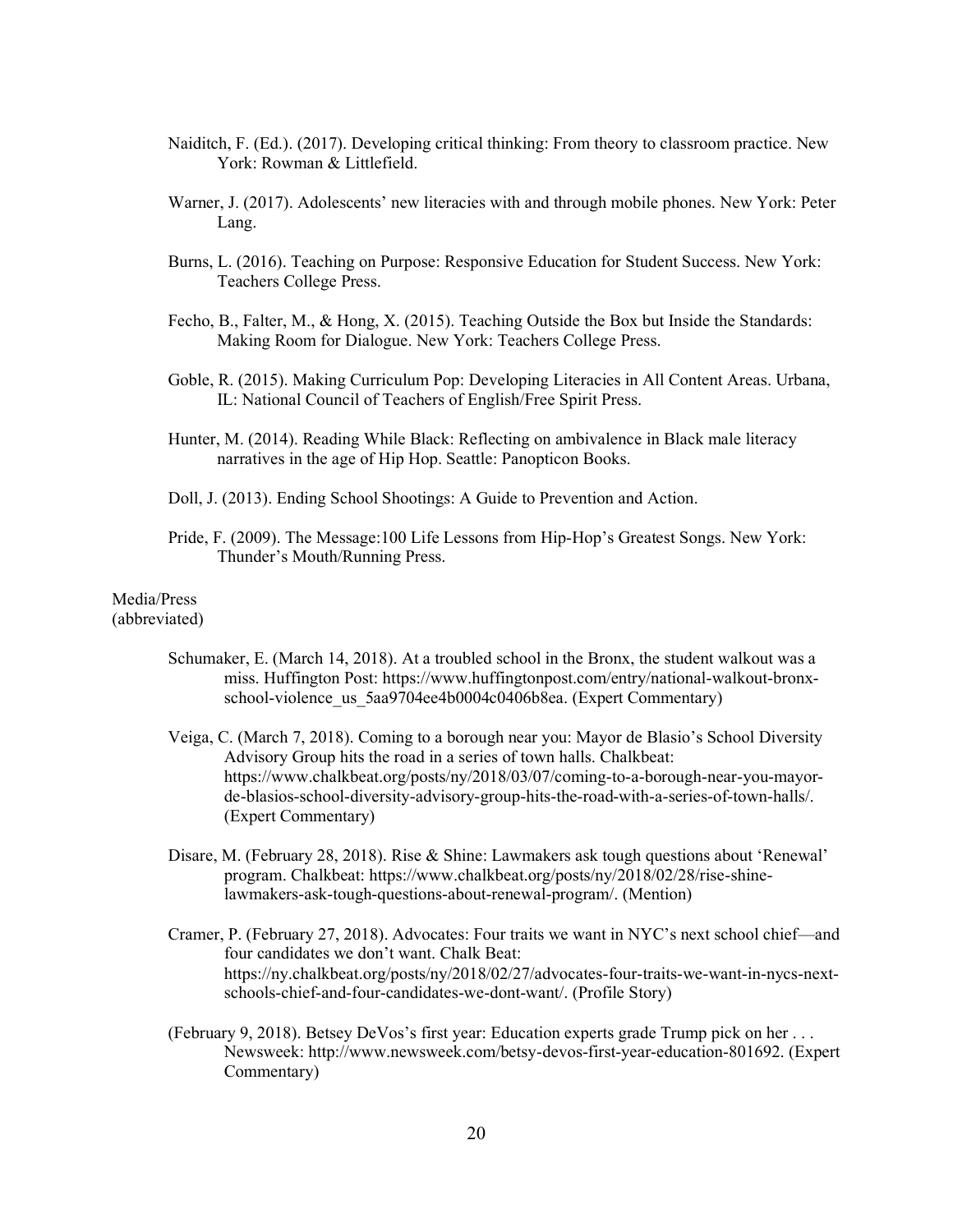- Veiga, C. (January 30, 2018). Who's who on New York City's school diversity advisory group. Chalkbeat: https://www.chalkbeat.org/posts/ny/2018/01/30/whos-who-on-new-yorkcitys-school-diversity-advisory-group/. (Mention)
- Veiga, C. (November 20, 2017). Five months in, crucial part of New York City's school diversity plan begins to take shape. Chalkbeat: https://www.chalkbeat.org/posts/ny/2017/11/20/five-months-in-a-crucial-part-of-thecitys-school-diversity-begins-to-take-shape/. (Expert Commentary)
- Shapiro, E., & Clukey, K. (October 25, 2017). POLITICO Education brief. POLITICO: https://www.politico.com/states/new-york/tipsheets/politico-new-yorkeducation/2017/10/25/calls-for-permanent-insurance-fix-008932. (Expert Commentary)
- Veiga, C. (September 8, 2017). Wanted: An enrollment chief who can help New York City meet its school diversity goals. Chalkbeat: https://www.chalkbeat.org/posts/ny/2017/09/08/wanted-an-enrollment-chief-who-canhelp-new-york-city-meet-its-school-diversity-goals/. (Expert Commentary)
- Disare, M. (June 14, 2017). Rise & Shine: Why one teacher switched her stance on restorative justice. Chalkbeat: https://www.chalkbeat.org/posts/ny/2017/06/14/rise-shine-why-oneteacher-switched-her-stance-on-restorative-justice/. (Mention)
- Disare, M. (May 5, 2017). The New York Times calls high school admissions 'broken.' Here is Chalkbeat's in-depth look at why that's true. Chalkbeat: https://www.chalkbeat.org/posts/ny/2017/05/05/the-new-york-times-calls-high-schooladmissions-broken-here-is-chalkbeats-in-depth-look-at-why-thats-true/
- Zimmerman, A. (March 14, 2017). Report: Students and educators say school climate has worsened under de Blasio after sweeping discipline reforms. Chalkbeat: https://ny.chalkbeat.org/posts/ny/2017/03/14/report-students-and-educators-say-schoolclimate-has-worsened-under-de-blasio-after-sweeping-discipline-reforms/. (Expert Commentary)
- Muriel, C. (February 9, 2017). Education for all or for some—and at what price? Net Impact: https://www.netimpact.org/blog/education-for-all-or-for-some-%E2%80%93-and-atwhat-price.
- Alvarez, E. (February 9, 2017). The future of STEM education is cloudy under Betsy DeVos. Engadget: https://www.engadget.com/2017/02/09/betsy-devos-future-of-stem-education/. (Expert Commentary).
- Moseley, M. (February 8, 2017). Betsy DeVos' confirmation may have something to do with all the money her family gave Republicans. Essence Magazine: https://www.essence.com/news/betsy-devos-confirmation-money-republicans. (Expert Commentary)
- Gilpin, C.C. (February 8, 2017). Questions for: 'Betsy DeVos confirmed as education secretary; Pence breaks tie.' New York Times: https://www.nytimes.com/2017/02/08/learning/questions-for-betsy-devos-confirmed-aseducation-secretary-pence-breaks-tie.html. (Mention)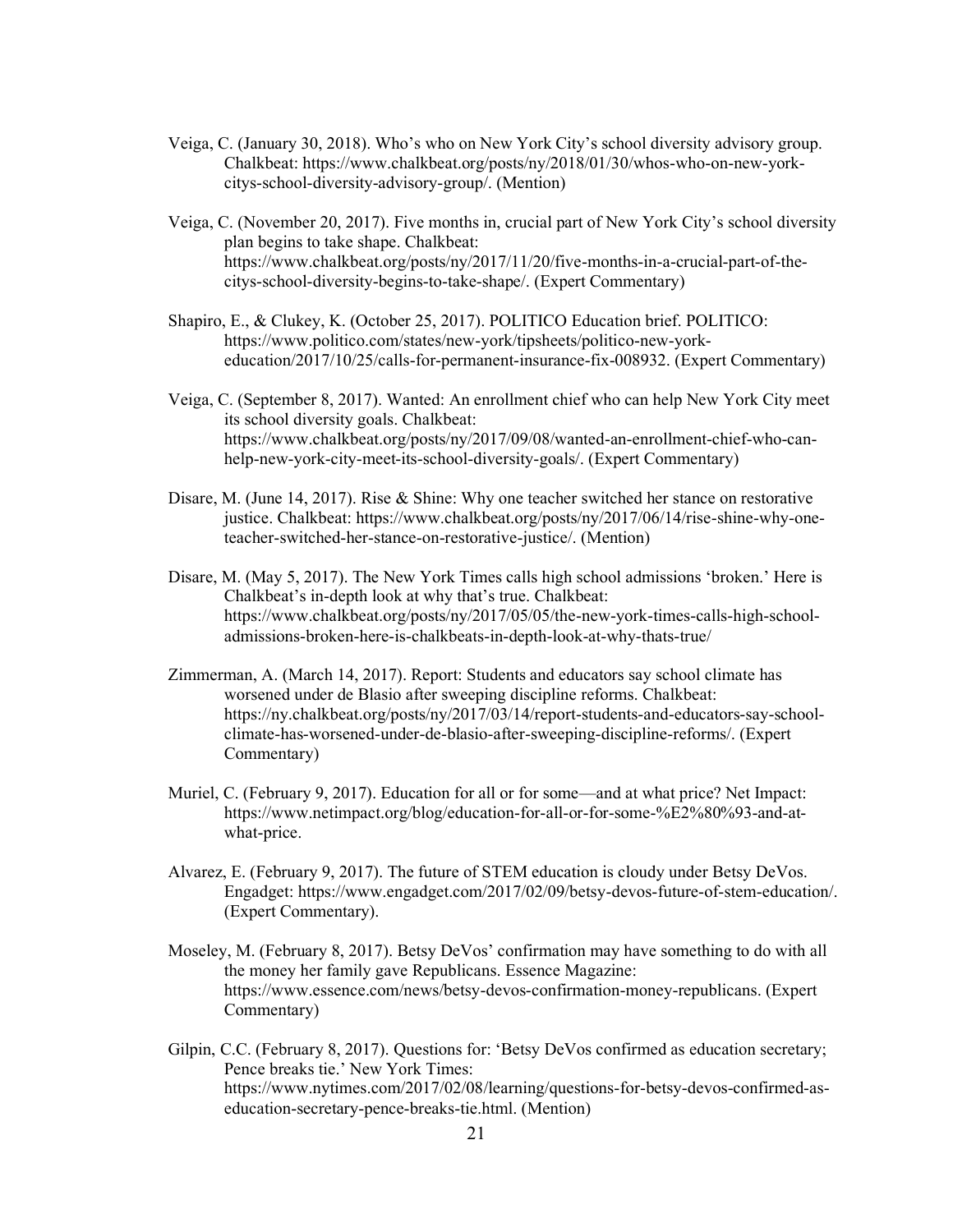- (February 8, 2017). What experts predict Betsy DeVos will do as secretary of education . . . Business Insider: http://www.businessinsider.com/expert-predict-betsy-devos-secretaryof-education-2017-2. (Expert Commentary)
- Huetteman, E., & Alcindor, Y. (February 7, 2017). Betsy DeVos confirmed as education secretary; Pence breaks tie. New York Times: https://www.nytimes.com/2017/02/07/us/politics/betsy-devos-education-secretaryconfirmed.html. (Expert Commentary)
- Zimmer, A. (February 7, 2017). DeVos could be 'the end of public education as we know it,' experts fear. DNA Info: https://www.dnainfo.com/new-york/20170207/midtown/betsydevos-confirmation-education-nyc-public-school. (Expert commentary)
- Levingston, M. (February 1, 2017). How will Betsy DeVos's policies affect NYU strudents? Washington Square News: https://www.nyunews.com/2017/02/01/how-will-betsydevoss-policies-affect-nyu-students/. (Expert Commentary)
- Veiga, C. (January 11, 2017). NYU's David Kirkland explains the 'transformation' needed to integrate the city's schools. Chalkbeat: http://www.chalkbeat.org/posts/ny/2017/01/11/nyus-david-kirkland-explains-thetransformation-needed-to-integrate-the-citys-schools/. ((Interview/Profile)
- Rueckert, P. (December 2, 2016). With pick of Betsy DeVos, does Donald Trump want kill public education. Global Citizen: https://www.globalcitizen.org/en/content/betsy-devoseducation-school-choice/. (Expert Commentary)
- "Resilience in Urban Schools." Huffington Post Live, January, 2016. (Expert Commentary)
- (October, 2015). Black Male Brilliance. Ebony Magazine. (Featured with Marc Lamont Hill, Mark Anthony Neal, and Michael Eric Dyson)
- Johnson, P. (March, 2015). David Kirkland explores definitions of literacy. The Council Chronicle, 19-20. (Interview/Profile)
- "Interrupting Illiteracy" segment 1, on The Stream, Al Jazeera America, February 25, 2015. (Guest Commentary)
- Salam, S. (February, 2015). How a 'dyslexic black boy' fell in love with words. The Anti-Talking Head on Al Jazeera America, http://america.aljazeera.com/watch/shows/thestream/articles/2015/2/23/how-a-dyslexic-black-boy-fell-in-love-with-words.html (Interview/Profile)
- Lanyon, S. (February, 2015). Interview in Elements of Oppression, http://elementsofoppression.blogspot. com /2015/02/david-e-kirkland.html. (Interview/Profile)
- Pisces Life (with Just Letitia and Kai Love), thepisceslife.libsyn.com, March 2, 2015. (Featured Guest)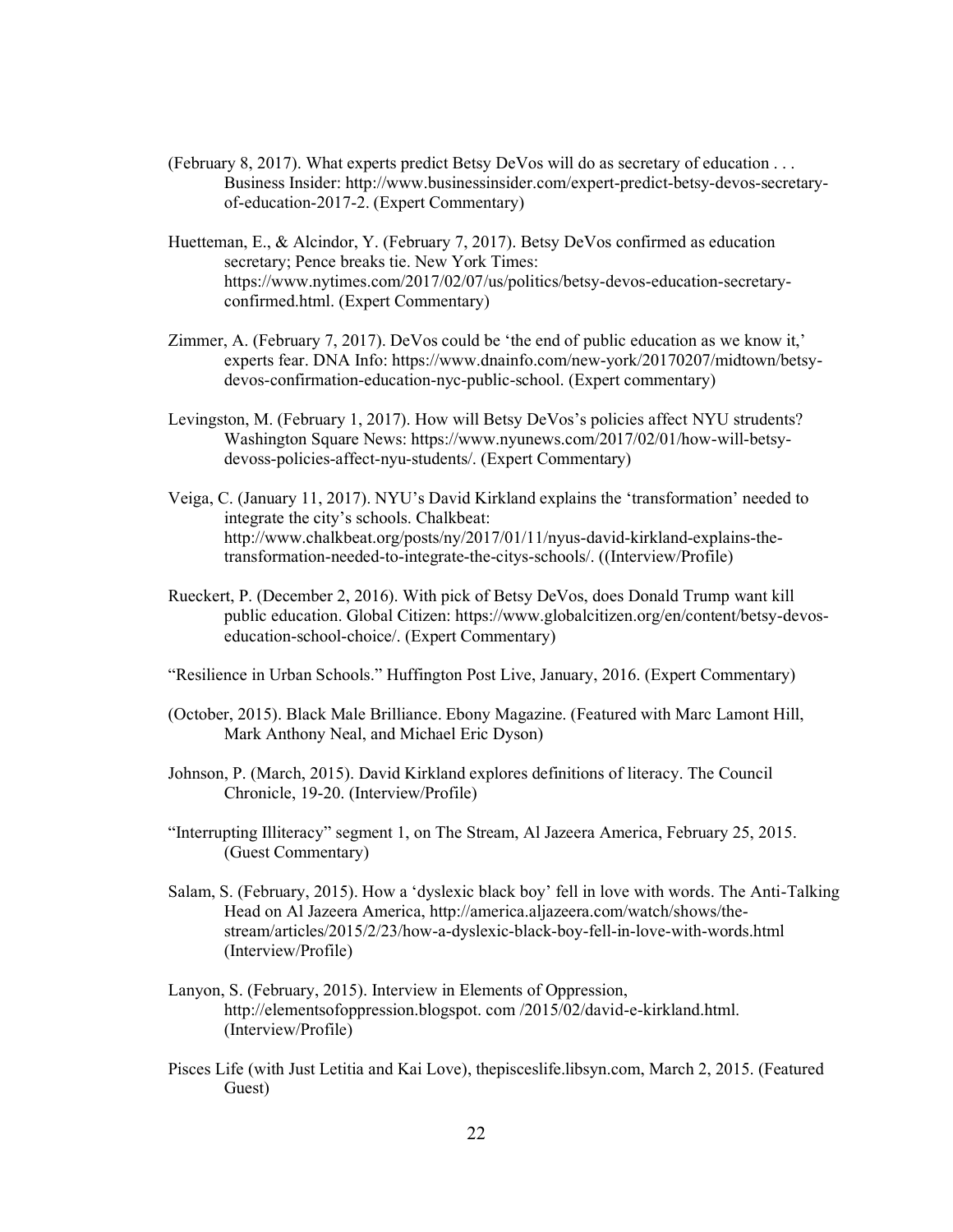The Mildred Gaddis Show (with Mildred Gaddis), NewsTalk (WCHB 1200AM/99.9FM), November 18, 2014. (Featured Guest)

Literacy Nation Radio (with Patrick Oliver), July 7, 2014, www.speakloud.com. (Featured Guest)

- Parenting Show on Doctor Radio, on Sirrius/XM Radio, May 2, 2014. (Expert Commentary)
- Michigan Literary Radio on blogtalkradio.com (with Sylvia Hubbard), November 9, 2013. (Featured Guest)
- Michigan Literary Radio on blogtalkradio.com (with Sylvia Hubbard), July 31, 2013. (Featured Guest)
- Literacy Nation Radio (with Patrick Oliver), June 3, 2013, www.speakloud.com. (Featured Guest)
- Hip Hop and Its Influence: An Interview with David Kirkland (Part Two), Bonus Cut, April 3, 2013. (Interview/Profile)
- Hip Hop and Its Influence: An Interview with David Kirkland (Part One), Bonus Cut, March 27, 2013. (Interview/Profile)
- Latin Waves Radio (with Sylvia Richardson), CJSF 90.1 FM, October 28, 2011. (Featured Guest)
- Latin Waves Radio (with Sylvia Richardson), CJSF 90.1 FM, September 24, 2011. (Featured Guest)
- Latin Waves Radio (with Sylvia Richardson), CJSF 90.1 FM, July 30, 2011. (Featured Guest)
- Latin Waves Radio (with Sylvia Richardson), CJSF 90.1 FM, March 26, 2011. (Featured Guest)
- Latin Waves Radio (with Sylvia Richardson), CJSF 90.1 FM, March 19, 2011. (Featured Guest)
- Pocono Record. 2010. http://www.poconorecord.com/apps/pbcs.dll/article?AID=/20100428/ FEATURES/4280316/-1/rss49 (Cited in)
- Brave New Voices. HBO, 2009. (Expert Commentary)
- Latin Waves Radio (with Sylvia Richardson), CJSF 90.1 FM, August 27, 2008. (Featured Guest)
- Rhyme and Reason: Teaching with a Hip-Hop Beat. WNYC Soundcheck, August 16, 2007. (Expert Commentary)

Hip Hop Education 101 (by Marcella Runell). Vibe Magazine, September 12, 2006. (Cited in)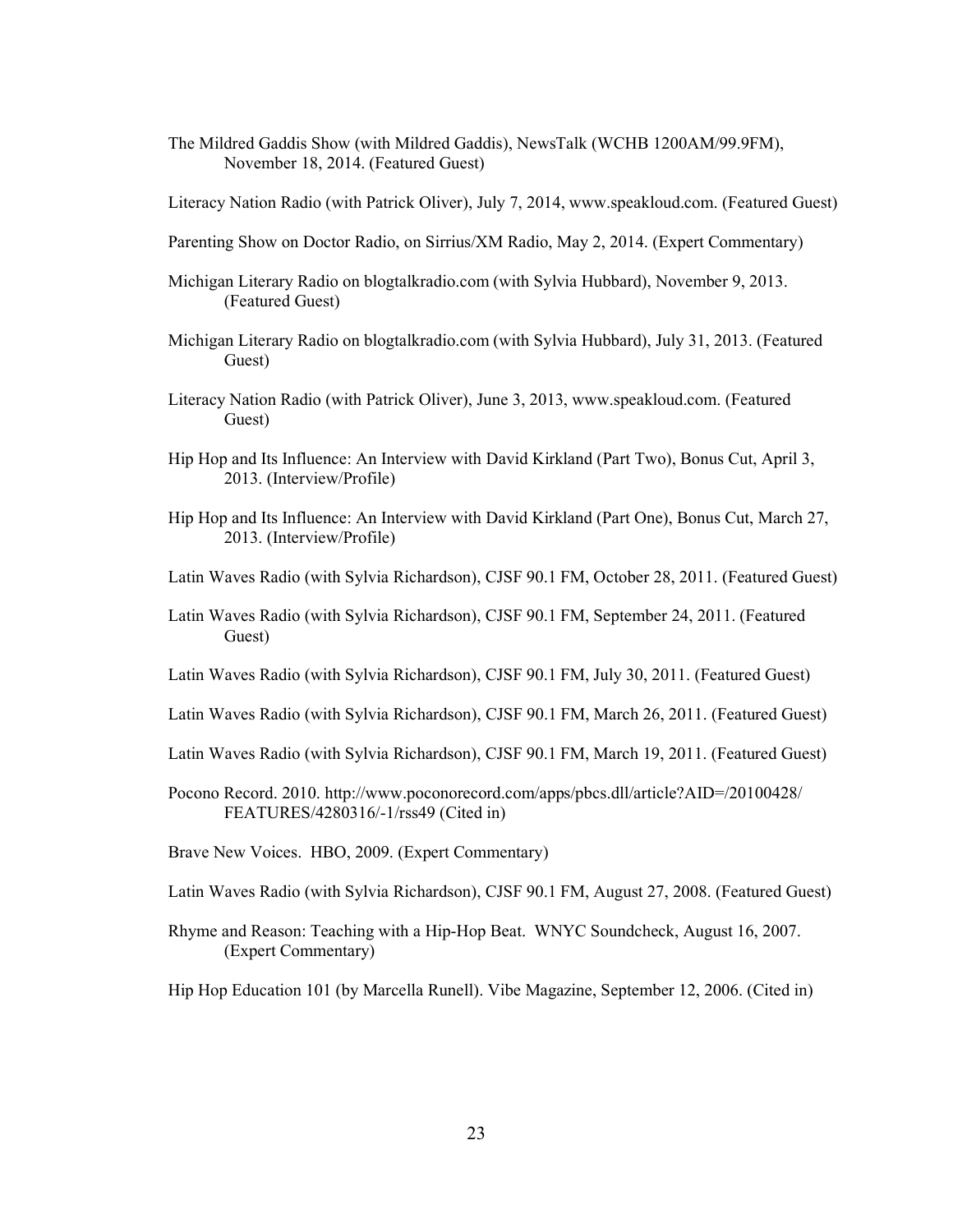Presentations (abbreviated)

(\*Please note: I give between 40-60 presentations per year. Because of the volume, presentations presented in this list are approximate, based on presentations delivered some years ago to major research conferences. I have not updated this section of my CV in several years.)

Invited/Keynote/Plenary Addresses

- Kirkland, D. Rhythms of justice: Using Hip Hop to teach global awareness and for social change. Presented at the University of London, London, UK, May 30, 2012.
- Kirkland, D. Transformative education transforming justice. Presented at the Center for Urban Educators Conference, NY, May 5, 2012.
- Kirkland, D. The passions of change: Critical thoughts on linguistic justice and transformative education. Presented at the Mina Shaughnessy Lecture Series sponsored by the CUNY Composition and Rhetoric Community, NY, May 4, 2012.
- Kirkland, D. Education for Justice. Presented at the Careers in Education panel sponsored by the Jackie Robinson Foundation's Mentoring and Leadership Conference, NY, March 4, 2012.
- Kirkland, D. Deconstructing and reconstructing schools and curriculum to affirm multiple individual identities. Presented at the 4<sup>th</sup> Annual Diversity Conference at William Paterson University. Wayne, NJ, April 1, 2011.
- Kirkland, D. Language, Identity, and Power: Writing to Change Something. Presented at the Annual Spring Writing Conference at Old Dominion University, Norfolk, Virginia, March 25-26, 2010.
- Kirkland, D. Word Life II: Continuing Conversations on Language, Identity, and Power. Presented at the Preemptive Education Conference, New York, NY, October 2, 2009.
- Kirkland, D. Panel on Hip Hop and Education, NYU Center for Multicultural Education and Programs: New York, NY, September 2009.
- Kirkland, D. A.C.T. Panel, NYU Center for Multicultural Education and Programs: New York, NY, April 2009.
- Kirkland, D. Word Life: An Evening of Performance and Conversation on Language, Identity, and Power. Presented at the Preemptive Education Conference, New York, NY, September 26, 2008.
- Kirkland, D. Urban Stories, Digital Media, and the Shifting Spaces of Literacy. Presented at Bronx Community College, New York, NY, November 8, 2007.
- Kirkland, D. Speaking Dreams, Living Words. Presented at the Preemptive Education Conference, New York, NY, September 21, 2007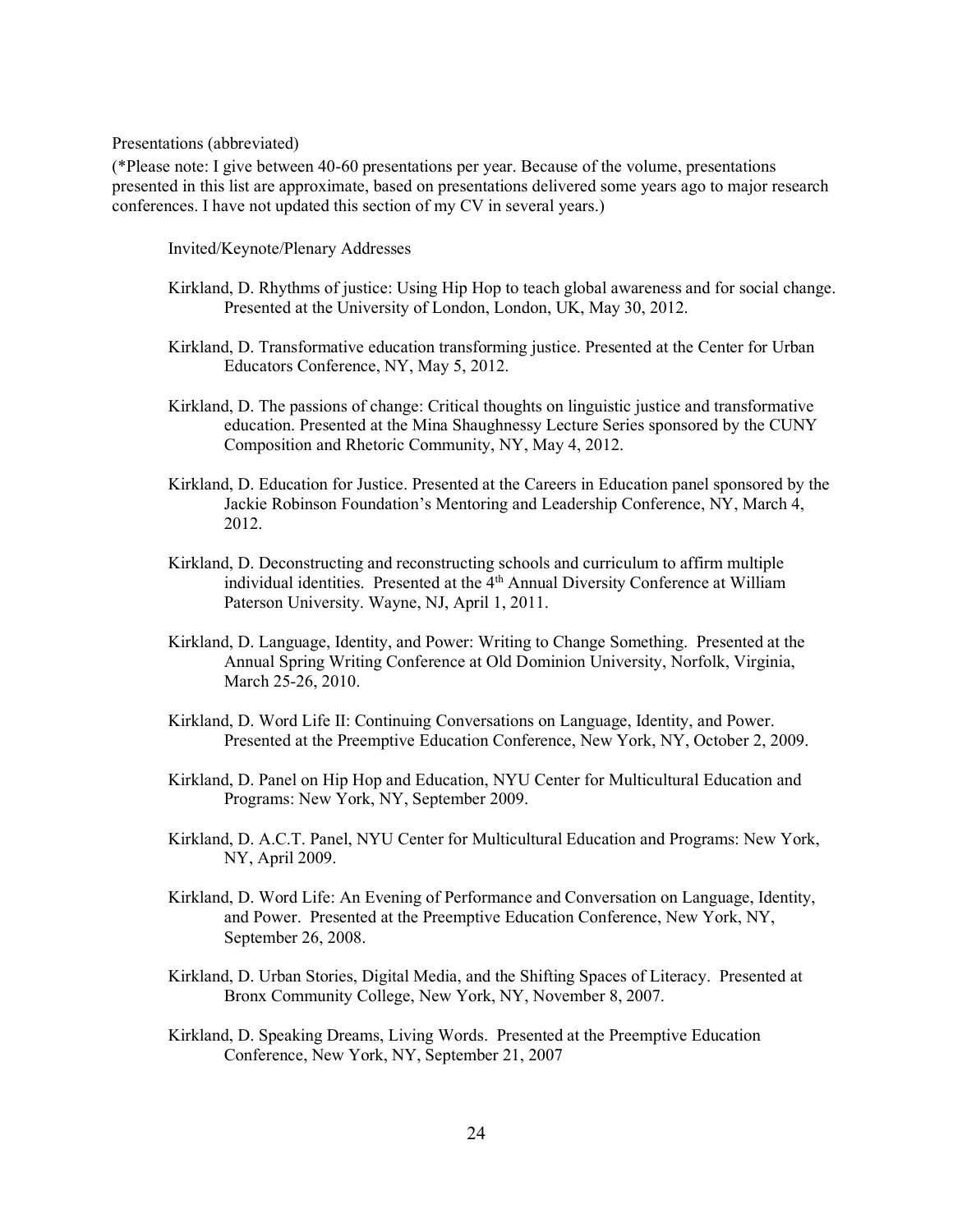- Kirkland, D. Foregrounding the Voices in the Back: A Critical Conversation about Urban Education. Presented at Roseville High School, Roseville, MI, August 28, 2007.
- Kirkland, D. Literature for Liberation, Reading for Revolution. Presented at Fordham's Conference on Social Justice, New York, NY, June 30, 2007.
- Kirkland, D. Racism: What We Don't Want to Talk about in Education. Presented at a lunch for the Commission on Gender, Race, and Social Justice (NYU Steinhardt), New York, NY, February 12, 2007.
- Kirkland, D. (2010). Transforming the World from Within. Presented at American SCORES Conference, Milwaukee, WI, February, 2010.
- Kirkland, D. (2009). Hip Hop Arts and Education. Presented at Grantmakers in the Arts 2009 Recession Conference: Navigating the Art of Change, Brooklyn, NY, October 20, 2009.
- Kirkland, D. (2008). Action Research Now: Transforming Education through Inquiry-based Practice. Presented at the National Meeting for the Teachers Network Leadership Institute, Wilmington, DE, October 28, 2008.
- Kirkland, D. (2008). Access and Agency. Presented at 2008 Thomas R. Watson Conference: The New Work of Composing, Louisville, KY, October 16, 2008.
- Kirkland, D. (2007). The Power of Your Research: The Case of Three Detroit Teachers and a Dream. Presented at the National Meeting for the Teachers Network Leadership Institute, Wilmington, DE, October 27, 2007.
- Kirkland, D. (2007). Teachers as Radical Researchers: A Critical Perspective on Adolescent Literacy. Presented at the University of Illinois at Urbana-Champagne New Teacher's Workshop, Champagne/Urbana, IL, August 6, 2007.
- Kirkland, D. (2007). Digital Underground: Urban Youth, New Technologies, and Composition. Presented the 20th Annual Penn State Conference on Rhetoric and Composition, College Station, PA, July 9, 2007.
- Kirkland, D. (2012). A Framework for Change: A Broader and Bolder Approach to School Reform. To be presented at the annual meeting of the American Educational Research Association, Vancouver, BC (CA).
- Kirkland, D. (2010). Derrick's Song: The Case for Funding Hip Hop and Urban Arts Education. Presented at Conference of Foundations, Denver, CO, April 25, 2010.
- Kirkland, D. (2007). Exploring the Possibilities, Challenges, and Tensions: Doing Literacy Research in and with Diverse Communities (Workshop). Presented at the annual meeting of the National Council of Teachers of English, New York, NY, November 20, 2207.
- Kirkland, D. (2007). Action Research Advanced (Workshop). Presented at the National Meeting for the Teachers Network Leadership Institute, Wilmington, DE, October 27, 2007.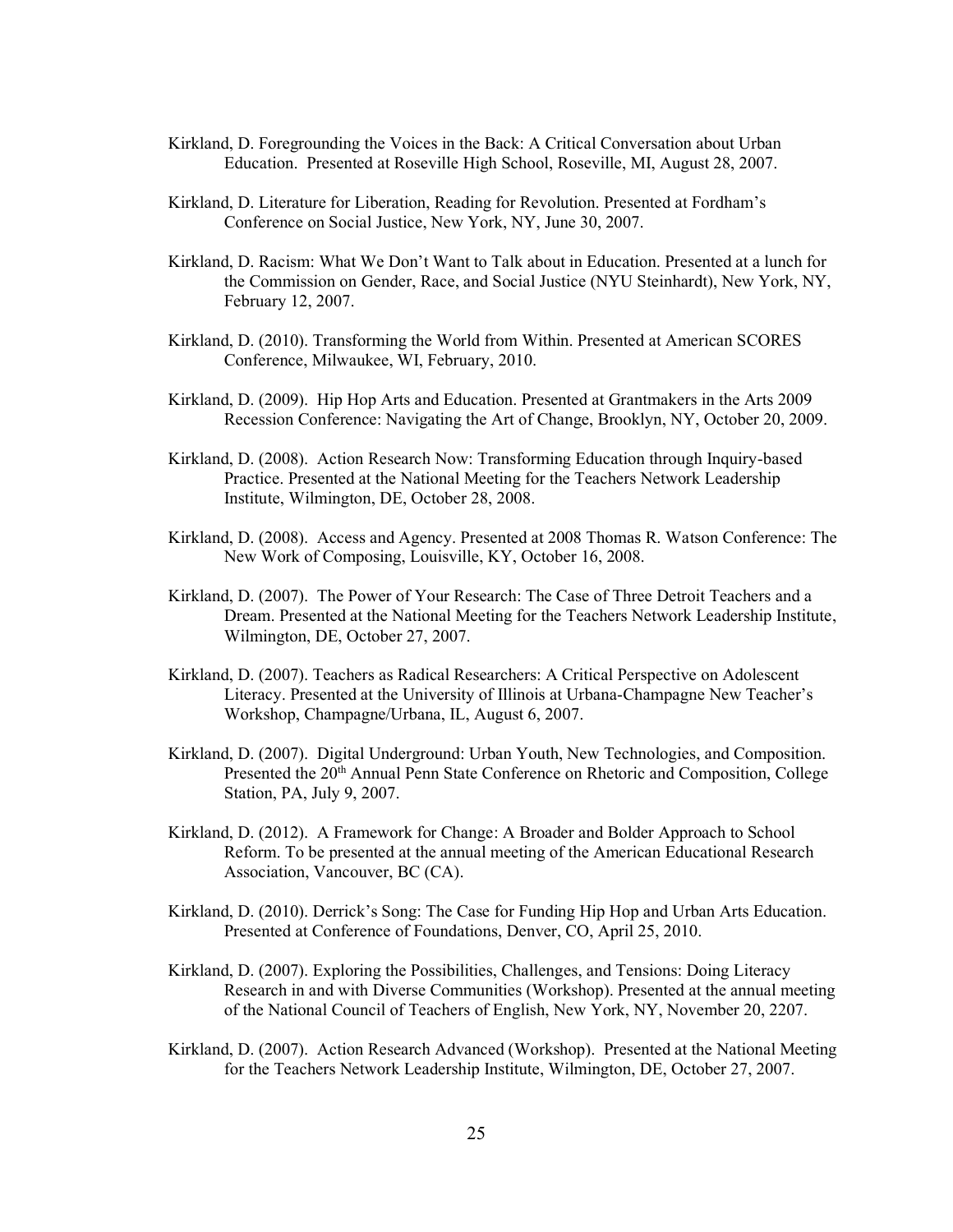- Kirkland, D. Language and Liberation (Workshop). Presented at the Urban Word NYC Fall 2007 Teacher Training, New York, NY, October 3, 2009.
- Kirkland, D. Spoken Stories (Workshop). Presented at University of Wisconsin First Wave Summer Institute 2009, Madison, WI, July 2009.
- Kirkland, D. Language and Liberation II (Workshop). Presented at University of Wisconsin First Wave Summer Institute 2009, Madison, WI, July 2009.
- Kirkland, D. Teaching Tupac (Workshop). Presented at University of Wisconsin First Wave Summer Institute 2008, Madison, WI, July 2008.
- Kirkland, D. Language and Liberation I (Workshop). Presented at University of Wisconsin First Wave Summer Institute 2008, Madison, WI, July 2008.
- Kirkland, D. 4 Colored Girls Who Considered Social Networking When Suicide Wasn't Enuf: Exploring Literacy in the Lives of Young Black Women in Online Social Communities. Presented at Ohio State University, Columbus, OH, March 4, 2009.
- Kirkland, D. The Rose that Grew from Concrete: Hip Hop Language and the Hope-crested Dream. Presented at Bristol Community College, Fall River, MA, Feb. 19, 2009.
- Kirkland, D. Language and Liberation (Workshop). Presented at the Urban Word NYC Fall 2007 Teacher Training, New York, NY, September 27, 2008.
- Kirkland, D. Language and Liberation (Workshop). Presented at the Urban Word NYC Fall 2007 Teacher Training, New York, NY, September 22, 2007.
- Kirkland, D. Engaging Urban Youth: A Cultural Perspective. Presented to the Partnership for Teaching Excellence (NYU Steinhardt), New York, NY, October 11, 2007.
- Kirkland, D. Language and Liberation (Workshop). Presented at the Urban Word NYC Fall 2007 Teacher Training, New York, NY, September 21, 2007.
- Kirkland, D. Body Language: Exploring Literacy, Black Males, and Tattoos. Presented at the Language and Literacy Colloquium Series (NYU Steinhardt), New York, NY, March 1, 2007.
- Kirkland, D. An American Dream Deferred: Dilemmas for Black Males and Contemporary Education. Presented at the Metropolitan Conference on Urban Education, New York, NY, November 1, 2006.
- Kirkland, D. The Story of Us: A Conversation on African American Culture and the Demonstration of Hope. Invited presentation to the African American Student Mentoring Program, East Lansing, MI, February 21, 2005.
- Kirkland, D. The Troubled State of Black Boys. Presented at Malcolm X Academy, Africancentered Education Normative Teacher Training Session, Detroit, MI, September 18, 2004.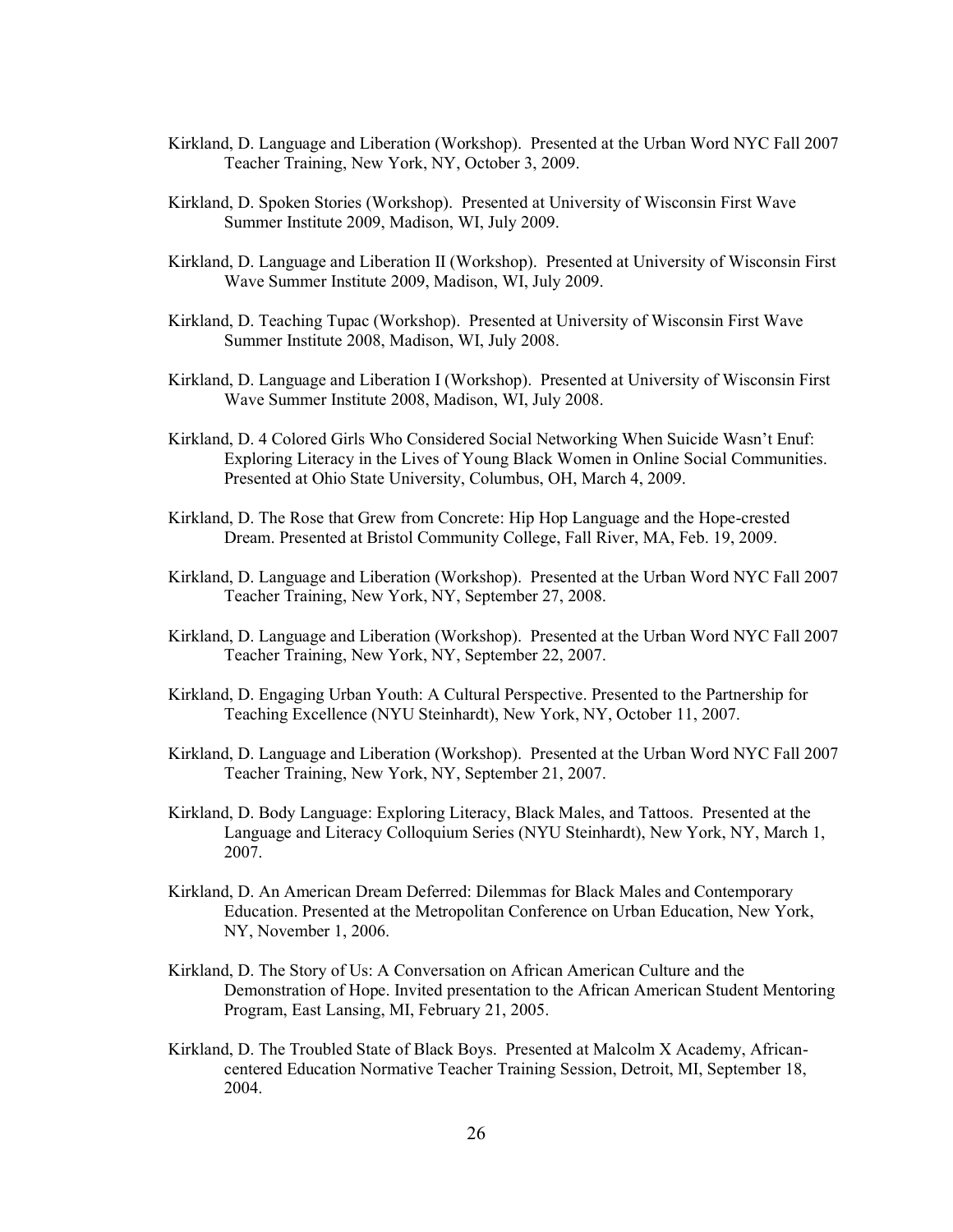Professional Organizations and Conferences

(Refereed)

- Kirkland, D. (2012). Drift: Mapping Literacy Development among Black American Males. Presented at the annual meeting of the American Educational Research Association, Vancouver, BC (CA).
- Kirkland, D. (2012). Inventing Masculinity: An Ethnographic Portrait of a Black Male, His Mother, and Literacy. Presented at the annual meeting of the American Educational Research Association, Vancouver, BC (CA).
- Kirkland, D. (2012). Too Much Not to Know: Considering a Broader and Bolder Approach to Equity and Access in Teaching and Teacher Education Policy. Presented at the annual meeting of the American Educational Research Association, Vancouver, BC (CA).
- Kirkland, D. (2012). Our Language: Rhetorical Hybridity and Linguistic Pluralism among Urban Youth. Presented at the annual meeting of the Conference on College Composition and Communication, St. Louis, MO.
- Kirkland, D. (2011). Toward a theory of integrate-able schools: The politics of urban schools and parental choice. Presented at the annual meeting of the American Educational Research Association, New Orleans, LA.
- Kirkland, D. (2011). A path to literacy: Rethinking literacy in the lives of Black males. Presented at the annual meeting of the American Educational Research Association, New Orleans, LA.
- Kirkland, D. (2011). Black masculine rhetorics. Presented at the annual meeting of the Conference on College Composition and Communication, Atlanta, GA.
- Smitherman, G., Kirkland, D., Richardson, E., Jackson, A., Troutman, D., Muhammed, R., Cliente, V. (2011). Ebonix: Pluralizing African American language (Workshop). Presented at the annual meeting of the Conference on College Composition and Communication, Atlanta, GA.
- Kirkland, D. (2011). Teaching English in a sea of change (Workshop). Presented at the annual meeting of the Conference on College Composition and Communication, Atlanta, GA.
- Kirkland, D. (2010). 4 colored girls: New themes in the digital literacy practices of Black female writers. Presented at the annual meeting of the National Council of Teachers of English, Orlando, FL November 2010.
- Kirkland, D. (2009). The Location of Texts: Examining the "Design Choices" of Adolescent Black Males "Writers." Presented at the annual meeting of the American Educational Research Association, San Diego, CA, April 14, 2009.
- Kirkland, D. (2009). The Skins We Speak: Rethinking Language and Literacy Education in Contemporary Times. Presented at the annual meeting of the American Educational Research Association, San Diego, CA, April 14, 2009.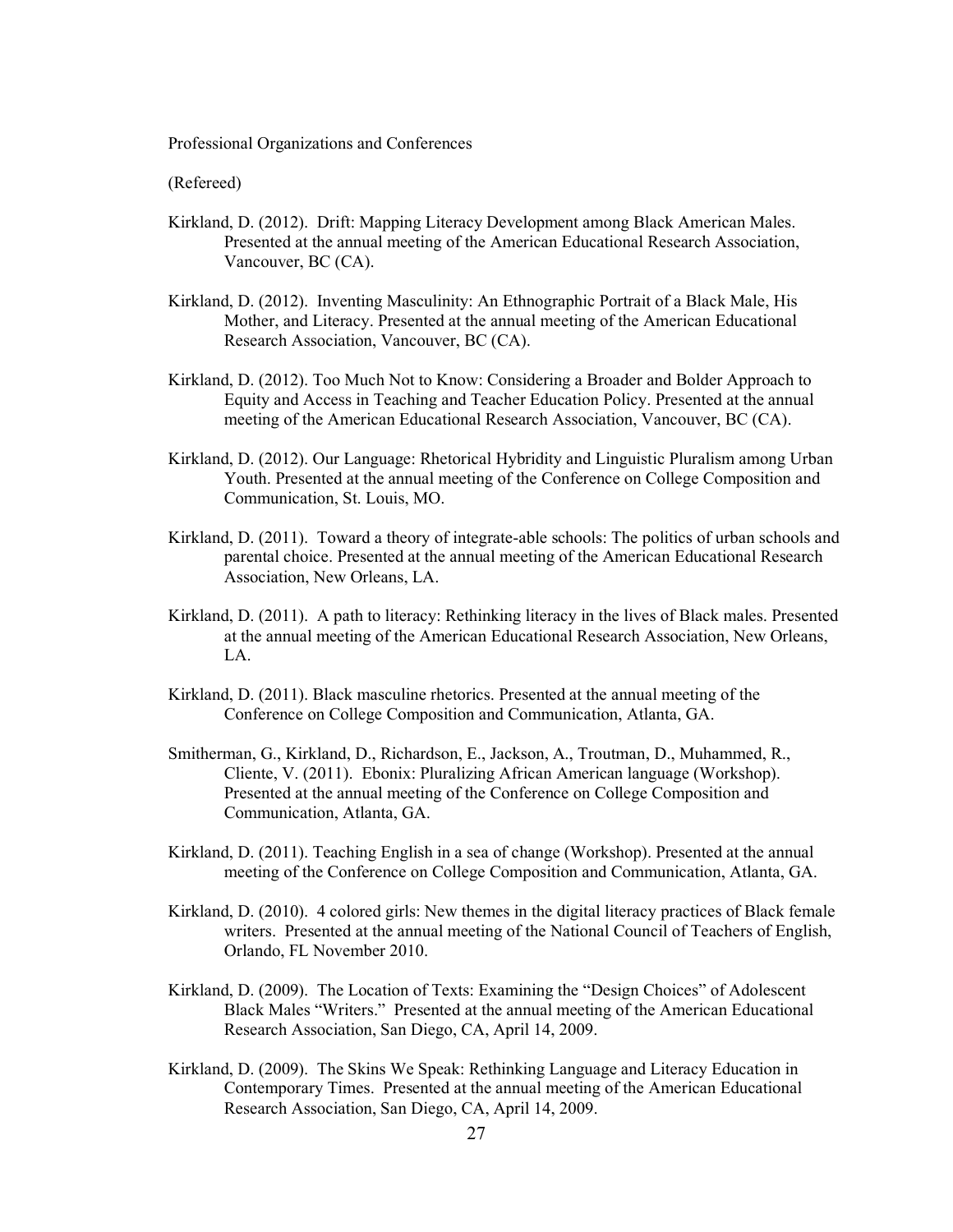- Smitherman, G., Kirkland, D., Richardson, E., Jackson, A., Troutman, D., Muhammed, R., Cliente, V. (2008). Ebonics and Academic Writing: Language Policy Committee (Workshop). Presented at the annual meeting of the Conference on College Composition and Communication, New Orleans, LA, April 2, 2008.
- Kirkland, D. (2008). "Something to Brag About": A Sociolinguistic Perspective on Urban Adolescent Black Males and Literacy. Presented at the annual meeting of the American Educational Research Association, New York, NY, March, 2008.
- Kirkland, D. (2008). "Real Change Can Be Loud, Messy, and Time-Consuming": Rethinking the Role of Teacher Educators in Teachers' Ongoing Education. Presented at the annual meeting of the American Educational Research Association, New York, NY, March, 2008.
- Kirkland, D. (2007). A Narrative of Reflection: A Teacher's Use of Hip Hop to Promote Social Justice in His Classroom. Presented at the annual meeting of the National Council of Teachers of English, New York, NY, November 17, 2007.
- Kirkland, D. (2007). Exploring Literacy in Urban Cyberspace. Presented at the annual meeting of the National Council of Teachers of English, New York, NY, November 17, 2007.
- Kirkland, D. (2007). Body Language: Tattooing as a Critical Literacy Practice. Presented at the annual meeting of the American Educational Research Association, Chicago, IL.
- Smitherman, G., Kirkland, D., Richardson, E., Jackson, A., Troutman, D., Muhammed, R., Cliente, V. (2007). A Pedagogy for Ebonics: Language Policy Committee (Workshop). Presented at the annual meeting of the Conference on College Composition and Communication, New York, NY.
- Kirkland, D. (2007). Inscription: Composition and the Black Male Body. Presented at the annual meeting of the Conference on College Composition and Communication, New York, NY.
- Kirkland, D. (2006). Re-examining the affects of racism, sexism, and economic oppression in English education. Presented at the annual meeting of the National Council of Teachers of English, Nashville, TN.
- Kirkland, D. (2006). Black boys and literacy: What we now know and how it can improve classrooms. Presented at the annual meeting of the National Council of Teachers of English, Nashville, TN.
- Kirkland, D. (2006). Hustle and Flow: Hip Hop and the Politics of Literacy. Presented at the annual meeting of the American Educational Research Association, San Francisco, CA.
- Kirkland, D. (2005). The Power of Their Texts: Using Hip Hop to Help Urban Students Meet National Standards for the English Language Arts. Presented at the annual meeting of the National Council of Teachers of English, Pittsburg, PA.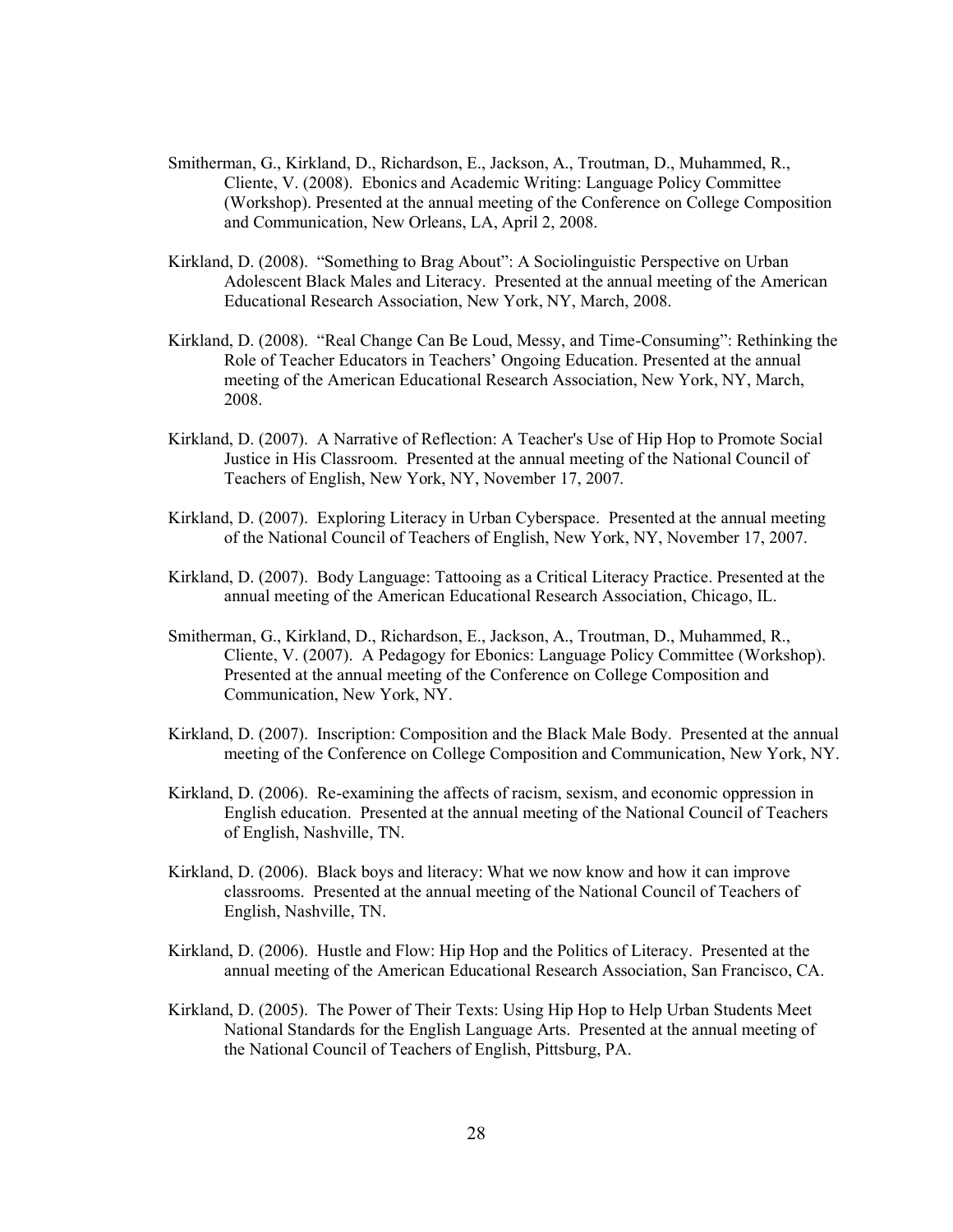- Kirkland, D. (2005). The Substance of Hope: Using African-centered Principles in the Education of Black Males. Presented at the annual meeting of the American Educational Research Association, Montreal, CA.
- Kirkland, D. (2005). Literacy in the Lives of Urban Adolescent Black Boys. Presented at the annual meeting of the American Educational Research Association, Montreal, CA.
- Kirkland, D. (2004). Using Hip-Hop to Foster Critical Conversations in the Secondary English Classroom. Presented at the annual meeting of the National Council of Teachers of English, Indianapolis, IN.
- Kirkland, D. (2004). Black Teacher: Race-based Resistance to African American Instructors at Historically White Colleges and Universities. Presented at the annual meeting of the American Educational Research Association, San Diego, CA.
- Kirkland, D. (2004). "We Real Cool:" Masculine Discourses and Urban Adolescent Composition. Presented at the annual meeting of the Conference on College Composition and Communication, San Antonio, TX.
- Kirkland, D. (2003). "The Rose that Grew from Concrete": Postmodern Perspectives in the Hip Hop English Classroom. Presented at the annual meeting of the National Council of Teachers of English, San Francisco, CA.
- Kirkland, D. (2003). Critical Pedagogy and Critical Literacy Instruction in Secondary Classrooms. Presented at the annual meeting of the American Educational Research Association, Chicago, IL.
- Kirkland, D. (2002). Toward a Critical Language Pedagogy. Presented at the midwinter meeting of the National Council of Teachers of English, Minneapolis, MN.
- Kirkland, D. (2002). Conceptions of teaching, language and learning. Presented at the annual meeting of the National Council of Teachers of English, Atlanta, GA.
- Kirkland, D. (2000). Ebonics, Education, and the World Wide Web. Presented at the annual meeting of the National Council of Teachers of English, Milwaukee, WI.
- Smitherman, G., Muhammad, R., Kirkland, D., Jackson, A. (2000). Meditations on Language, Pedagogy and a Life of Struggle. Presented at the annual meeting of the National Council of Teachers of English, Milwaukee, WI.
- Kirkland, D. Black Magic: Multicultural Approaches to Teaching English. Presented at the Michigan Council of Teachers of English (MCTE) Annual Conference, Lansing, MI, October 8, 2005.
- Kirkland, D. Discourse and Black Males: Toward a New Ethnography. Presented at the Michigan State University's Black Graduate Student Association (BGSA) Annual Scholars Symposium, East Lansing, MI, April 5, 2005.
- Kirkland, D. Critical Literacy: What Caring Teachers Deserve to Know. Presented at the Michigan Reading Council (MRC) Annual Meeting, Grand Rapids, MI, March 11, 2005.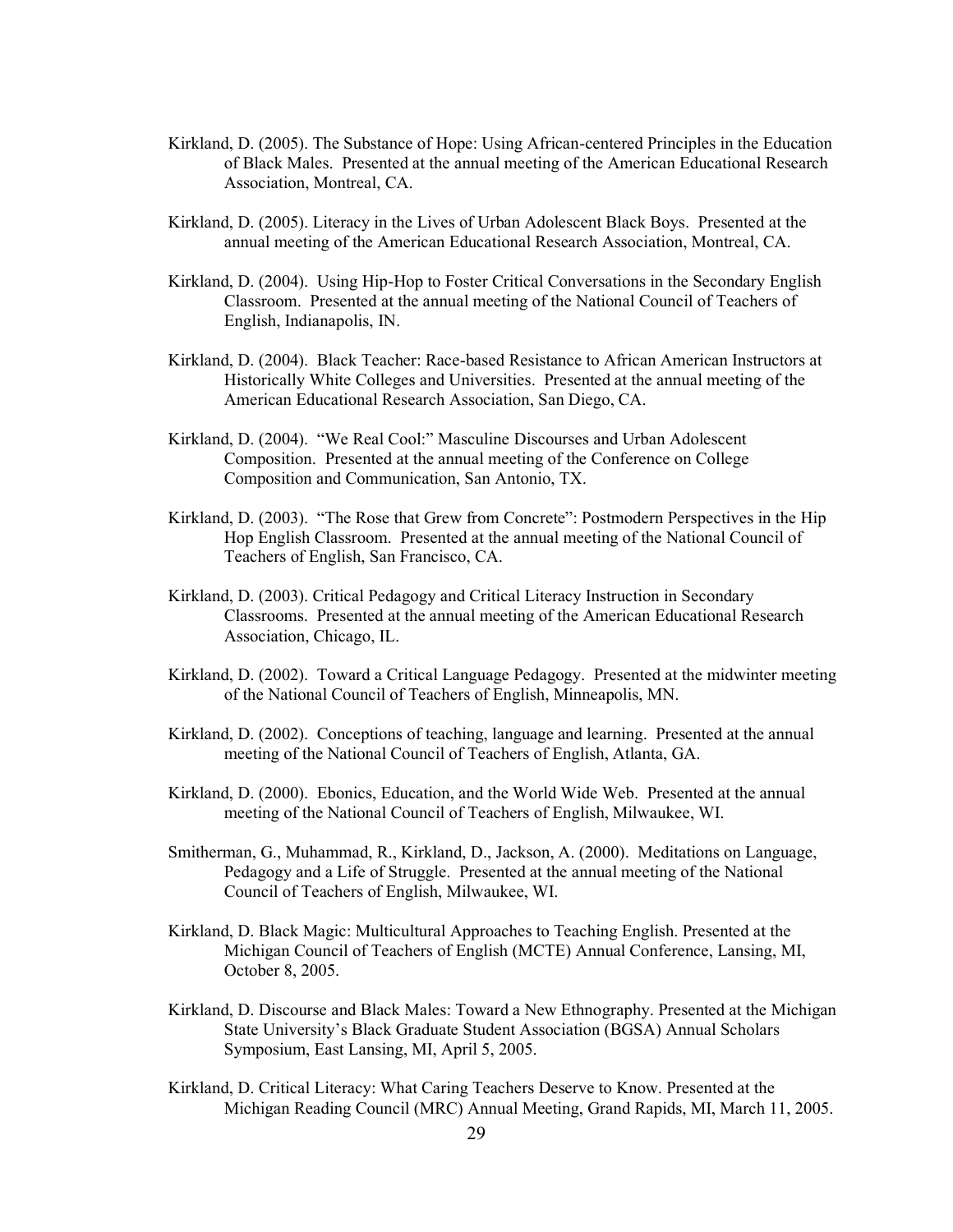- Kirkland, D. Critical Connections: Exploring Race, Gender, and Youth Identity through Hip Hop Texts. Presented at the Michigan Council of Teachers of English (MCTE) Annual Conference, Lansing, MI, October 5, 2003.
- Kirkland, D. School's in Session: The Triumphant Story of Hip Hop in the Secondary English Classroom as Told by Teachers and Students Who Use It. Presented at the Michigan Council of Teachers of English (MCTE) "Bright Ideas Conference," East Lansing, MI, April 5, 2003.
- Kirkland, D. Changes: Using Hip Hop Lyrics as Classroom Texts. Presented at the Michigan Council of Teachers of English (MCTE) Annual Conference, Lansing, MI, October 16, 2002.
- Kirkland, D. Beyond the Canon: Using Hip Hop Lyrics as Poetry. Presented at the Michigan Council of Teachers of English (MCTE) "Bright Ideas Conference," East Lansing, MI, April 13, 2002.
- (Chair/Discussant/Respondent)
- Chair. (2011). Change matters: Moving English Education from theory to policy. Annual meeting of the American Educational Research Association, New Orleans, LA.
- Discussant. (2009). Multidisciplinary Inquiry in the Social Context of Literacy. Presented at the annual meeting of the American Educational Research Association, San Diego, CA, April 16, 2009.
- Chair. (2009). English(es) in Urban Contexts: Politics, Pluralism, and Possibilities. Presented at the annual meeting of the American Educational Research Association, San Diego, CA, April 14, 2009.
- Chair. (2008). Writing Instruction in the  $21<sup>st</sup>$  Century. Annual meeting of the Conference on College Composition and Communication, New Orleans, LA.
- Chair. (2008). The Development and Practices of Beginning Literacy Teachers: Four Longitudinal Studies. Annual meeting of the American Educational Research Association, New York, NY.
- Discussant. (2008). Hip-Hop and Education: Exploring the Potential for Social Change. Annual meeting of the American Educational Research Association, New York, NY.
- Chair. (2007). Digital Hip Hop Literacies And Rappin' Classroom Discourse: Toward Cultural Relevant Pedagogies For The 21st Century Classroom. Session to be presented at annual meeting of the National Council of Teachers of English, New York, NY, November 17, 2007.
- Chair. (2007). Circulation and Transformation in the Datasphere. Session presented the  $20<sup>th</sup>$ Annual Penn State Conference on Rhetoric and Composition, College Station, PA, July 8, 2007.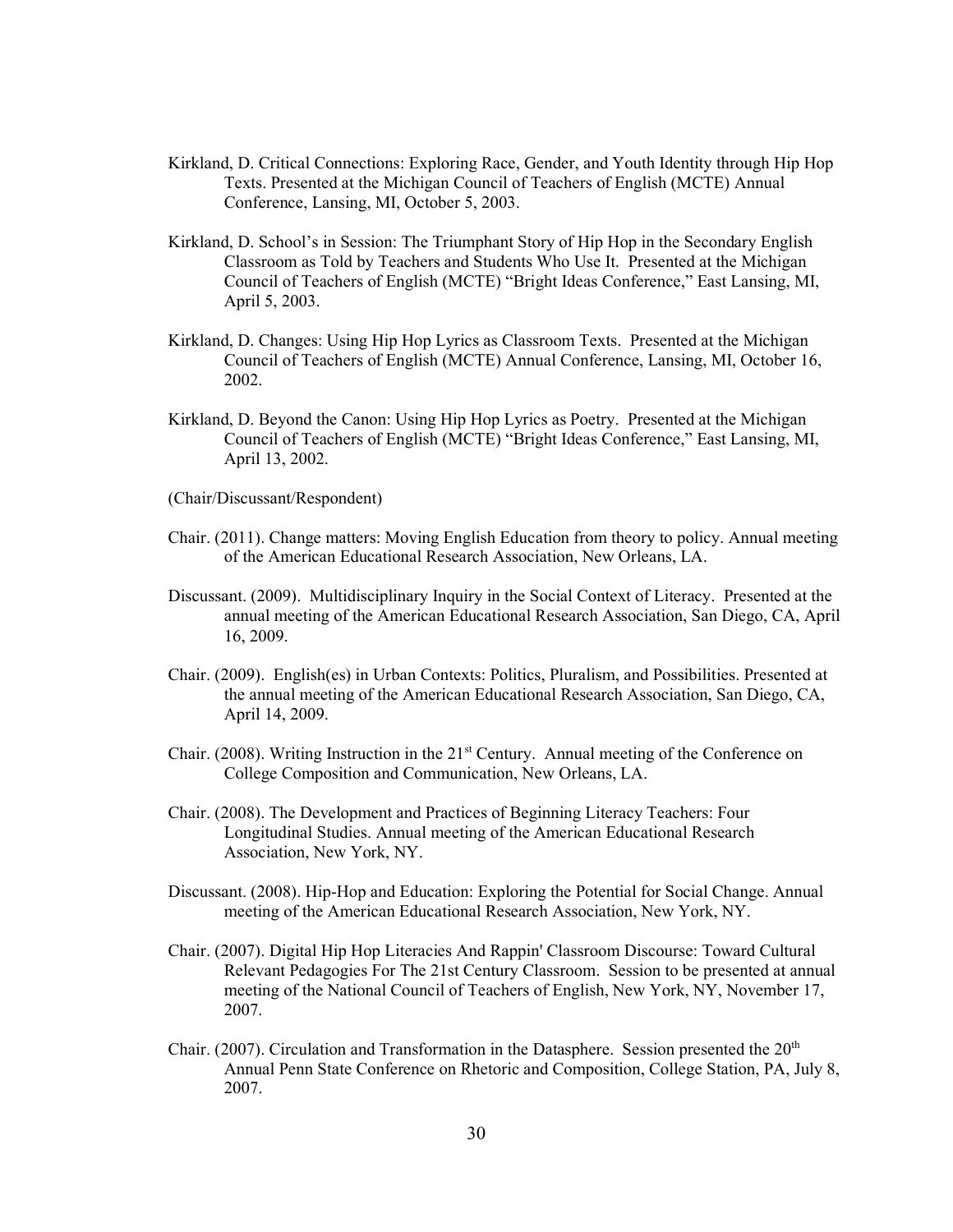Moderator, Speaking Dreams, Living Words: An Evening of Performance and Conversation on Justice and the Power of Poetry. Panel Presented at the Urban Word NYC Fall 2007 Teacher Training, September 21, 2007.

## Professional Experiences

#### Research/Evaluation

| 2018 | Principal Investigator, Root Causes of Inequity Content Development and<br>Documentation of Learning, \$350,00.00, submitted to Nellie Mae Education<br>Foundation, awarded.                                                                                                                     |
|------|--------------------------------------------------------------------------------------------------------------------------------------------------------------------------------------------------------------------------------------------------------------------------------------------------|
| 2018 | Principal Investigator, Saturday and Summer College Prep Academy Support,<br>\$125,00.00, submitted to Pinkerton Foundation.                                                                                                                                                                     |
| 2018 | Principal Investigator, Support for the hire of a EJROC Communications<br>Coordinator, \$200,000.00, submitted to Booth Ferris Foundation.                                                                                                                                                       |
| 2018 | Principal Investigator, Leading and Supporting Assigned EJN Working Groups,<br>\$108,300.00, submitted to National Public Education Support Fund.                                                                                                                                                |
| 2018 | Principal Investigator (with Joanna Geller), Parent Leadership Indicators Project,<br>\$22,500.00, submitted to Annie E. Casey Foundation, awarded.                                                                                                                                              |
| 2017 | Principal Investigator, Metro Center DRE for Pawling School District, \$18,00.00,<br>submitted to Dutchess Board of Cooperative Educational Services, awarded.                                                                                                                                   |
| 2017 | Principal Investigator, College Spring Diversity, Equity, and Inclusion Needs<br>Assessment, \$35,00.00, submitted to College Spring, awarded.                                                                                                                                                   |
| 2017 | Principal Investigator, Indicators of Postsecondary Success in Boston Public<br>Schools, \$69,485.00, submitted to Center for Collaborative Education, awarded.                                                                                                                                  |
| 2017 | Principal Investigator (with Rosann Tung & Sarah McAlister), Exploring the<br>Role of Youth Leadership Councils in Developing 21 <sup>st</sup> Century Competencies,<br>Critical Consciousness, and Civic Engagement, \$1,399,999.00, submitted to<br>Institute for Education Sciences, awarded. |
| 2017 | Principal Investigator (with Rosann Tung), Youth Organizing Trajectories:<br>Critical Consciousness, Developmental Competencies, and School Engagement,<br>\$600,000.00, submitted to William T. Grant Foundation, awarded.                                                                      |
| 2017 | Principal Investigator (with Rosann Tung & Joanna Geller), The Parent<br>Leadership Indicator Framework: A Proposal for a Research and Evaluation<br>Tool, \$500,000.00, submitted to W.K. Kellogg Foundation, awarded.                                                                          |
| 2017 | Principal Investigator (with Joanna Geller & Wendy Perez), National Parent<br>Leadership Institute Evaluation, \$107,746.00, submitted to National Parent<br>Leadership Institute, awarded.                                                                                                      |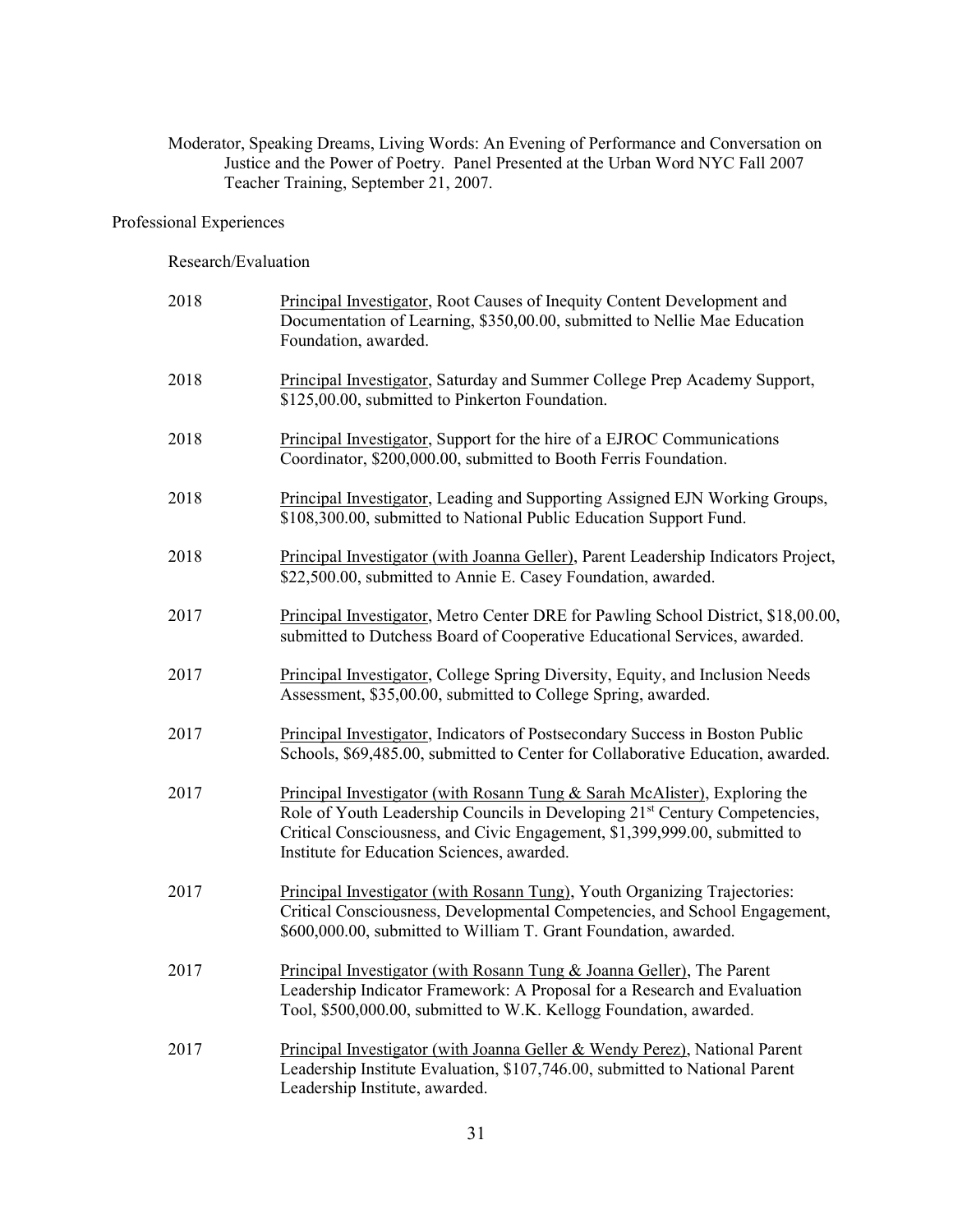| 2017 | Principal Investigator, Evaluation and Study of HOLA College Repayment<br>Program, \$62,500.00, submitted to Diane and Dorothy Brooks Foundation,<br>awarded.                                                   |
|------|-----------------------------------------------------------------------------------------------------------------------------------------------------------------------------------------------------------------|
| 2017 | Principal Investigator, Evaluation of the Florida Atlantic University High School<br>Program, \$110,000.00, submitted to Florida Atlantic University, awarded.                                                  |
| 2017 | Principal Investigator, Education Justice Research and Organizing Collaborative,<br>\$1,216,697.00, submitted to Ford Foundation, awarded.                                                                      |
| 2017 | Principal Investigator, Equity Assessment of Dallas Independent School District,<br>\$308,115.00, submitted to Dallas Independent School District, denied.                                                      |
| 2017 | Principal Investigator, New York University Liberty Partnership Program,<br>\$2,351,749.00, submitted to New York State Education Department, awarded.                                                          |
| 2017 | Principal Investigator, Saturday and Summer College and Career Prep Academy,<br>\$225,000.00, submitted Pinkerton Foundation, awarded.                                                                          |
| 2017 | <b>Principal Investigator, Building Capacity for Equity through Professional</b><br>Development, \$142,212.00, submitted to Booth Ferris Foundation, denied.                                                    |
| 2017 | Principal Investigator, NYC Alliance for School Integration and<br>Desegregation/NYU Metro Resource Center for School Diversity (or School<br>Integration), \$70,000.00, (New York City Council Grant) awarded. |
| 2017 | Principal Investigator, Critically Conscious Educators Rising Series,<br>\$252,000.00, (New York City Council/NYU DOE Grant) awarded.                                                                           |
| 2016 | Principal Investigator, Building Capacity to Close Equity Gaps, \$20,000.00,<br>awarded.                                                                                                                        |
| 2016 | Principal Investigator (with Jasmine Ma), Making the Most of Mathematics in<br>Out-of-School Time (MOST), \$1,999,738.00, submitted to NSF, denied.                                                             |
| 2016 | Principal Investigator, PD for School Leaders and Teachers, \$805,487.00,<br>submitted to NYC DOE, denied.                                                                                                      |
| 2016 | Principal Investigator (with Niobe Way, Hiro Yoshikawa, Alisha Ali), The<br>Listening Project, \$872,911.00, submitted to the Spencer Foundation, awarded.                                                      |
| 2016 | Principal Investigator, Culturally Responsive Discipline Model, \$10,000.00,<br>awarded by Newburgh Enlarged City School District.                                                                              |
| 2016 | Principal Investigator, Amsterdam School District Evaluation, \$21,000.00,<br>awarded.                                                                                                                          |
| 2016 | Principal Investigator, Westbury Union Free School District Monitoring,<br>\$103,000.00, awarded by NY State Attorney General's Office.                                                                         |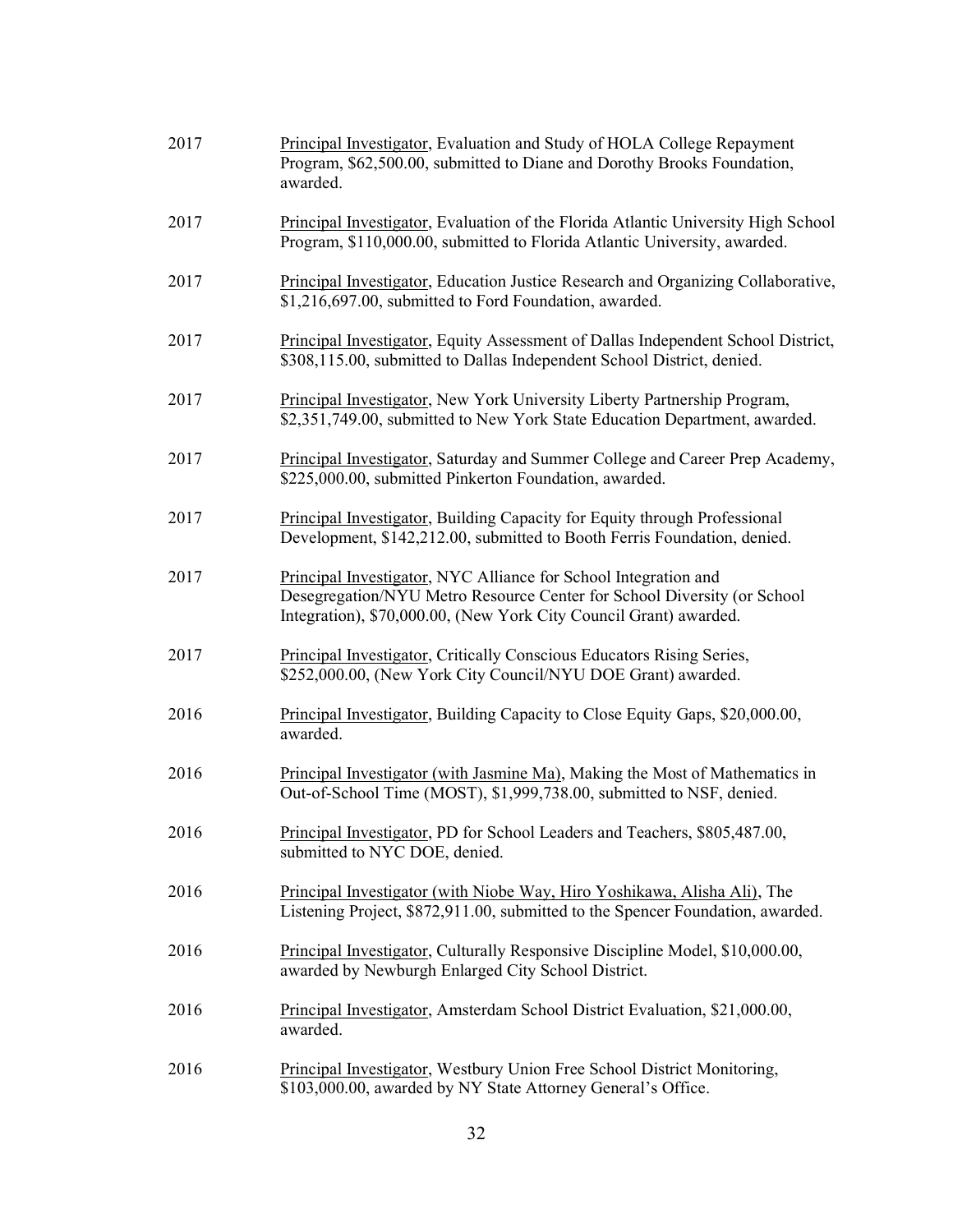| 2016      | Principal Investigator, Longwood Central School District Evaluation, awarded.                                                                                                                                  |
|-----------|----------------------------------------------------------------------------------------------------------------------------------------------------------------------------------------------------------------|
| 2016      | Principal Investigator, Equity in Career and College Readiness Battle Creek<br>Study, W.K. Kellogg Foundation (Battle Creek, MI), \$362,211.00, awarded.                                                       |
| 2016      | Principal Investigator, Brick Academy (Newark) Evaluation, \$40,000.00,<br>awarded.                                                                                                                            |
| 2015      | Principal Investigator, Illmatic Education: A Hip Hop STEM Project,<br>\$1,144,080.00, not awarded.                                                                                                            |
| 2015      | Principal Investigator, Professional Development for Title 1 Elementary Schools<br>(Omaha, NE), \$18,666.00, awarded.                                                                                          |
| 2015      | Principal Investigator, Improving staff ability to analyze discipline and<br>disciplinary issues from an equity lens (Hyde Park, NY), \$14,000.00, awarded.                                                    |
| 2015      | Principal Investigator (w/ Fabienne Doucet), Suspended: Exploring Teacher<br>Belief and Bias in Preschool, \$1,207,100.00, not awarded (IES).                                                                  |
| $2015 -$  | Principal Investigator, Supporting the promotion of principles of equity by<br>improving school culture (St. Anthony's H.S., NY), \$46,500.00, awarded.                                                        |
| $2015 -$  | Principal Investigator, Culturally Responsive Education Evaluation and Study<br>(Henry Ford Academy Schools, Detroit, MI), \$208,050.00, awarded.                                                              |
| 2015      | Principal Investigator, Analysis of EPGY academic gains for 2 <sup>nd</sup> through 4 <sup>th</sup><br>grade (Redbird Learning), \$9,000.00, awarded.                                                          |
| 2015      | Principal Investigator, Improving staff ability to analyze discipline and<br>disciplinary issues from an equity lens (Hyde Park, NY), \$14,000.00, awarded.                                                    |
| 2014-2019 | Principal Investigator (with Children's Aid Society), Excel at NYU Program:<br>Literacy Enrichment Readiness Project. Teagle Foundation, (\$90,000.00, with<br>\$300,000.00 extension), \$390,000.00, awarded. |
| 2013-2014 | Principal Investigator, Literacy Labs. Dollar General Foundation, \$30,000.00,<br>awarded. (MSU)                                                                                                               |
| 2012-2015 | Principal Investigator, Understanding Teacher Development as Text (also known<br>as Digital Pathways to Transformative Teaching). Proposed to HARP,<br>\$25,000.00, awarded. (MSU)                             |
| 2012-2015 | Co-Principal Investigator, The Significance of the Arts in Urban Student<br>Learning. Proposed to MOTT/Kresge Foundation, \$1,498,677.00, awarded.<br>(MSU)                                                    |
| 2012-2015 | Principal Investigator, Pathways to Readiness Project, TRIO Programs Grant,<br>\$500,000.00, awarded. (MSU)                                                                                                    |
|           |                                                                                                                                                                                                                |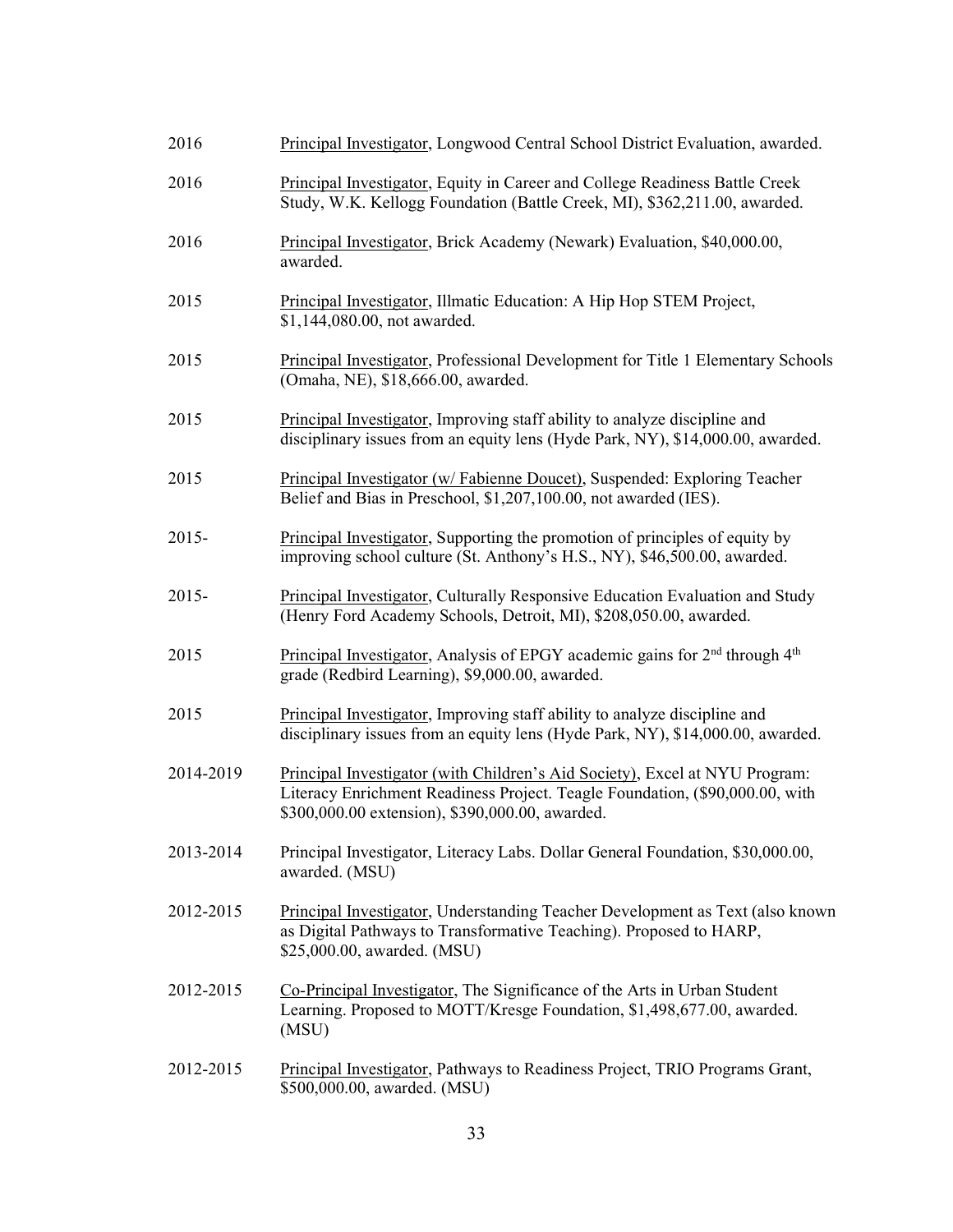| 2011-2013 | Co-Principal Investigator, Faculty Development Grants. Proposed to MSU<br>Commons Foundation, \$25,000.00, awarded/completed. (MSU)                                                                                                                                                                                                 |
|-----------|-------------------------------------------------------------------------------------------------------------------------------------------------------------------------------------------------------------------------------------------------------------------------------------------------------------------------------------|
| 2011-2012 | Principal Investigator, The literate lives of Black males. Proposed to the<br>NAE/Spencer Foundation Postdoctoral Fellowship Program, \$55,000.00,<br>awarded/completed.                                                                                                                                                            |
| 2010-2011 | Principal Investigator, A pathway to literacy: Mapping literacy in the lives of<br>Black males. Spencer Foundation Postdoctoral Award, \$40,000.00,<br>awarded/completed.                                                                                                                                                           |
| 2010      | Principal Investigator, Our language: Rhetorical hybridity and linguistic<br>pluralism in global and cultural contexts of new literacies, \$10,000.00, denied                                                                                                                                                                       |
| 2009-2010 | Principal Investigator, 4 colored girls who considered online social<br>networking/when suicide wasn't enuf.<br>Funded by a \$40,000.00 Ford Foundation Diversity Postdoctoral Award, Project<br>completed.                                                                                                                         |
| 2008-2009 | Co-Principal Investigator (w/ Ellen Meyers, Teachers Network), Why good<br>urban teachers leave the classroom?<br>Funded by a \$250,000.00 grant from the Ford Foundation, Project completed.                                                                                                                                       |
| 2006-2009 | Principal Investigator, Digital Underground: Exploring the relationship between<br>digital media and urban youth literacies<br>Funded by a \$20,000.00 seed grant from NYU Steinhardt Office of the Deans<br>NYU Steinhardt School of Culture, Education, and Human Development, Project<br>completed.                              |
| 2006-2007 | Principal Investigator, Redesigning the Secondary Teachers' Understanding of<br>Language and Literacy Learning in a School-Based Context<br>Funded by a \$50,000.00 grant from NYU Steinhardt Partnership for Teaching<br>Excellence<br>NYU Steinhardt School of Culture, Education, and Human Development, Project<br>completed.   |
| 2004-2006 | <b>Principal Investigator</b> , The Boys in the Hood: Literacy in the Social Lives of Six<br>Urban Adolescent Black Males (Dissertation Research)<br>Funded by a \$15,000.00 grant from AERA; \$2,000.00 summer-enrichment<br>fellowship from MSU College of Education, Project completed.<br>Anne Haas Dyson, Dissertation Adviser |
| 2004-2006 | Research Assistant, US-China Center for Educational Excellence<br>Michigan State University, College of Education<br>Yong Zhao, Director                                                                                                                                                                                            |
| 2002-2004 | Research Assistant, Program Evaluation/English Education<br>Michigan State University, Department of Teacher Education<br>Stephen Koziol, Jr./Ernest Morrell, Principal Investigators                                                                                                                                               |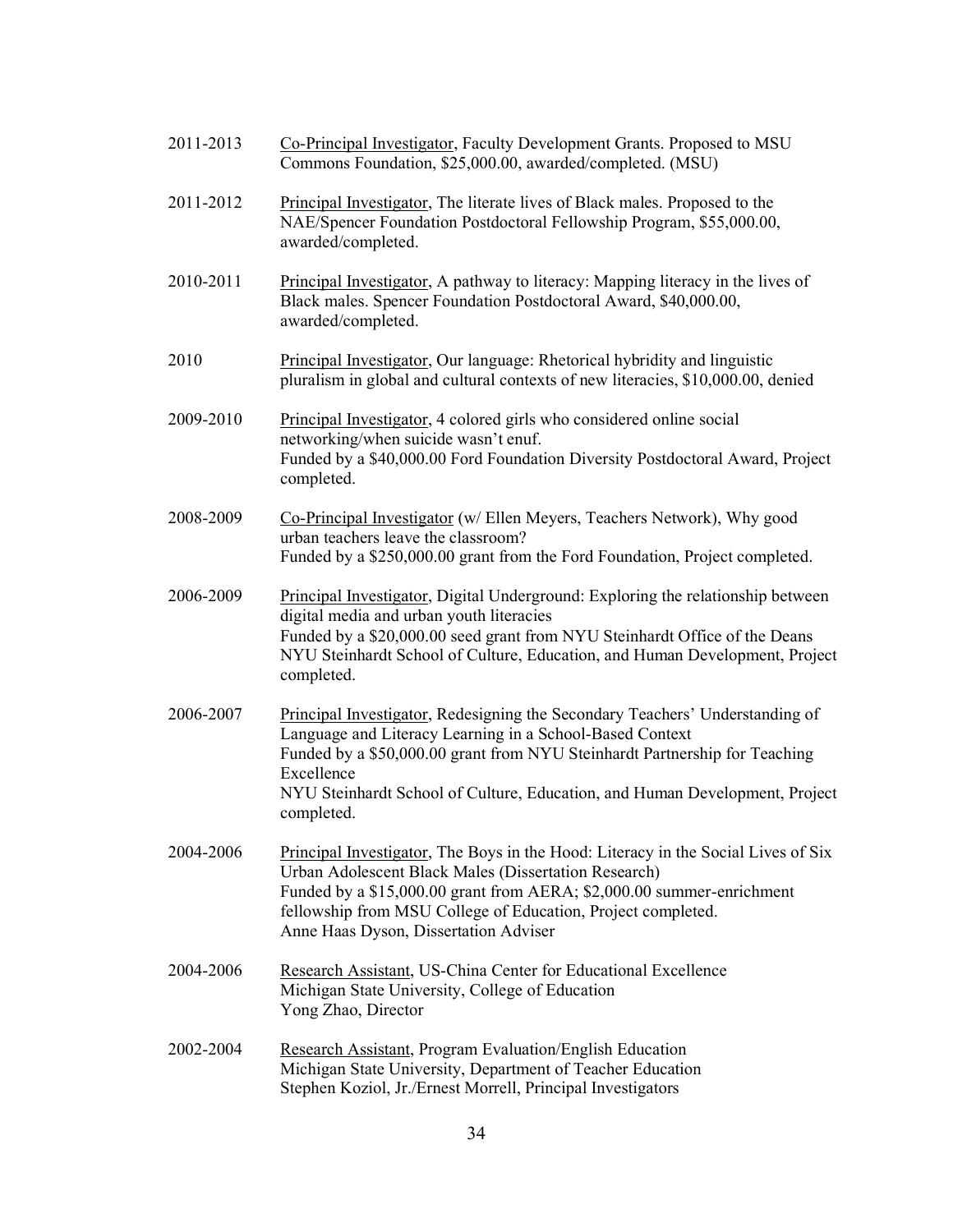| 2002-2003 | Principal Investigator, "We Real Cool": Masculinity, Schooling, and the Urban<br><b>Black Male</b>                                                                                                                            |
|-----------|-------------------------------------------------------------------------------------------------------------------------------------------------------------------------------------------------------------------------------|
|           | Project conducted in partial fulfillment of doctoral-level research practicum<br>Funded by a \$6,000.00 fellowship from the MSU College of Education, Project                                                                 |
|           | completed.<br>Anne Haas Dyson, Course Instructor/Research Adviser                                                                                                                                                             |
|           |                                                                                                                                                                                                                               |
| 2001      | Principal Investigator, Literacy in an African American Sunday School Study<br>Project conducted for ENG 991A: A graduate research seminar, focusing on<br>language, culture, and education in the African American Community |
|           | Michigan State University, Department of English<br>Geneva Smitherman, Course Instructor                                                                                                                                      |
| 1999-2006 | Research Assistant, African American Language and Literacy Program<br>Michigan State University, Department of English<br>Geneva Smitherman, Program Director                                                                 |
| 1999      | Research Associate, "Ebonics on the Internet" Project<br>African American Language and Literacy Program.<br>Michigan State University, Department of English, Project completed.<br>Geneva Smitherman, Principal Investigator |
| 1997-1999 | Research Assistant, Language Awareness Study<br>Language Policy Committee<br>Conference of College Composition and Communication (CCCC), Project                                                                              |
|           | completed.<br>Geneva Smitherman, Committee Chairperson                                                                                                                                                                        |
|           | Teaching (* indicates courses I developed, redeveloped, and/or designed)                                                                                                                                                      |

(Graduate Level)

| 2002- | Masters Seminar in English Education (NYU)                       |
|-------|------------------------------------------------------------------|
|       | Critical Media Literacy: Teaching the Word and the World (NYU) * |
|       | Hip Hop and Teaching (NYU) *                                     |
|       | Critical Linguistics for Teachers (NYU)                          |
|       | Teaching in the Inner City (A Service Learning Course) (NYU) *   |
|       | Pluralistic Approaches to Cultural Literacy (NYU)                |
|       | Contemporary Perspectives in American Literature (NYU)           |
|       | Language Development and Reading Literature (NYU)                |
|       | Literacy and Youth Culture (MSU) *                               |
|       | Community Literacy (MSU) *                                       |
|       | Issues in Urban Education (MSU)                                  |
|       | Language Diversity and Literacy Instruction<br>(MSU)             |
|       | Reflection and Inquiry into Teaching II (MSU)                    |
|       | Reflection and Inquiry into Teaching I (MSU)                     |
|       | Internship in Teaching Diverse Learners II (MSU)                 |
|       | Internship in Teaching Diverse Learners I (MSU)                  |
|       |                                                                  |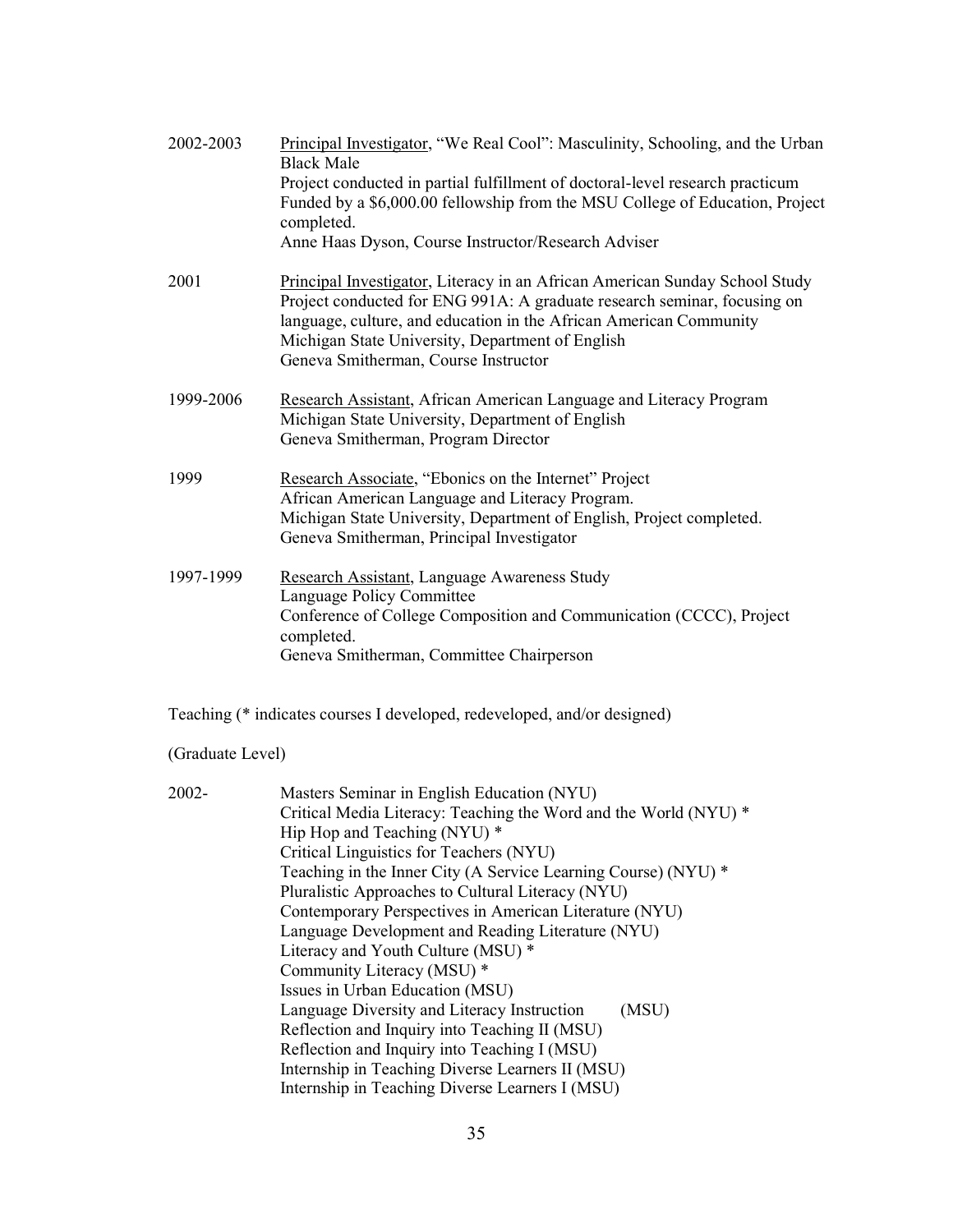(Undergraduate Level)

| $2001 -$ | Teaching in a Multidialectal Society (cross-listed with graduate course) (NYU) |
|----------|--------------------------------------------------------------------------------|
|          | Hip Hop and Teaching (cross-listed with graduate course) (NYU) *               |
|          | Literature Seminar for English Education (NYU)                                 |
|          | Issues of Language and Composition in Contemporary Classrooms (MSU)            |
|          | Critical Perspectives on Literacy in the Disciplines and Beyond (MSU) *        |
|          | Introduction to the English Language (MSU) *                                   |
|          | Human Diversity, Power and Opportunity in Social Institutions (MSU)            |
|          | Critical Methods in the Teaching of English II (Literature) (MSU) *            |
|          | Critical Methods in the Teaching of English I (Writing and Rhetoric) (MSU)*    |
|          | Language and Education in the African-American Community (MSU)                 |
|          | Developmental Reading and Writing (WSU)                                        |
|          | Learning to Learn Teacher Seminar (WSU)                                        |

#### (K-12 Level)

1998-2003 High School Literature (African/American/British/World Lit.) High School Composition/Advanced Composition Secondary English Language Arts Middle School Reading

#### Doctoral Student Advisement

#### Dissertation Committee Chair

- 2017-Present Noor Jones Bey Urban Education New York University Expected completion date: May 2021
- 2017-Present Abran Maldonado Urban Education New York University Expected completion date: May 2019
- 2016-Present Hui-Ling Malone Urban Education New York University Expected completion date: May 2020
- 2016-Present Evan Johnston Urban Education New York University Expected completion date: May 2020
- 2015-Present Pamela Michelle Jones (w/ Fabienne Doucet) Language, Literacy, and Urban Education New York University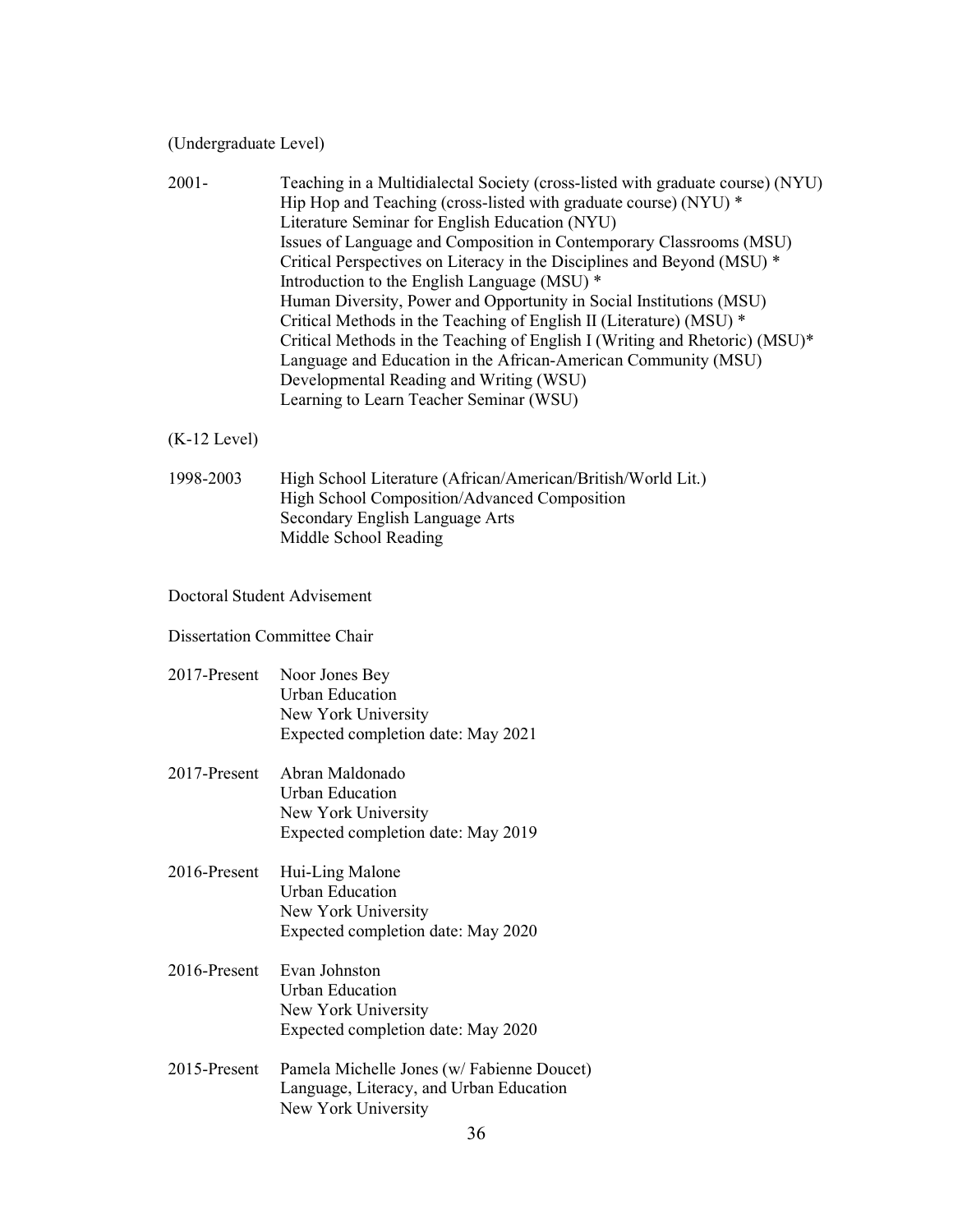#### Expected completion date: May 2018

- 2011-2016 Ashley Newby, PhD (w/ Terry Flannaugh) African American and African Studies Michigan State University Completion date: May 2016
- 2011-2015 Sherrae M. Hayes, PhD African American and African Studies Michigan State University Completion date: May 2015
- 2011-2014 April Baker-Bell, PhD Writing, Rhetoric, and American Cultures Michigan State University Completion date: May 2014
- 2011-2014 Carleen Carey, PhD Curriculum, Instruction, and Teacher Education Michigan State University Completion date: May 2014
- 2008-2012 Robin Ford, PhD English Education New York University Completion date: May 2012
- 2007-2011 Myrrh Domingo, PhD Migrating Literacies in a Global and Digital World: Exploring Linguistic Diversity, Cultural Knowledge, and Social Identities of Urban Youth English Education New York University Completion date: June, 2011
- 2006-2011 Katie Scuirba, PhD Reading and Seeing Themselves: Reexamining Raced and Gendered Assumptions about the Textual Identifications of Boys of Color English Education New York University Completion date: June, 2011

Dissertation Committee Member

- 2017- Aisha Haynes Education Leadership New York University Expected completion date: May 2019
- 2017- Sarah Radke Math Education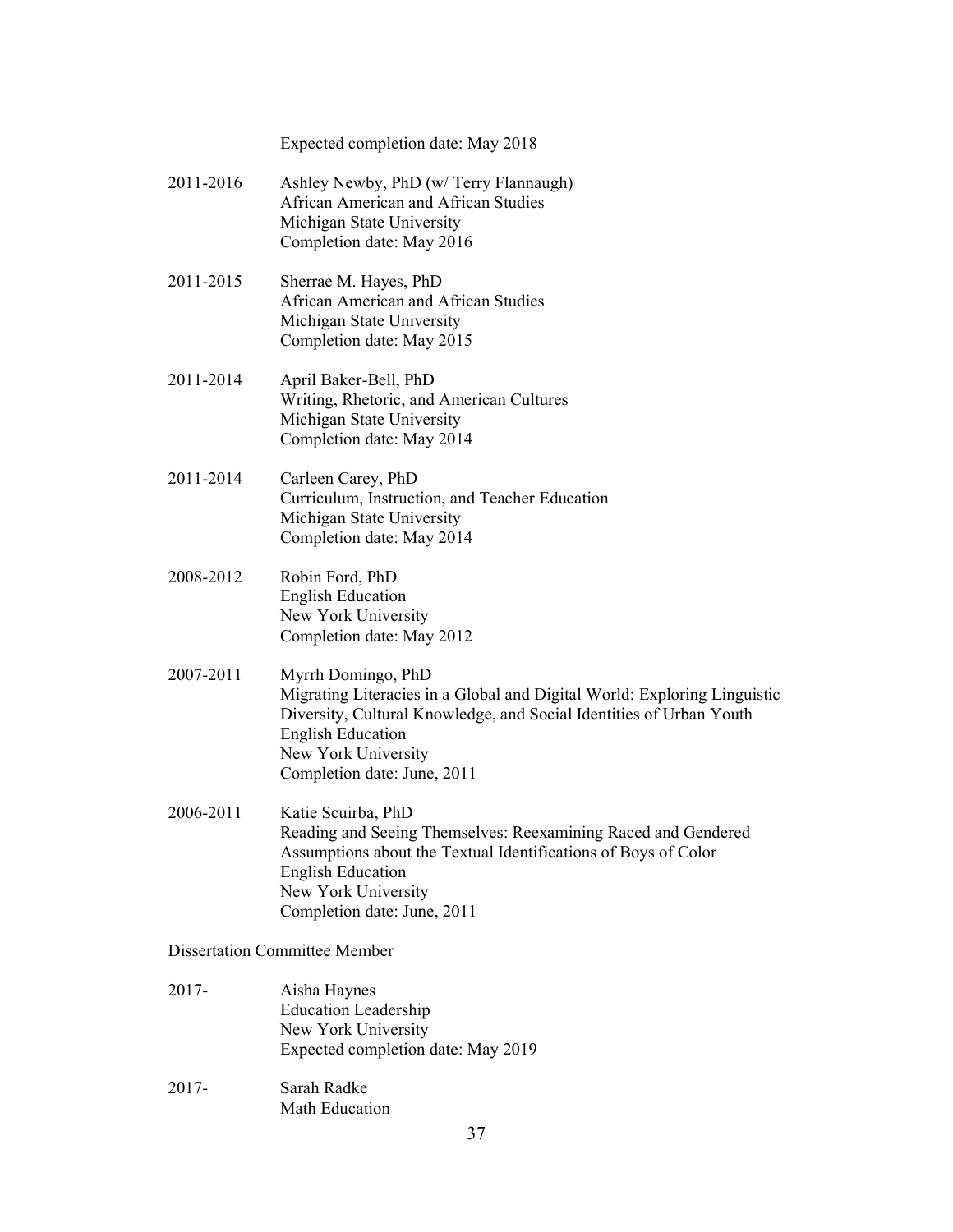|           | New York University<br>Expected completion date: May 2019                                                                       |
|-----------|---------------------------------------------------------------------------------------------------------------------------------|
| 2016-     | Dana Karin<br><b>Urban Education</b><br>New York University<br>Expected completion date: May 2018                               |
| 2016-     | Cristina Ivanova<br><b>English Education</b><br>School of Education, Indiana University<br>Expected completion date: April 2018 |
| 2016-2018 | <b>Jill Pierce</b><br><b>Urban Education</b><br>New York University<br>Completion date: March 2018                              |
| 2014-2018 | <b>Matthew Sutton</b><br>Multicultural Multilingual Studies<br>New York University<br>Completion date: March 2017               |
| 2014-2018 | Dyon Rozier<br><b>Urban Education</b><br>New York University<br>Completion date: March 2018                                     |
| 2014-2017 | Daphnie Sicre<br><b>Theater Education</b><br>New York University<br>Completion date: April 2017                                 |
| 2012-2017 | Erik Skogsberg<br>Curriculum, Instruction, and Teacher Education<br>Michigan State University<br>Completion date: May 2017      |
| 2012-2016 | Shenika Hankerson PhD<br>Writing, Rhetoric, and American Cultures<br>Michigan State University<br>Completion date: May 2016     |
| 2014-2015 | Jamila Lyiscott, PhD<br><b>English Education</b><br>Teachers College Columbia University<br>Completion date: May 2015           |
| 2012-2015 | Sakeena Everett, PhD<br>Curriculum, Instruction, and Teacher Education                                                          |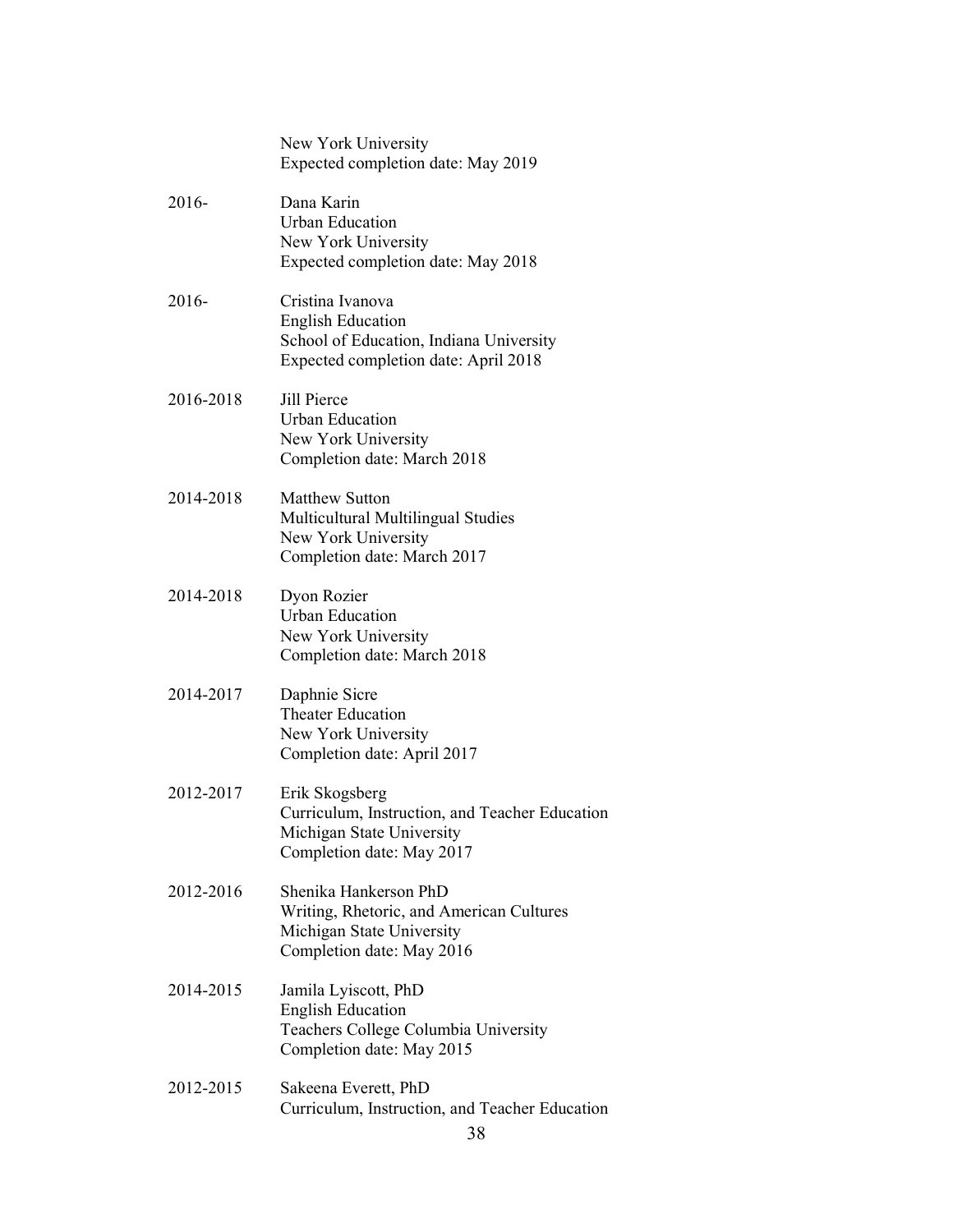Michigan State University Completion date: May 2015

- 2012-2014 Ruth Riddle, PhD Cultural Mismatch and Silenced Voices: Experience of Historically Marginalized Elementary Students within School-Wide Positive Behavior Supports Curriculum, Instruction, and Teacher Education Michigan State University Completion date: May 2014
- 2009-2011 Curtis Lewis, PhD Mentoring Black Males: An Ethnography of a Mentoring Program that Works Curriculum, Instruction, and Teacher Education Michigan State University Completion date: April 2011
- 2007-2011 Patricia McCoy, PhD Black and Latino Urban Youth Culture: Finding Engagement in City School Spaces English Education New York University Completion date: March 2011

#### Outside Reader

| 2017 | Marcela Rojas, Urban Education Dissertation Proposal, New York University<br>(Pedro Noguera, Chair)                             |
|------|---------------------------------------------------------------------------------------------------------------------------------|
| 2016 | Tonya Leslie, Urban Education, New York University (Pedro Noguera, Chair)                                                       |
| 2015 | Alexandra Cordero, HMSS Dissertation, New York University (Lisa Suzuki &<br>Pedro Noguera, co-Chairs)                           |
| 2013 | Anna Smith, English Education Dissertation, New York University. (Glynda<br>Hull, Chair)                                        |
| 2011 | Heather Finn, Multilingual and Multicultural Programs Dissertation, New York<br>University. (Shondel Nero, Chair)               |
| 2011 | Ilka Kostka, Multilingual and Multicultural Programs Dissertation Proposal, New<br>York University. (Miriam E. Ebsworth, Chair) |
| 2009 | Anna Smith, English Education Dissertation Proposal, New York University.<br>(Glynda Hull, Chair)                               |
| 2009 | Heather Finn, Multilingual and Multicultural Programs Dissertation Proposal,<br>New York University. (Shondel Nero, Chair)      |
| 2008 | Elizabeth Voltman, English Education Dissertation, New York University.<br>(Marilyn Sobelman, Chair)                            |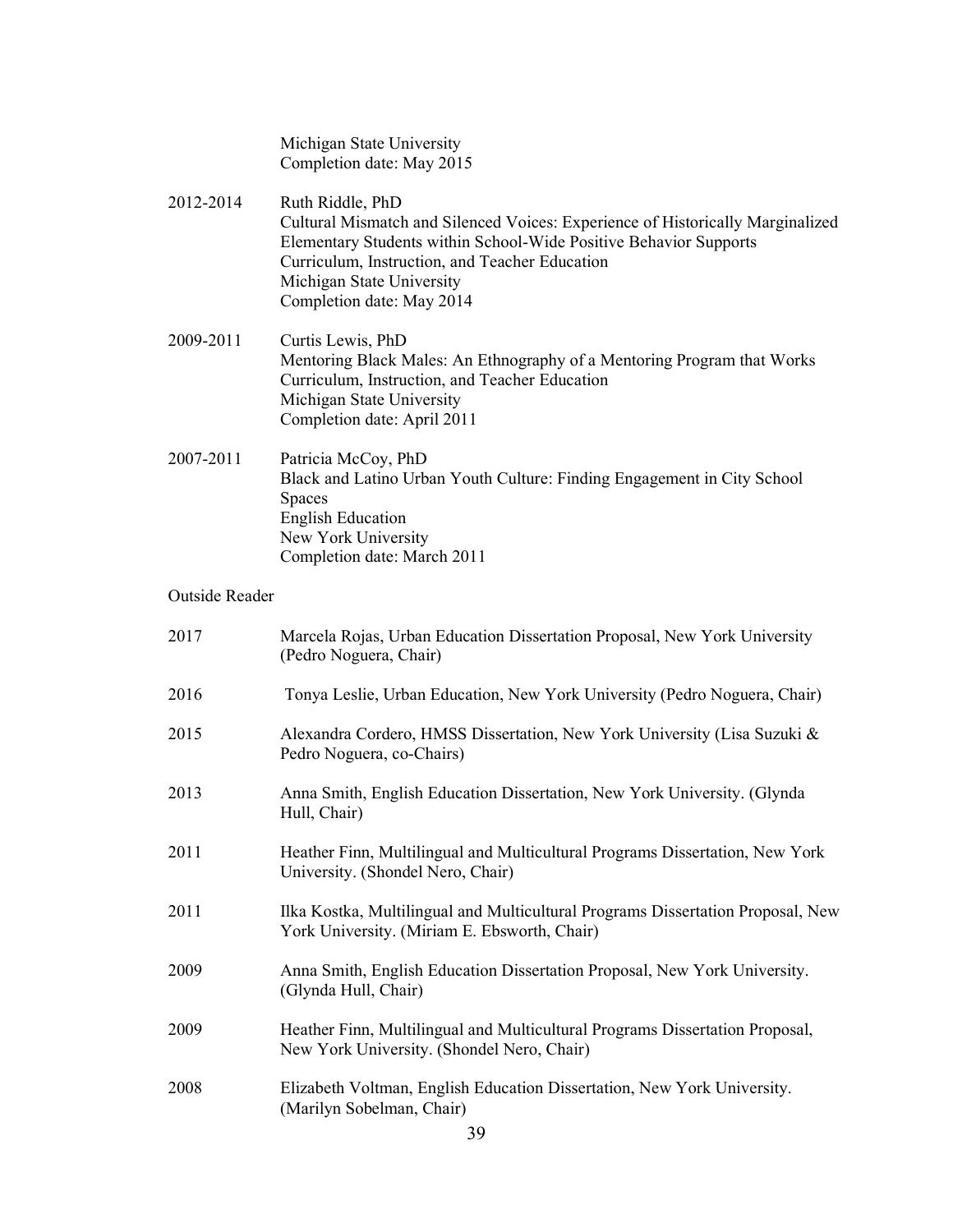#### Masters Student Advisement

(Chair)

| $2017 -$  | Ismanuela Dennis<br>Sociology of Education<br>New York University (ASH)<br>Expected completion date: May 2018                                                                               |
|-----------|---------------------------------------------------------------------------------------------------------------------------------------------------------------------------------------------|
| 2017-     | London Arnold<br>Sociology of Education<br>New York University (ASH)<br>Expected completion date: May 2018                                                                                  |
| 2017-     | Cariena Yard<br>Social Justice Education<br>New York University (Gallatin School)<br>Expected completion date: May 2018                                                                     |
| 2016-2017 | Noor Jones Bey<br>Sociology of Education<br>New York University (ASH)<br>Completion date: May 2017                                                                                          |
| 2016-2017 | <b>Shannon Dere</b><br>Sociology of Education<br>New York University (ASH)<br>Completion date: May 2017                                                                                     |
| 2016-2017 | Juliet Gomez<br>Hip Hop and Social Trauma<br>New York University (Gallatin School)<br>Completion date: May 2017                                                                             |
| 2015-2017 | Lauren Smith<br>New English Education Texts and Teaching Materials<br>New York University (Gallatin School)<br>Completion date: May 2017<br>* 2017 Gallatin Master's Thesis Award Recipient |
| 2014-2017 | Megan Kelly<br>Critically Conscious/Anti-Whiteness Pedagogies<br>New York University (Gallatin School)<br>Completion date: January 2017                                                     |
| 2010-2015 | Damon L. Daniels<br>The Black Political Sphere<br>New York University (Gallatin School)<br>Completion date: May 2015                                                                        |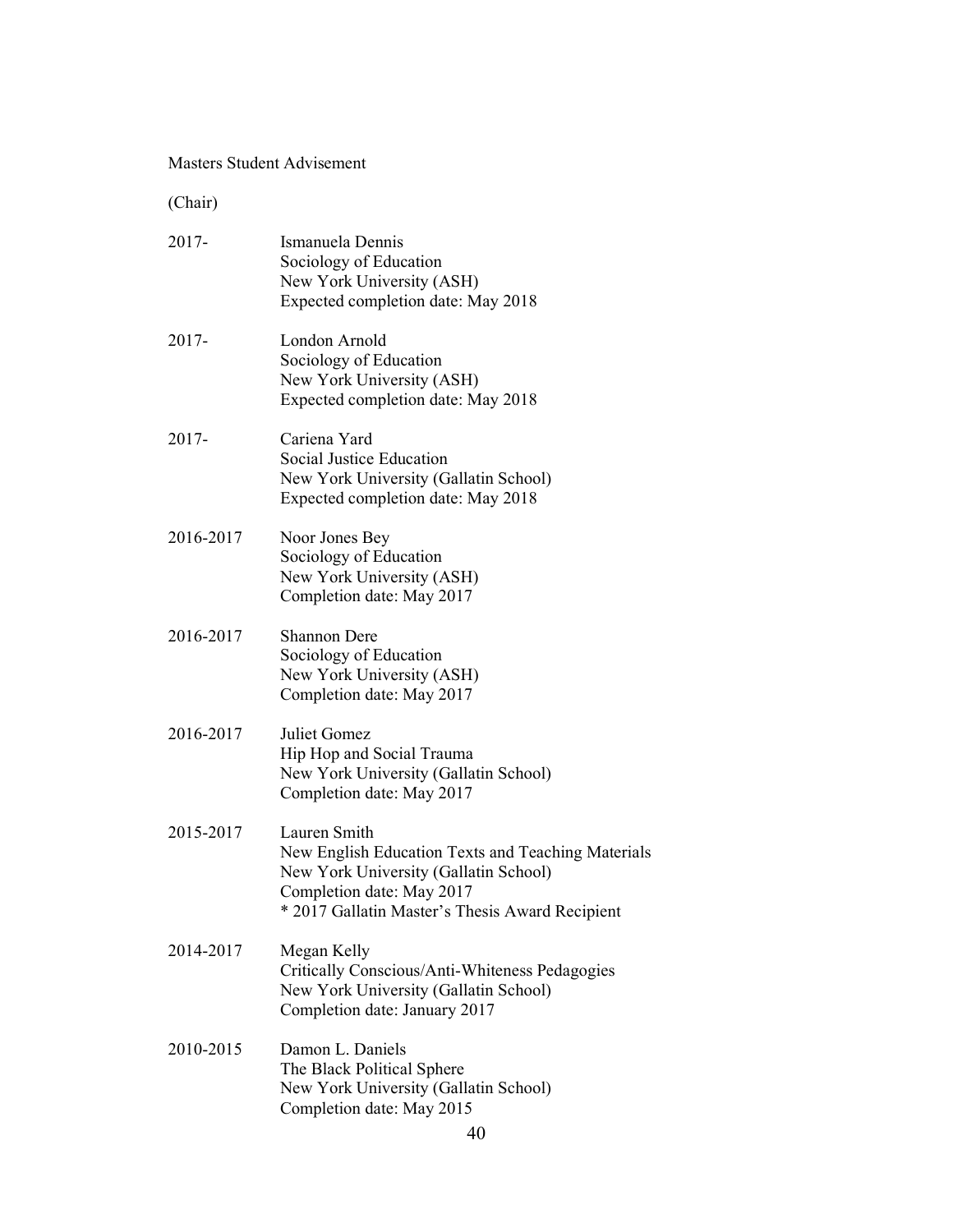## Undergraduate Student Advisement

| 2017-     | Romie Williams<br><b>Social Justice Education</b><br>New York University (Gallatin School)<br>Expected completion date: May 2018        |
|-----------|-----------------------------------------------------------------------------------------------------------------------------------------|
|           | Consulting/Program Development-Management (selected)                                                                                    |
| 2007-2015 | Co-Organizer, Preemptive Education Urban Arts and Education Conference<br>New York, NY                                                  |
| 2015      | Sponsor, Demographic Shift: Immigration and Education in New York City<br>Conference<br>New York, NY                                    |
| 2015      | <b>Organizer, Race, Rights and Responsibility Conference</b><br>New York, NY                                                            |
| 2014-2015 | Fairness Consultant, College Board (SAT)<br>Iowa City, IA                                                                               |
| 2009-2015 | Consultant, American Collegiate Testing (or ACT)<br>Des Moines, IA                                                                      |
| 2009-2014 | <b>Participant</b> , Junior Scholars Network (Sponsored by the University of Michigan)<br>Maumee Bay, OH                                |
| 2010-2011 | Co-Developer, Urban and Global Education Minor<br>New York University Steinhardt School, New York, NY                                   |
| 2009      | Curriculum Developer, Bring Your "A" Game<br>New York, NY                                                                               |
| 2007-2009 | National Research Adviser, Teachers Network Leadership Institute<br>New York, NY                                                        |
| 2006-2009 | Consultant, Hip Hop Education and Math Project<br>Flocabulary, Inc.<br>New York, NY                                                     |
| 2006-2007 | Consultant, Black Male Initiative<br>Eastside Community High School<br>New York, NY                                                     |
| 2006      | <b>Test Preparation Consultant/Instructor, KAPLAN ACT-Prep Program</b><br>Michigan State University, College of Education BROAD Program |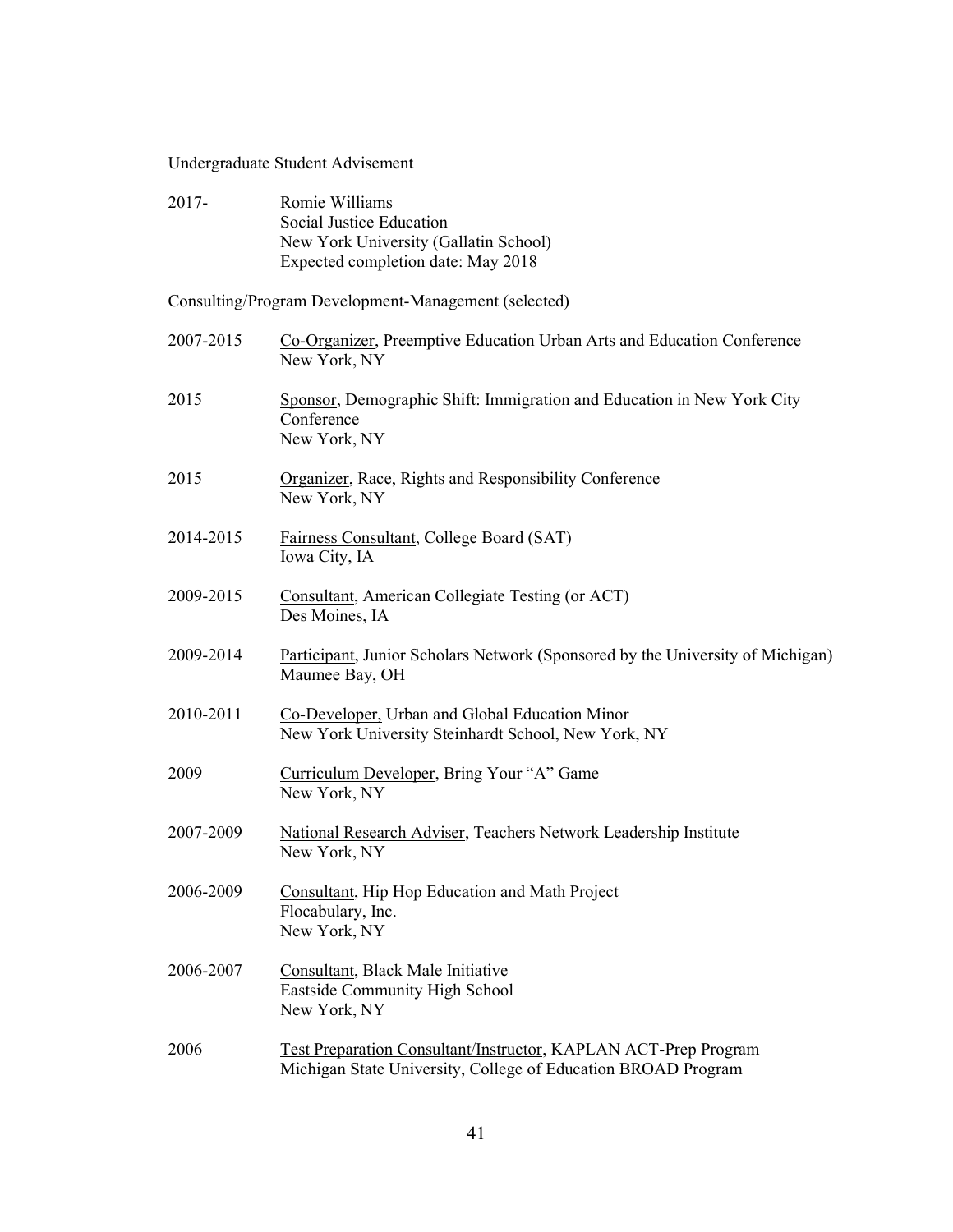| 2004-2006 | Program Consultant/Coordinator, "My Brother's Keeper" Male Mentoring<br>Program                                                  |
|-----------|----------------------------------------------------------------------------------------------------------------------------------|
|           | Michigan State University, East Lansing, MI                                                                                      |
| 2005      | Test Preparation Consultant/Instructor, KAPLAN ACT-Prep Program<br>Michigan State University, College of Education BROAD Program |
| 2004      | Writing Consultant/Guest Instructor, OesteoCHAMPS Urban Youth<br><b>Advancement Program</b>                                      |
|           | Michigan State University, East Lansing, MI                                                                                      |
| 2003      | Writing Consultant/Guest Instructor, OesteoCHAMPS Urban Youth<br><b>Advancement Program</b>                                      |
|           | Michigan State University, East Lansing, MI                                                                                      |
| 2002      | Curriculum Coordinator, City of Lansing Youth Works Program<br>Lansing, MI                                                       |
| 2001      | Curriculum Coordinator, City of Lansing Youth Works Program<br>Lansing, MI                                                       |

Curriculum Development/Projects

| 2014-2016 | Black Lives Matter: A Curriculum Guide for the Critical Teaching of Human<br>Value                                                                                |
|-----------|-------------------------------------------------------------------------------------------------------------------------------------------------------------------|
| 2007-2010 | Teaching Tupac: A Curriculum Guide for Developing 21 <sup>st</sup> Century Literacy<br><b>Skills</b>                                                              |
| 2007-2009 | A Curriculum for Students by Students: Ninth-grade English Language Arts                                                                                          |
| 2010-2011 | Urban Education Program Minor, New York University Steinhardt School                                                                                              |
| 2007      | Redesigning the Secondary Language Acquisition and Literacy Course (w/<br>Rebecca Packer), funded by the Petrie Foundation Partnership for Teaching<br>Excellence |

Professional Service

(Outside University)

Organizational Leadership & Service Exalt Youth Board Member, 2017- (Black male film) Advisory Board Member, 2017- (Gladys film) Advisory Board Member, 2017- NYC Mayor's School Diversity Advisory Group Member/Subcommittee Chair, 2017-ILA Literacy Research Panel Member, 2017- NAEd/Spencer Foundation Fellows Mentor, 2017- NAEd/Spencer Foundation Fellows Special Guest Panelist, 2017-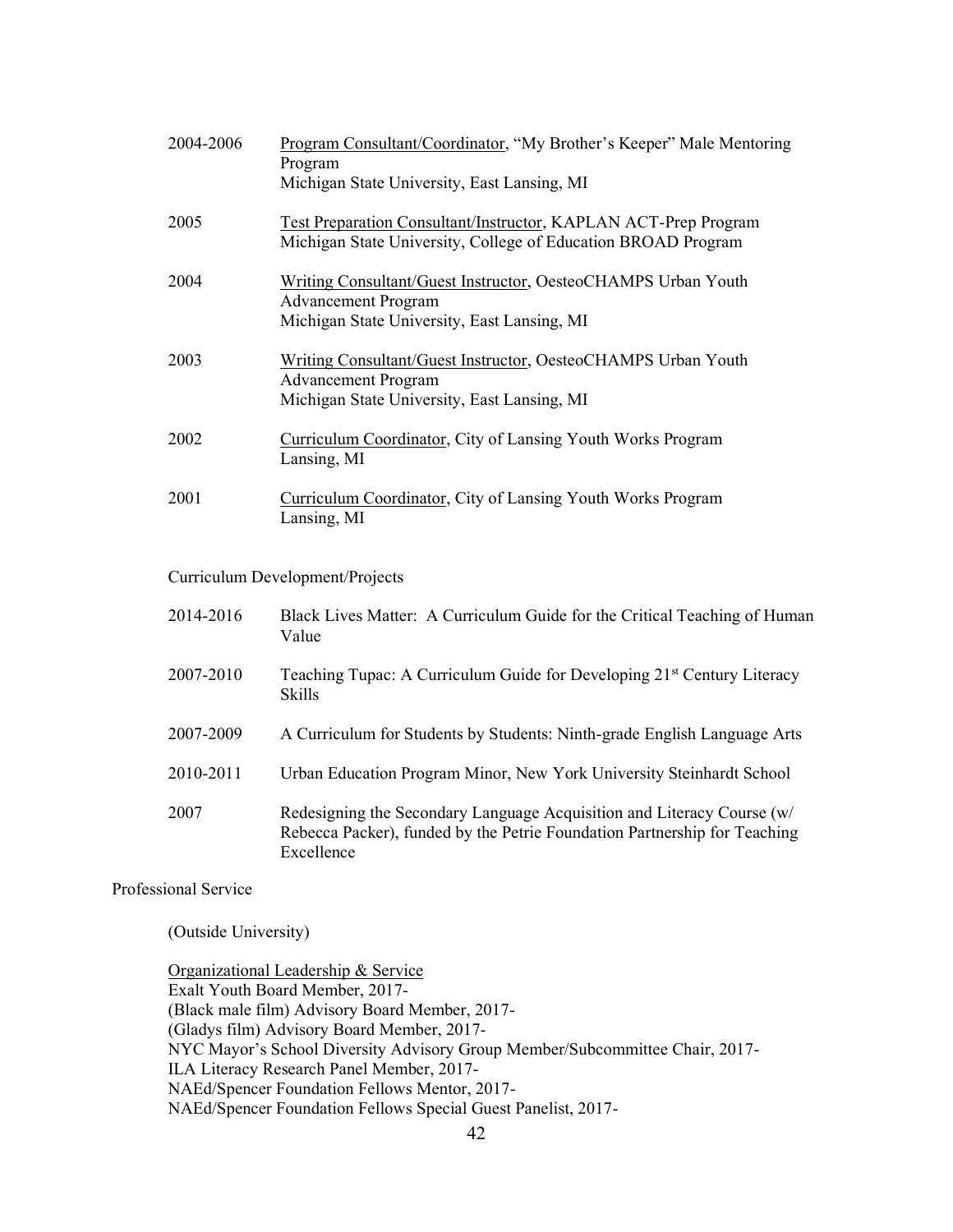Urban Word, NYC Advisory Board Member, 2014- AERA Division G Chair, 2016 & 2017 AERA Division G Early Career Mentoring Program Co-Chair, 2017 AERA Local Committee member, 2017 NCTE Trustee of the Research Foundation, 2016- AERA Division K Diversity Award Committee Chair, 2015 NCTE Committee on Resolutions Member, 2015 NCTE Rainbow Strand Co-Chair, 2013-2017 NCTE/CCCC Black Caucus Co-Chair, 2011-2017 NAEd/Spencer Foundation Program Planning Committee Member, 2014-2016 NCTE CEE Executive Committee Member (elected), 2011-15 NCTE/CCCC Black Caucus Assistant Secretary, 2009-11 NCTE/CCCC Black Caucus Communications Committee Chair, 2008-11 CCCC Language Policy Committee Member, 2007-15 NCTE Standing Committee on Research, 2009-13 NCTE/CEE Taskforce for Writing Standards for English Education, 2009-11 NCTE Trustee to the Research Foundation (nominee), 2009/2010 AERA Division K, Section 10 Co-chair, 2013-15 AERA Division K, Section 2 Co-chair, 2008-10 AERA Division G Dissertation Award Selections Committee Member, 2009 NCTE/CEE Commission on Social Justice Chair, 2008-09 NCTE Annual Meeting Local Committee Member, 2007 NCTE Rainbow Strand Annual Conference Planning Committee Member, 2007 CCCC Scholars for the Dream Travel Award Selections Committee, 2006 MDE Michigan Educational Assessment Program Bias Committee Member, 2003-05

Editorial Boards

Reading and Writing Quarterly (Taylor & Francis Group, London, UK), 2010-2015 Research in the Teaching of English (National Council of Teachers of English), 2008-13

Refereeing & Other Scholarly Service

American Educational Research Journal (AERA), 2015- Journal of Literacy Research (LRA), 2011- Cambridge Press (University of Cambridge), 2010- Language Arts (National Council for Teachers of English), 2010- Teachers College Press (Columbia University), 2008- Reading Research Quarterly (International Reading Association), 2007- English Education (National Council for Teachers of English), 2007- English Journal (National Council for Teachers of English), 2007- AERA Division G, 2004-

(University)

NYU Postdoctoral Fellowship Program Review Panel Member, 2017- NYU MLK Oratory Selection Committee, 2008-2011 MSU Black Graduate Student Association Vice President, 2002-03

(School/College)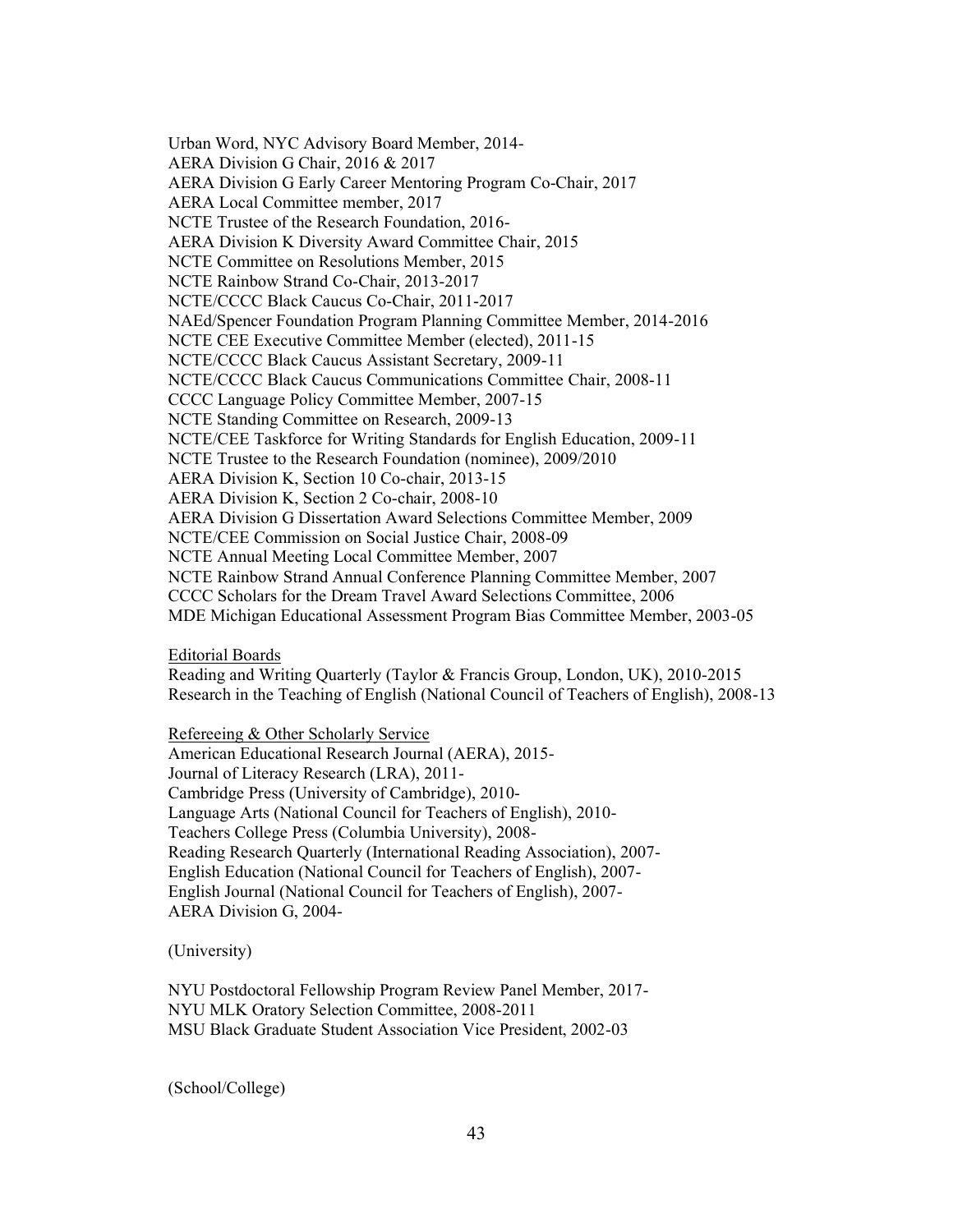NYU Steinhardt Grantwriting Workshop Session IV Facilitator, 2018

NYU Steinhardt Community Collaborative Challenge Grant Reviewer, 2017-

NYU Steinhardt Daniel E. Griffiths Outstanding Research Award Reviewer, 2016

NYU Steinhardt Student Awards Committee, 2015 & 2016

MSU College of Education Minority Recruitment Program Guest Speaker, 2003

(Departmental)

NYU Teaching and Learning Doctoral Committee, 2017- EdD Doctoral Subcommittee Chair, 2018 NYU Education Leadership Search Committee Member, 2016-2017 NYU Teaching and Learning Accepted Doctoral Student Retreat, 2016 NYU MCC Search Committee Member, 2015-2016 NYU Teaching and Learning Faculty Support and Evaluation Committee, 2015-2017 NYU Teaching and Learning Curriculum Committee, 2006-2011 MSU TE Graduate Student Mentor, 2003-06 MSU TE Department Junior Faculty Search Committee Graduate Student Representative, 2003

Awards & Honors (selected; see also research section for full selection of grant activity)

| 2018 | Honoree, 2018 Annual Exalt Youth Gala<br>Exalt Youth, Inc.<br>New York, NY                                    |
|------|---------------------------------------------------------------------------------------------------------------|
| 2018 | Recipient, NYU Distinguished Teaching Award<br>New York University<br>New York, NY<br>\$5,000.00              |
| 2017 | Selectee, The 2018 RHSU Edu-Scholar Public Influence Rankings (#182)<br><b>Education Week</b><br>Bethesda, MD |
| 2017 | Recipient, Outstanding Educator of the Year Award<br><b>Education Update</b><br>New York, NY                  |
| 2017 | Honoree, BEAT Global Annual Gala<br>Bridging Education & Arts Together (BEAT) Global<br>New York, NY          |
| 2017 | Honoree, 2017 Urban Word Gala<br>Urban Word NYC<br>New York, NY                                               |
| 2017 | Honorable Mention, NYU Distinguished Teaching Award<br>New York University<br>New York, NY                    |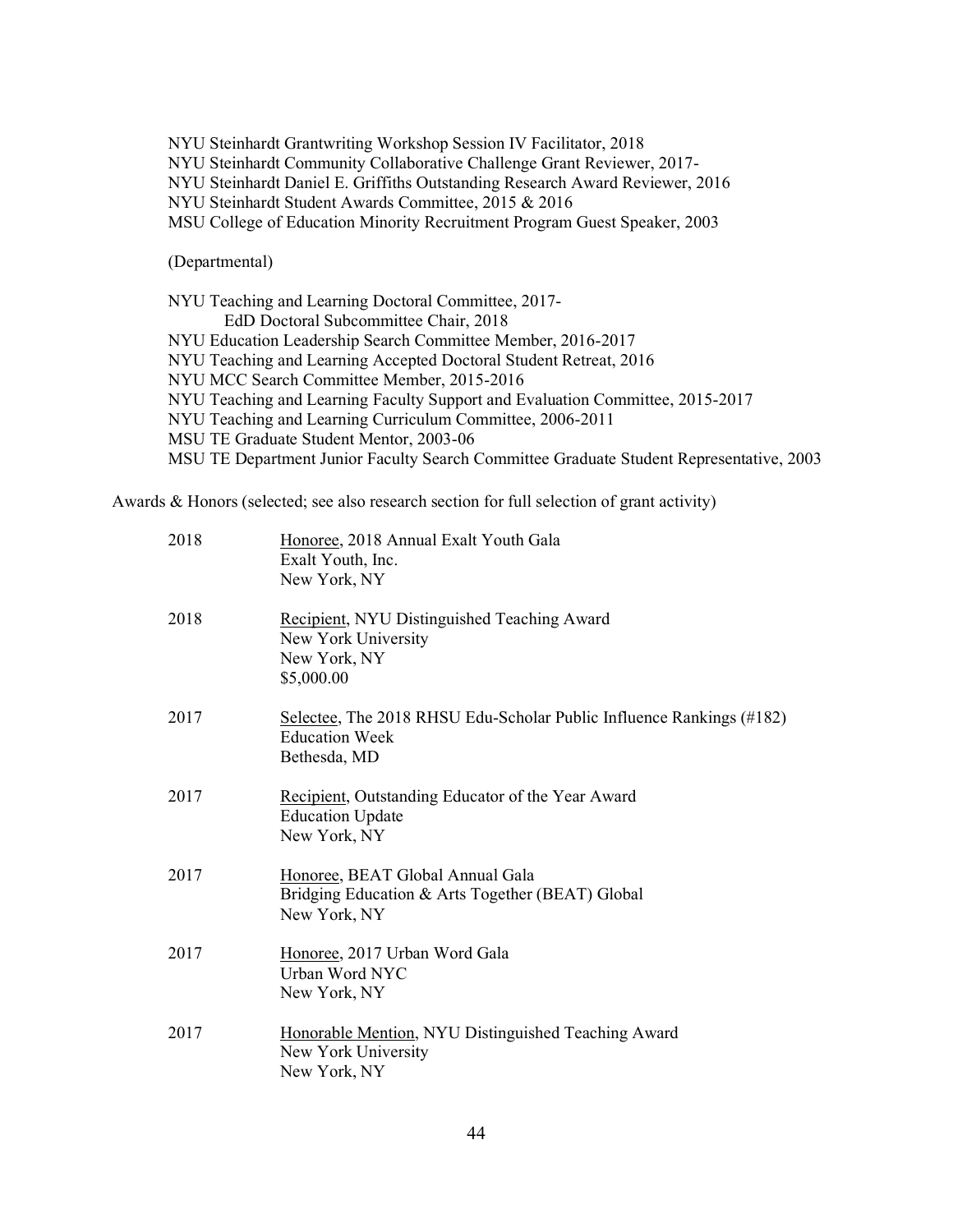| 2016 | Recipient, Teaching Excellence Award<br>NYU Steinhardt School<br>New York, NY                                                                                                               |
|------|---------------------------------------------------------------------------------------------------------------------------------------------------------------------------------------------|
| 2016 | <b>Recipient, AERA Division G Early Career Award</b><br><b>American Educational Research Association</b><br>Washington, DC                                                                  |
| 2015 | Recipient, Daniel E. Griffith Award for Distinguished Research (for A Search<br>Past Silence)<br><b>NYU Steinhardt School</b><br>New York, NY<br>\$1,000.00                                 |
| 2014 | Recipient, David H. Russell Award for Distinguished Research in the Teaching<br>of English (for A Search Past Silence)<br>National Council of Teachers of English<br>Urbana, IL<br>\$500.00 |
| 2014 | Recipient, Critics Choice Award (for A Search Past Silence)<br><b>American Educational Studies Association</b><br>Toronto, ON (CA)                                                          |
| 2011 | Recipient, National Academy of Education/Spencer Foundation Postdoctoral<br>Fellowship<br>NAEd/Spencer Foundation<br>Washington, DC<br>\$55,000.00                                          |
| 2009 | <b>Recipient, Ford Foundation Diversity Postdoctoral Fellowship</b><br>Ford Foundation/National Research Council<br>National Academy of Science<br>Washington, DC<br>\$40,000.00            |
| 2008 | <b>Recipient, AERA Division G Outstanding Dissertation Award</b><br><b>American Educational Research Association</b><br>New York, NY                                                        |
| 2007 | Recipient, Summer Grant Development Award<br>NYU Steinhardt Challenge Grant<br>New York, NY<br>\$5,000.00                                                                                   |
| 2007 | <b>Recipient, Spencer Dissertation Award</b><br>The Spencer Foundation<br>Washington, DC                                                                                                    |
| 2007 | <b>Finalist, James Berlin Outstanding Dissertation Award</b><br>45                                                                                                                          |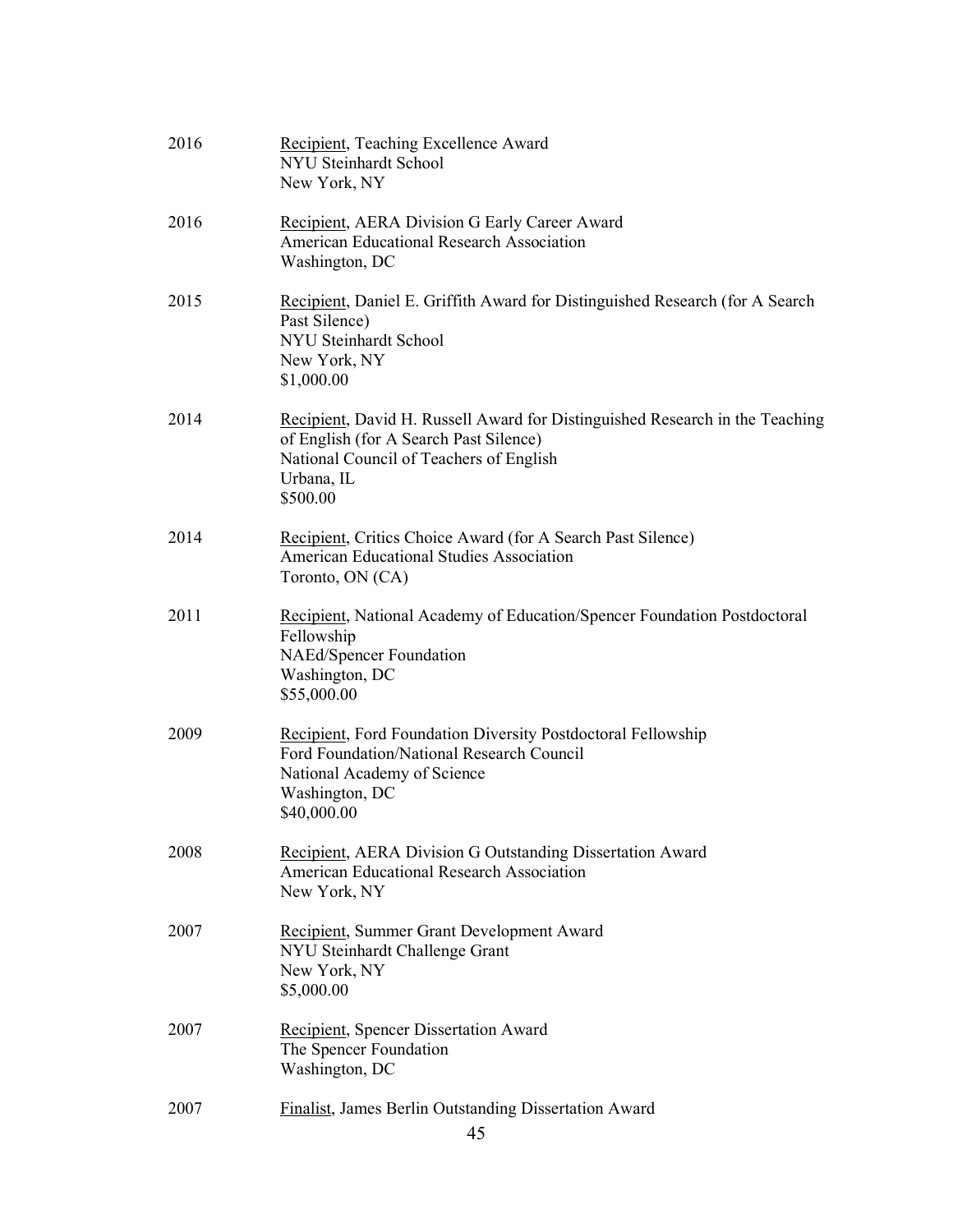|           | Conference on College Composition and Communication<br>Champagne/Urbana, IL                                                                                                                                              |
|-----------|--------------------------------------------------------------------------------------------------------------------------------------------------------------------------------------------------------------------------|
| 2005      | Recipient, Summer Enrichment Fellowship<br>Department of Teacher Education<br>Michigan State University College of Education<br>East Lansing, MI<br>\$2,000.00                                                           |
| 2005-2006 | <b>Recipient, AERA/IES Dissertation Fellowship</b><br>American Educational Research Association (in conjunction with U.S.<br>Department of Education's Institute of Education Sciences)<br>Washington, DC<br>\$15,000.00 |
| 2005      | Recipient, Spencer Dissertation Fellowship Award<br>The Spencer Foundation<br>Washington, DC                                                                                                                             |
| 2006      | Recipient, Summer Enrichment Fellowship<br>Department of Teacher Education<br>Michigan State University College of Education<br>East Lansing, MI<br>\$1,000.00                                                           |
| 2005      | Recipient, Black Graduate Student Association Award for Outstanding<br>Scholarship<br>Michigan State University Black Graduate Student Association<br>East Lansing, MI                                                   |
| 2004-2005 | <b>Recipient, Spencer Research Training Grant Fellowship</b><br>The Spencer Foundation (in collaboration with Michigan State University<br>College of Education)<br>East Lansing, MI<br>\$12,000.00                      |
| 2004      | Recipient, Summer Enrichment Fellowship<br>Office of the Dean<br>Michigan State University College of Education<br>East Lansing, MI<br>\$6,000.00                                                                        |
| 2004      | Recipient, Scholars for the Dream Award<br>Conference on College Composition and Communication<br>Champagne/Urbana, IL<br>\$750.00                                                                                       |
| 2001-2005 | Recipient, Competitive Doctoral Enrichment Fellowship (CDEF I) Michigan<br><b>State University, East Lansing</b><br>\$72,000.00                                                                                          |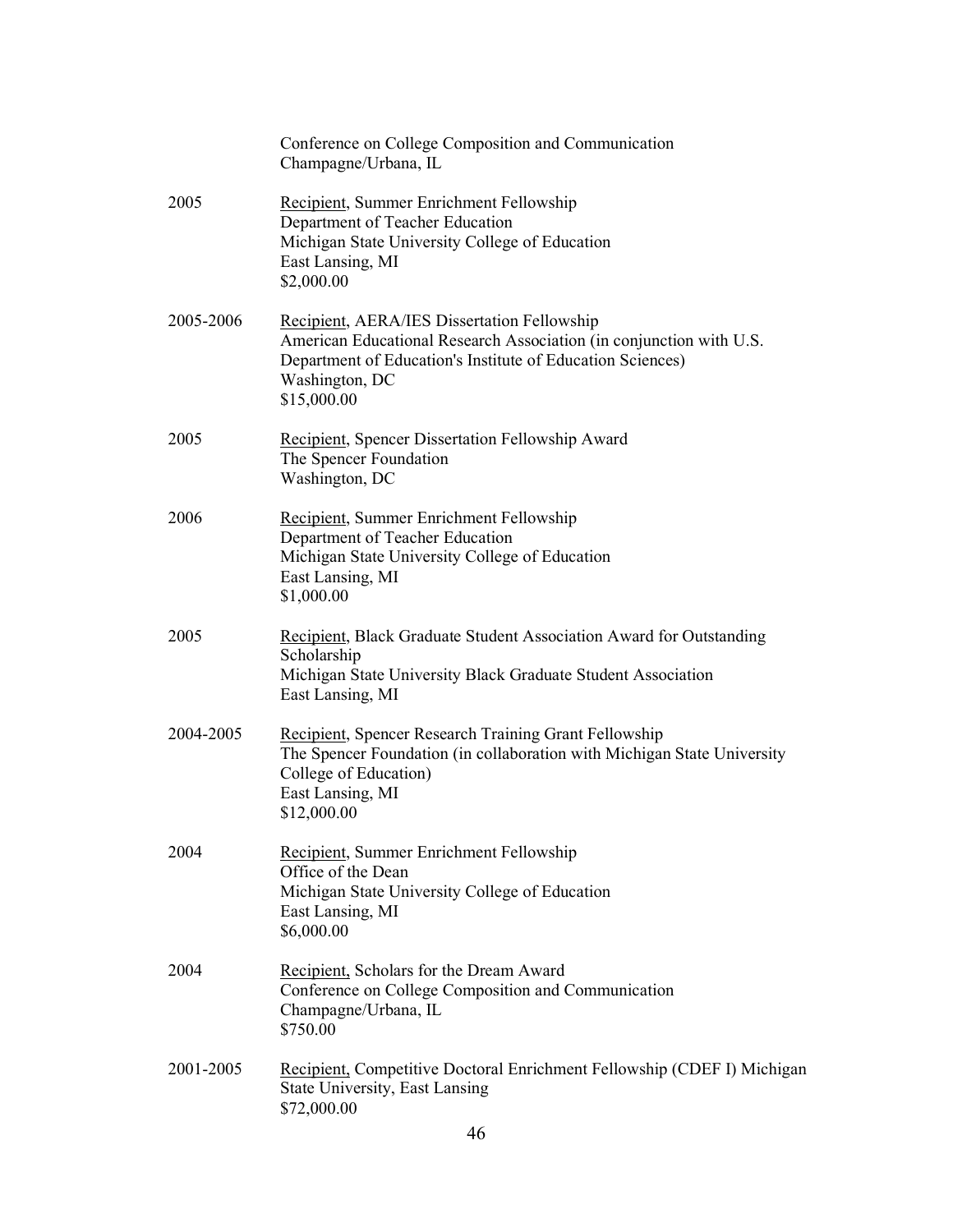| <b>2000</b> | Nominee, Walt Disney Teacher of the Year Award                                                                                           |
|-------------|------------------------------------------------------------------------------------------------------------------------------------------|
| <b>2000</b> | Recipient, Mid-Michigan Public School Academy Teacher of the Month Award                                                                 |
| 1998        | Recipient, Dorothy Yoshimori Award & Scholarship, College of Arts and<br>Letters.<br>Michigan State University, East Lansing<br>\$500.00 |
| 1998        | Finalist, Student Employee of the Year, Michigan State University,                                                                       |
|             | East Lansing, MI                                                                                                                         |

#### Professional Memberships

American Educational Research Association (AERA) Division G: Social Contexts of Education Division K: Teaching and Teacher Education

Conference on College Composition and Communication (CCCC)

National Council of Teachers of English (NCTE) Conference on English Education (CEE)

New York State Association for Bilingual Education (NYSABE)

International Reading Association (IRA)

Areas of Interest and Specialization (in alphabetical order)

#### 1. African American Studies in Education

- African American Language, Culture, and Communication
- African-Centered Education
- Race and Ethnicity

#### 2. Composition Studies and English Language Arts Education

- Adolescent Literacy/Content Area Literacy
- Composition and Rhetoric
- Digital Literacy/New Media Learning Environments
- English Language Arts Curriculum and Instruction
- Perspectives on Language and Literature Instruction
- 3. Critical Studies in Education
	- Critical Theory (including critical pedagogy and critical literacy)
	- Critical Race Theories
	- Income Inequality and Education
	- Gender Equity and Education (focus on masculinities)
	- Poststructural Theories in Education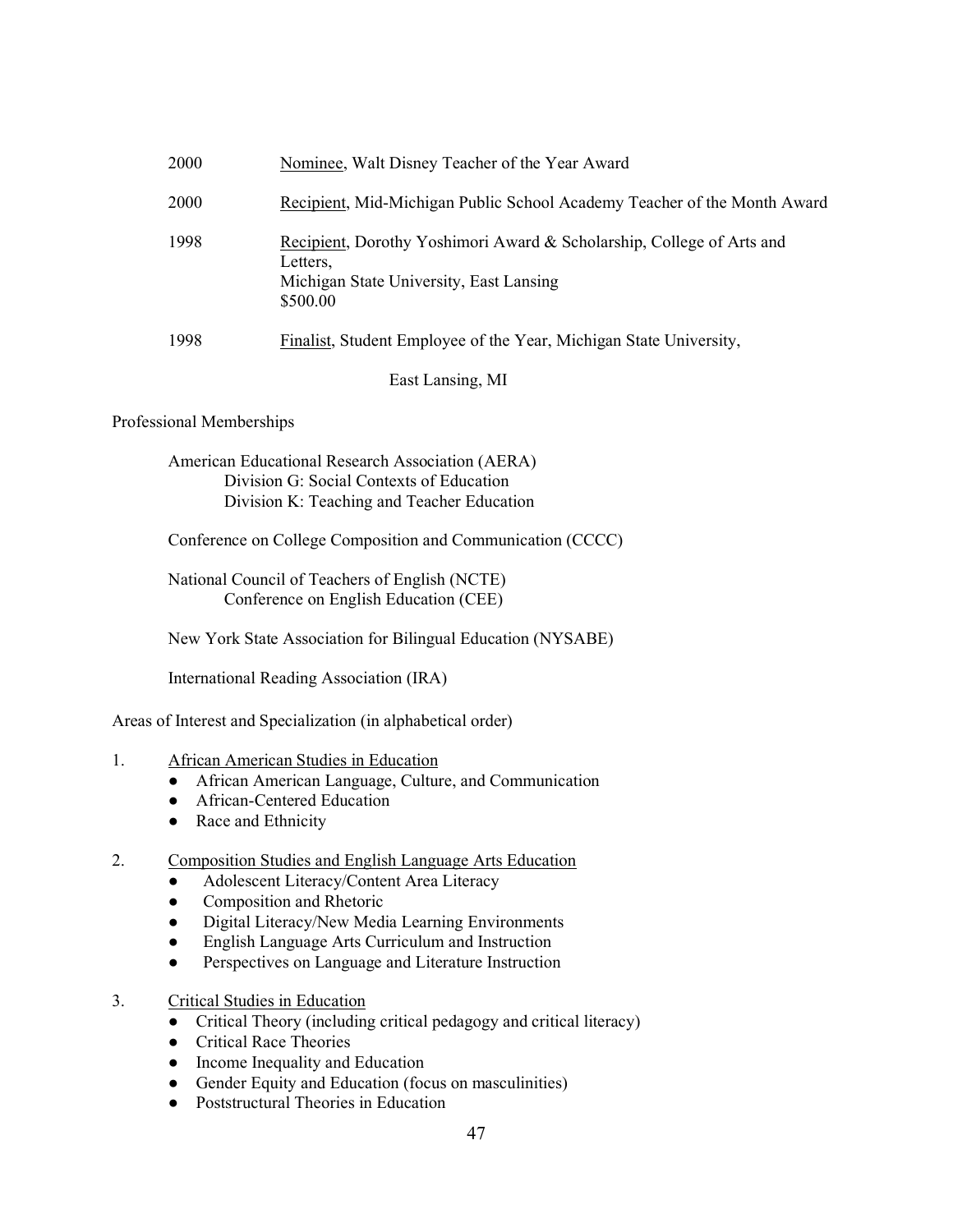- 4. Cultural Studies in Education
	- Culturally Responsive Education Theories (CRP, culturally sustaining perspectives)
	- Multicultural Literature/Literary/Education Theories
	- Popular Culture/New Media Cultures in Education
	- Perspectives on Urban Youth Culture in Education
- 5. Equity Studies in Education
	- Discipline and education
	- Disparities (in education)
	- Diversity, Integration, and Desegregation Studies
	- Equity Studies
	- School Change/Climate
	- Trauma-informed practices
- 6. Interpretive Research Methodologies in Education, Social Sciences, and the Humanities
	- Critical/Cultural Discourse Approaches
	- Critical Ethnographic/Case Study Approaches
	- Critical Textual/Social/Cultural Analysis (with emphasis on methods from Black Studies, Black Feminist Criticism, and Cultural Studies)
	- Participatory Research Approaches (including Action Research)
- 7. Urban Studies in Education
	- Sociology of Urban Education
	- Urban Education, Policy and School Reform
	- Urban Teacher Education (PreK-College)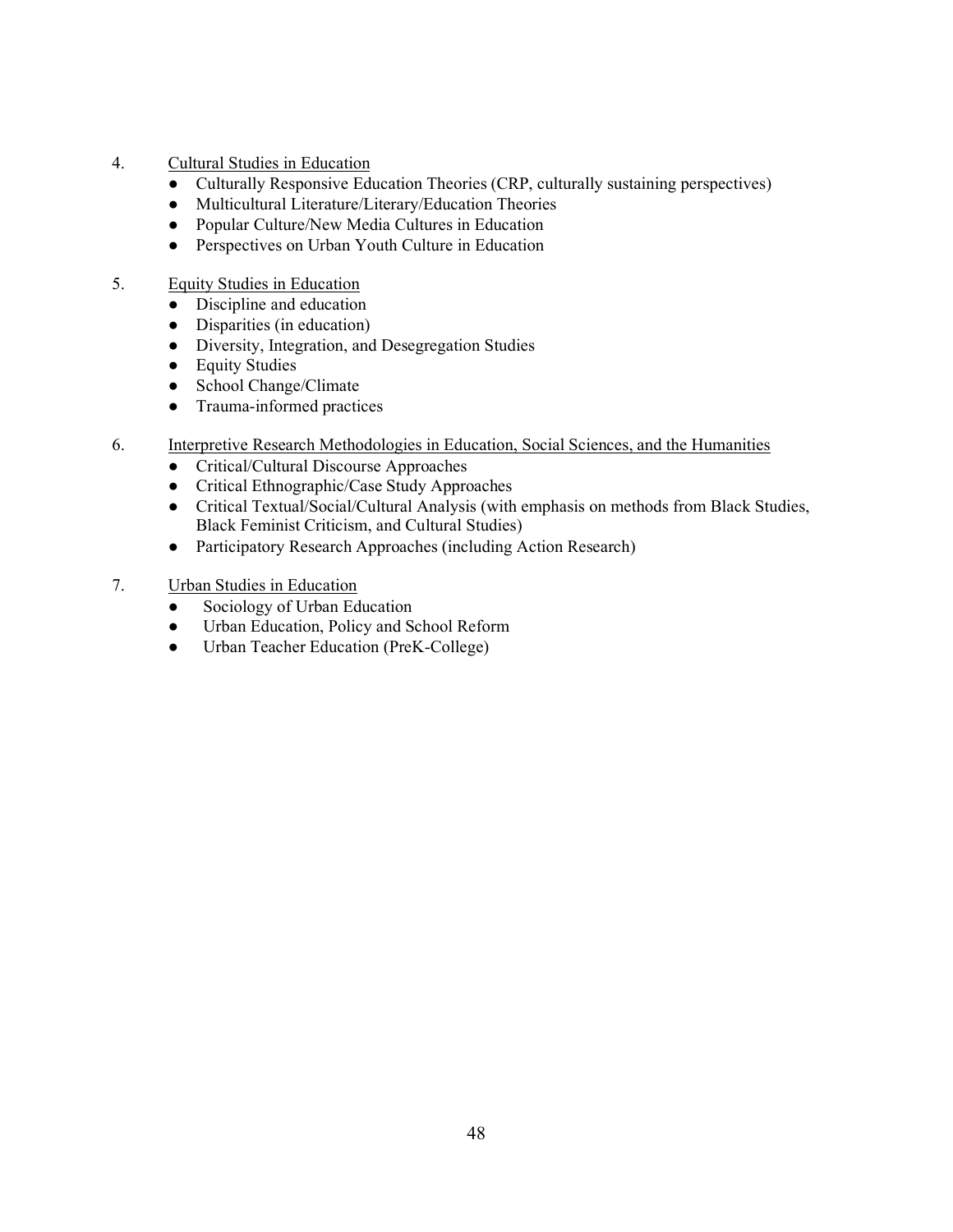| Email: mgh $260$ @nyu.edu |            |                             |                                         |  |  |
|---------------------------|------------|-----------------------------|-----------------------------------------|--|--|
| <b>EDUCATION</b>          |            |                             |                                         |  |  |
| 2020                      | MA.        | <b>Education Leadership</b> | New York University                     |  |  |
| 2009                      | Ph.D.      | Social Welfare              | University of Wisconsin, Madison        |  |  |
| 2002                      | <b>MSW</b> | Social Work                 | University of Wisconsin, Madison        |  |  |
| 1998                      | <b>BA</b>  | Psychology                  | California State University, Northridge |  |  |
|                           |            | Child Development           |                                         |  |  |

## María Guadalupe Hernández

#### **RELEVANT PROFESSIONAL EXPERIENCE**

#### **New York University New York, NY**

Innovations in Equity and Systemic Change (IESC) *July 2019-present* Metropolitan Center for Research on Equity and the Transformation of Schools *Director*

- Co-founder of Metro Center's Innovations in Equity and Systemic Change (IESC).
- Oversee, lead, and manage the overall implementation of the work of Metro Center's Innovations in Equity and Systemic Change (IESC).
- Develop in person and online training and technical assistance modules for IESC in myriad areas.
- Provide public school districts with technical assistance, training, consultancy, and online resources in myriad school improvement focus areas dependent on needs of districts, including disproportionality, equity, school culture and climate, multi-tier systems of support, culturally responsive sustaining education, code of conduct revisions, school visits to assess culture and climate, among other areas.
- $\bullet$  Coach K-12 school leadership in developing systems that addressing disproportionality using the following components: an equity vision, data driven culture, culturally responsive education, instructional leadership, positive school climate, positive behavioral supports, family and community engagement.
- Devise action plans for multiple districts in making changes to system belief, policies and practices to develop equitable educational systems to address disproportionality.
- Supervise, train, and mentor equity associates in implementation of IESC's scope of work.
- Identify and develop research projects related to disproportionality, process implementation, and systemic change.

#### **New York University New York, NY**

Technical Assistance Center on Disproportionality *July 2017-June 2019* Metropolitan Center for Research on Equity and the Transformation of Schools *Director*

- Oversee, lead, and manage the overall implementation of the work of the Technical Assistance Center on Disproportionality.
- Provide public school districts with technical assistance, training and online resources in myriad school improvement focus areas dependent on needs of districts, including but not limited to disproportionality, equity, school culture and climate, multi-tier systems of support, culturally responsive sustaining education, code of conduct revisions, school visits to assess culture and climate.
- Coach K-12 school leadership in developing systems that addressing disproportionality using the following components: an equity vision, data driven culture, culturally responsive education,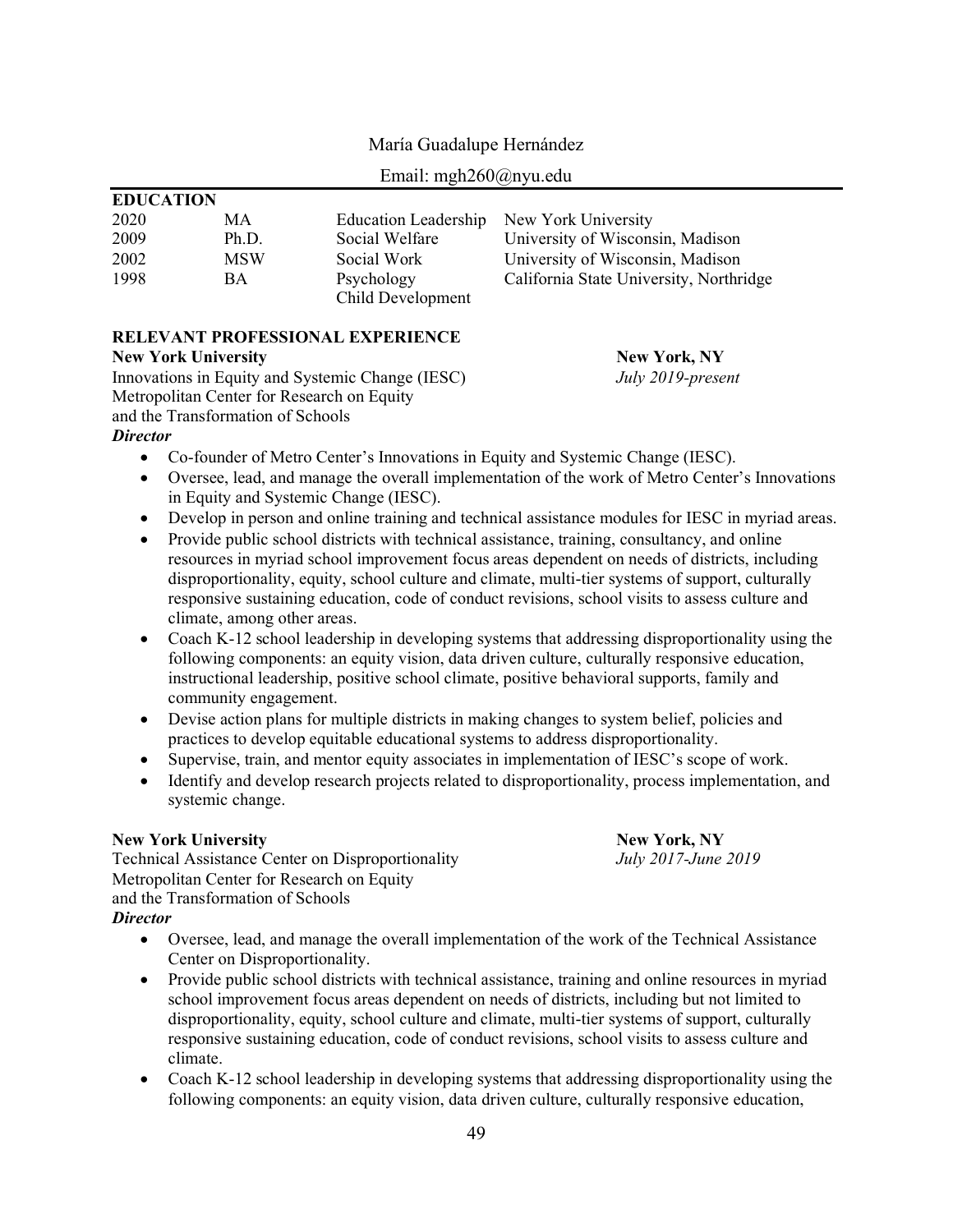instructional leadership, positive school climate, positive behavioral supports and community engagement.

- Devise action plans for multiple districts in making changes to system belief, policies and practices to develop equitable educational systems to address disproportionality.
- Supervise, train, and mentor project associates in implementation of TAC-D's scope of work.
- Identify and develop research projects related to disproportionality, process implementation, and systemic change.

#### **New York University New York, NY**

Technical Assistance Center on Disproportionality *October 2015-June 2017* Metropolitan Center for Research on Equity and the Transformation of Schools *Associate Director of Training and Development*

- $\bullet$  Train and mentor new associates
- $\bullet$  Develop associates in implementation of TAC-D scope of work
- Oversee implementation of professional development and technical assistance work of associates and project deliverables.
- Coach K-12 school leadership in developing systems that addressing disproportionality using the following components: an equity vision, data driven culture, instructional leadership, positive school climate, positive behavioral supports and community engagement.
- Devise action plans for multiple districts in making changes to system belief, policies and practices to develop equitable educational systems to address disproportionality.
- Provide public school districts with technical assistance and professional development in myriad school improvement focus areas dependent on needs of districts, including disproportionality.

**New York University**<br> **New York, NY**<br> **New York, NY**<br> **New York, NY**<br> *October 2014-October 2015* **Technical Assistance Center on Disproportionality** Metropolitan Center for Research on Equity and the Transformation of Schools

## *Senior Project Associate*

- Coach K-12 school leadership in developing systems that addressing disproportionality using the following components: an equity vision, data driven culture, instructional leadership, positive school climate, positive behavioral supports and community engagement.
- Devise action plans for multiple districts in making changes to system belief, policies and practices to develop equitable educational systems to address disproportionality.
- Provide public school districts with technical assistance and professional development in myriad school improvement focus areas dependent on needs of districts, including disproportionality, equity, and English Language Learners.
- Use action research model for system-wide change to enhance school policies and practices.
- Train and mentor new associates

## **New York University New York, NY**

Metropolitan Center for Research on Equity *October 2012-October 2014* and the Transformation of Schools

#### *Project Associate*

• Devise action plans for multiple districts in making changes to system values, policies and practices to develop equitable educational systems.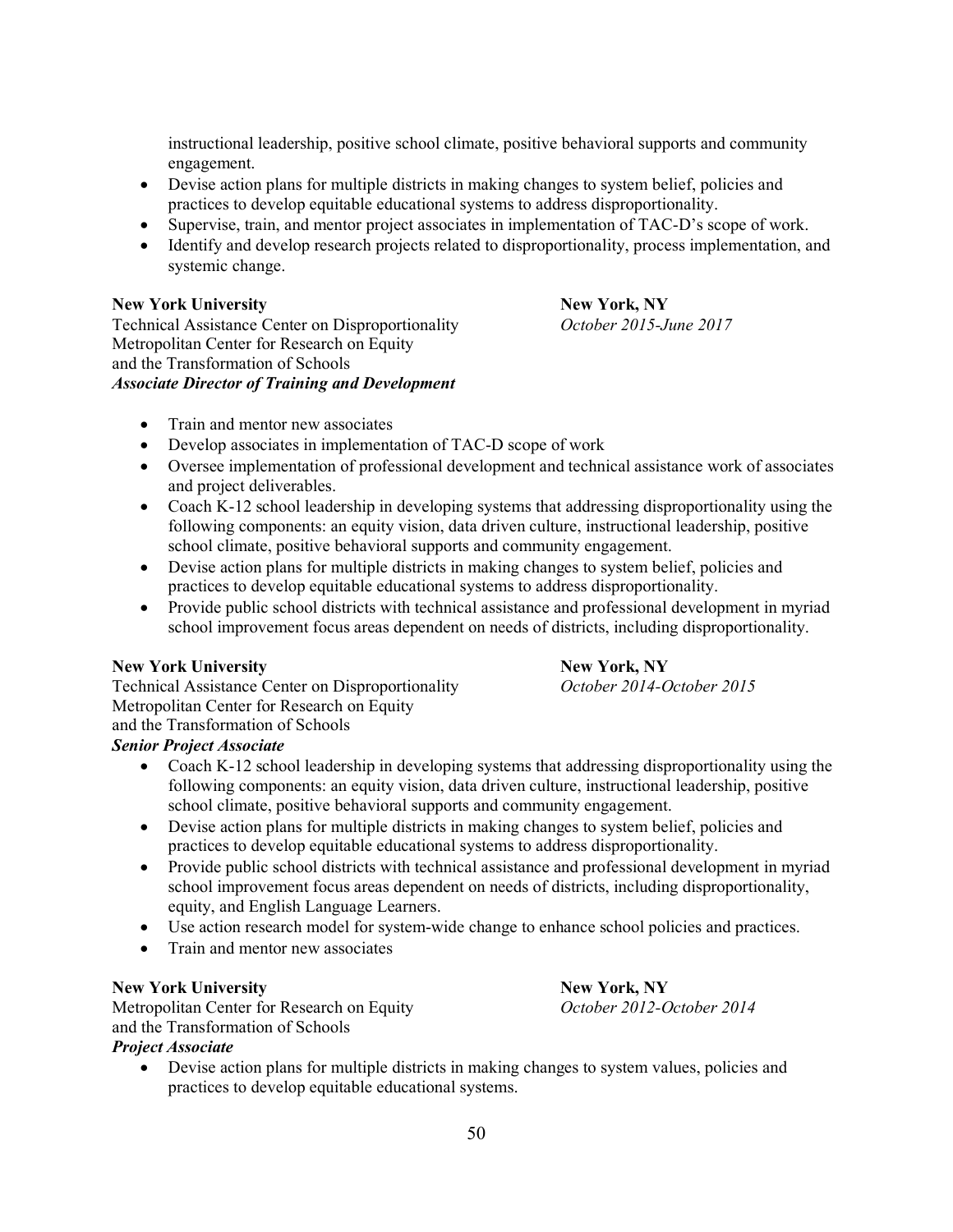- Provide public school districts with technical assistance and professional development in myriad school improvement focus areas dependent on needs of districts, including disproportionality, equity, and English Language Learners.
- Guide districts and schools in assessing adapting school beliefs, practices and policies that are culturally responsive to all students and communities.
- Use action research model for system-wide change to enhance school policies and practices.
- Conduct diagnostic reviews of districts.
- x Assess efficacy of programs/services provided to English Language Learners.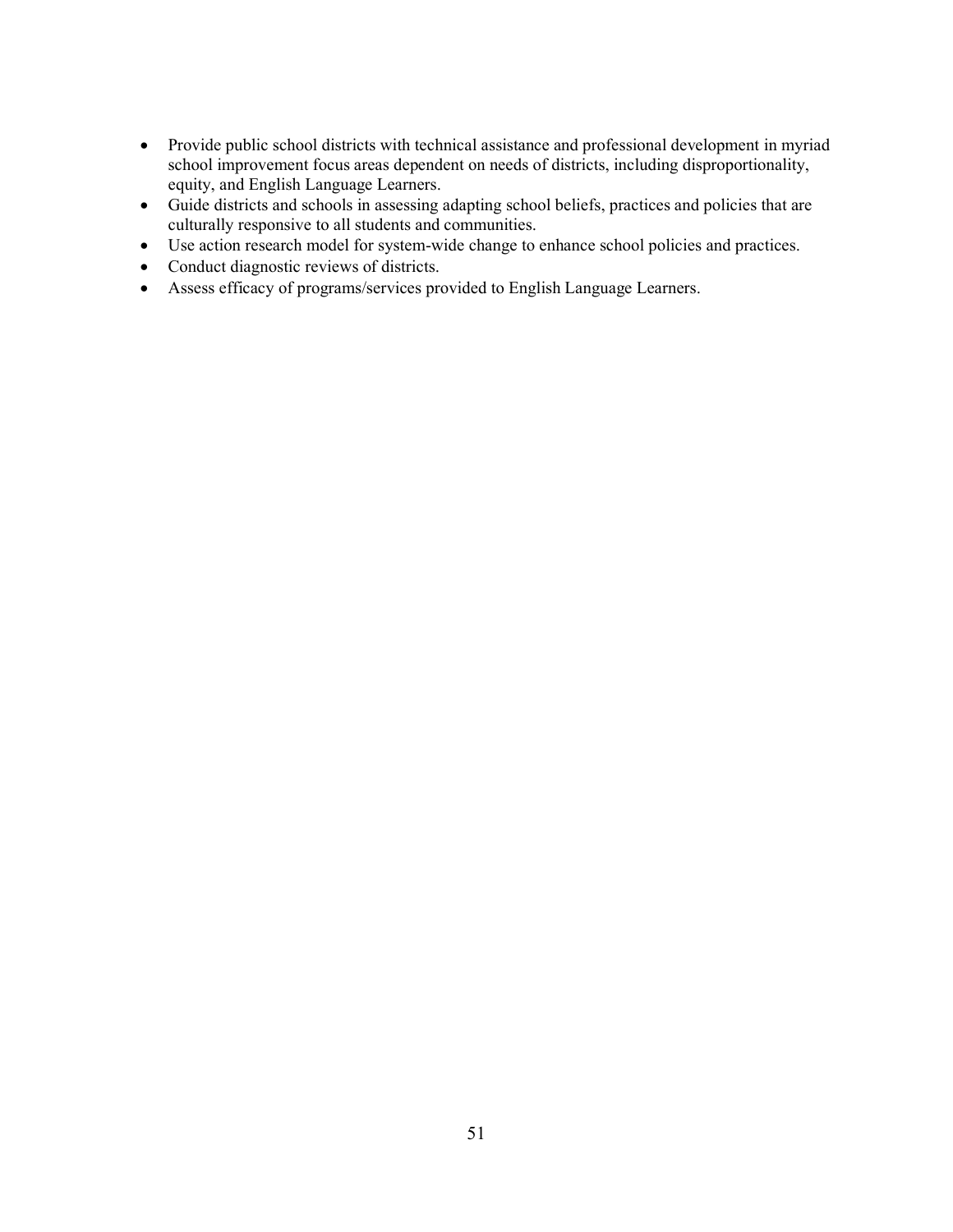## **Reed Swier**

## rs6733@nyu.edu⋅ (616) 633-6184

## **EDUCATIONAL LEADERSHIP**

The NYU Metro Center for Research on Equity and the Transformation of Schools (Sept 2018 - present) **Senior Equity Associate.** Innovations in Equity and Systemic Change (IESC)

- Founding member of Metro Center's IESC, which builds on the work of what was formerly The Technical Assistance Center on Disproportionality (TAC-D)
- Lead professional development sessions in multiple districts/regions across New York state and beyond, working with state agencies and regional organizations to ensure equity in race, national origin and gender
- Serve as specialist on issues related to culturally and linguistically responsive education and disproportionality in general and special education
- Provide ongoing technical assistance to state partners to ensure implementation fidelity

## The Fulbright Program (Jan  $2018 - \text{July } 2018$ )

## **Fulbright Distinguished Awards in Teaching (DAT) Grantee.**

- Chosen as one of two Fulbright DAT recipients to travel to the United Kingdom (Scotland)
- Conducted research, visited schools and shared expertise with local schools and the University of Edinburgh staff and students
- Developed a handbook for schools and districts, titled: Starting with Self: Identity exploration, restorative practices and community engagement

## East Harlem Scholars Academy (June  $2013 - \text{July } 2017$ )

## **Director of School Culture and Family Engagement.**

- Member of 4-person Leadership Team that ran the daily operations of PK-4 elementary school
- Ɣ Oversaw the implementation of policies and programs that promote positive school culture and family involvement
- Directly managed 11 employees, including teachers, paraprofessionals and social worker
- Managed school-wide student behavior, including coaching teachers and support staff across all grades with particular focus on restorative practices
- Planned and coordinated 40+ family engagements events each year
- Led weekly professional development for all staff
- East Harlem Tutorial Program Core Value Award winner

The Harlem Children's Zone  $(2011 - 2013)$ 

## **Grade Leader.**

- Led and coordinated weekly meetings with second grade staff
- Assisted in the recruitment and hiring of new teachers. Participated in the interview process as well as off-site recruiting fairs
- Represented our school in conversations with Geoffrey Canada and HCZ's executive staff regarding new assessment programs
- Relayed relevant curricula and programmatic information to teachers as well as parents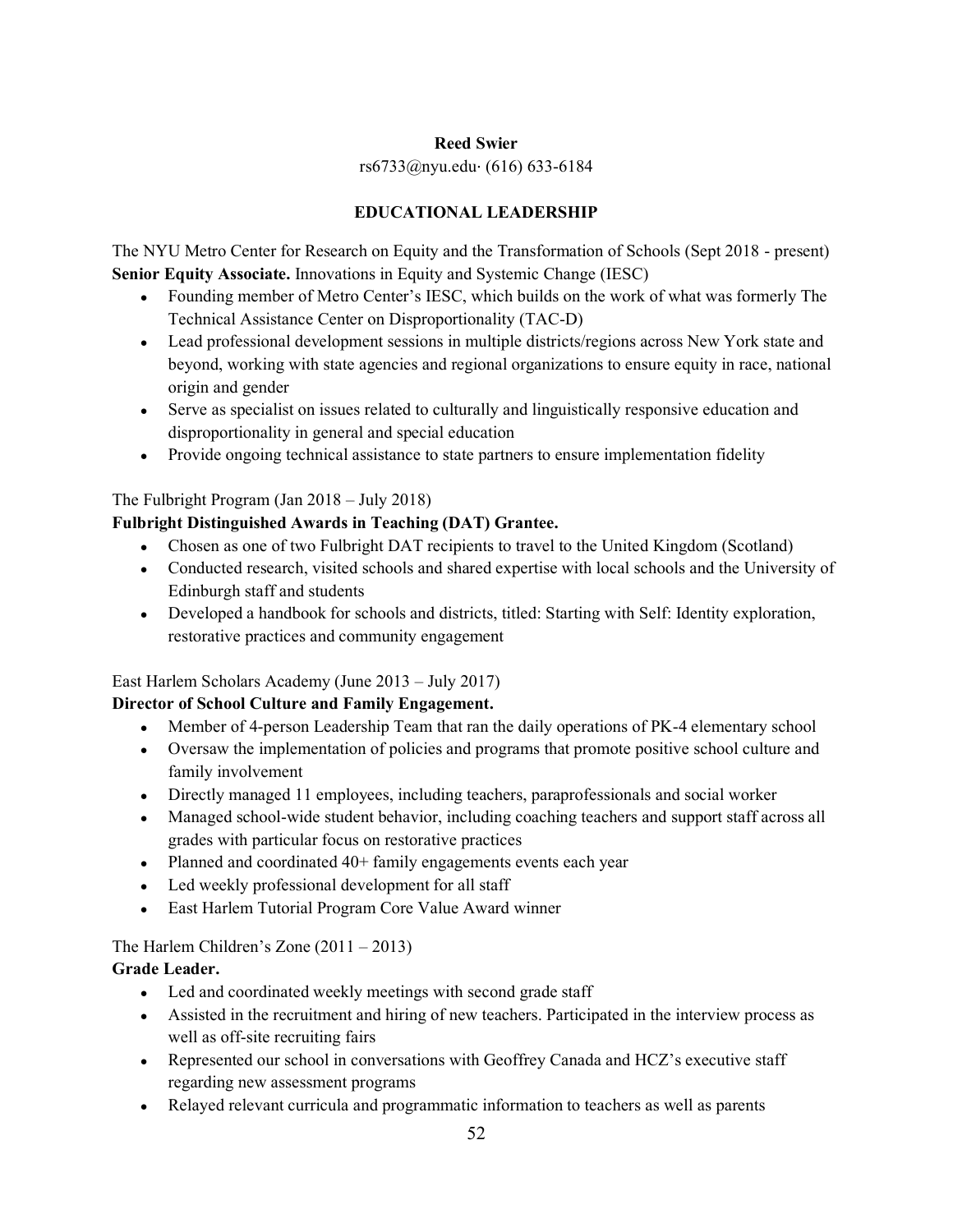International Community School (2009)

## **Intervention Coordinator, Response to Intervention Organizer, Academic Liaison.**

- Alongside the principal, planned and led a Response to Intervention block (RTI), managing a group of seven instructors across grades 2-5
- Led workshops for RTI instructors on best practices for intervention groups, with particular focus on guided reading
- Met monthly with district Academic Liaisons to discuss strategies to strengthen the connection between in-school and after-school programming

## **TEACHING EXPERIENCE**

*Hold a NY state Professional Certificate*

The Harlem Children's Zone (New York City, Aug.  $2011 - \text{July } 2013$ ) **Second Grade Teacher.**

- Taught all subjects to 24 students
- Designed and implemented units across all subject areas utilizing various instructional strategies including: the workshop method and critical exploration
- Ɣ Utilized summative and formative assessments in all subjects
- Received extensive training in Responsive Classroom and Singapore Math

International Community School (Oakland, CA, April 2009 - July 2010)

## **Academic Intervention Specialist and Academic Liaiso**n.

- Planned and led Spanish and English language intervention classes in literacy, math and English Language Development for grades 1-5
- As Academic Liaison to afterschool programs: Supplemented curriculum with differentiated, standards- based activities that connected to each classroom's weekly focus
- Developed project-based curricula to lead 21, 3rd-5th grade academic and behavioral high need students in afterschool program focusing on arts, academics and athletic enrichment.

PS 335 NYC Department of Education (New York City, Aug. 2006 – Aug. 2008)

## **First Grade Teacher.**

- Ɣ Obtained extensive knowledge of early childhood curricula in all subjects, including training in: Teacher's College Reading and Writing Project, Reading First, Everyday Mathematics
- Carried out rigorous lessons adapting to student's multiple learning styles, differentiating instruction to fit a highly heterogeneous classroom population
- Students achieved a year and a half growth in reading

## **EDUCATION**

Harvard Graduate School of Education (Cambridge, MA, Sept. 2010 – May 2011) **Master of Education.** Concentration: Learning and Teaching

Pace University (New York City, Aug. 2006 – May 2008) **Master of Science for Teachers**. Concentration: Childhood Education, grades 1-6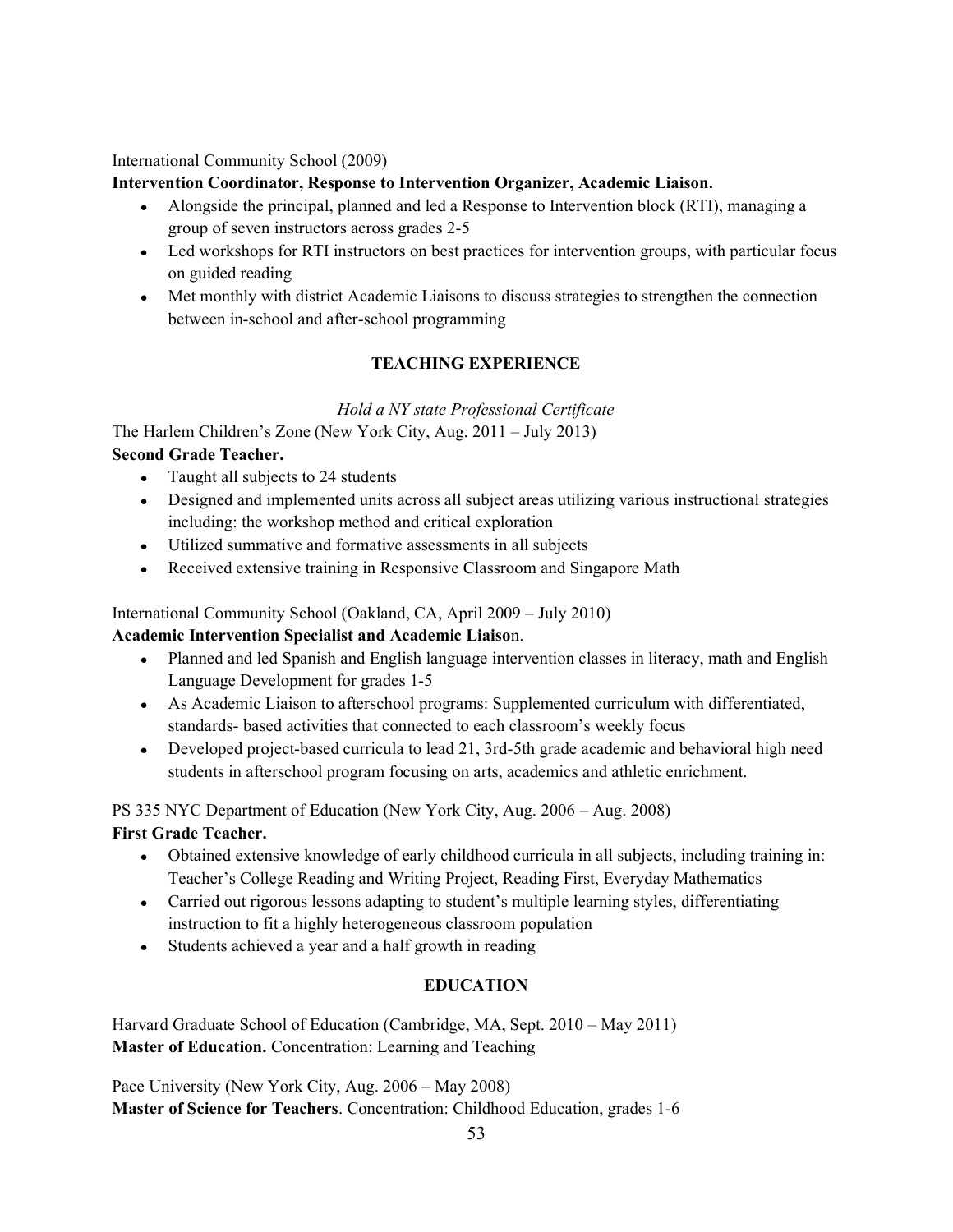The University of Michigan (Ann Arbor, MI,  $2002 - 2006$ )

**Bachelor of Arts with Distinction.** Concentration: Sociology and Spanish

## **Additional Skills:**

- Skilled with written and oral Spanish
- Trained Dialogue Facilitator, Co-Captain of University of Michigan NYC Intergroup Dialogue Alumni Committee
- Significant training in restorative practices through IIRP and Hull Centre for Restorative Practices

## **ADDITIONAL WORKSHOPS & TRAININGS**

## *Training for the Self-Reflective Educator: Co-Creator and Co-Facilitator*

(The New School, College of Performing Arts - Drama**,** February 2020)

● Professors in the School of Drama were required to receive anti-bias/equity training. In the session, participants engaged in dialogue regarding the intersectionality of systems of oppression and personal identity and how to better serve their student population.

## *Interrogating Whiteness in Youth Development Work***: Creator and Facilitator**

(Urban Soccer Symposium, Washington D.C., May, 2018)

• Engaged training participants around issues of whiteness, identity self-reflection and the importance of race and equity work as it relates to youth development. Participants were guided through a process of their own self-reflection that was then connected to existing societal systems of power and privilege.

## *Interrogating Whiteness in the Restorative Practice Movement***: Creator and Facilitator**

(International Institute for Restorative Practices World Conference, May 2018)

• Led a workshop that called participants to unpack how restorative practices are often co-opted and implemented with an a-historic and color-evasive lens. The workshop called upon concepts like White fragility, tools of whiteness, and White racial identity development to push participants to start with their own identity reflection when cultivating restorative environments.

## *Starting with Self: Identity Exploration in Education***: Creator and Facilitator**

(The University of Edinburgh, Scotland, May 2018)

• Led training for the final class of the Masters in Transformative Learning and Teaching cohort. Participants were given a framework for identity self-reflection and White racial identity development. Engaged in dialogue around how our identities impact the communities in which we teach.

## *Training for the Self-Reflective Educator***: Co-Creator and Co-Facilitator**

(New York City, November 2017)

• Along with co-facilitators from the Dialogue Arts Project, I developed and led a full-day training for 20 NYC-based educators. Participants engaged in dialogue regarding the intersectionality of systems of oppression and personal identity and how they impact their work in schools on a dayto-day basis. The group developed action plans to take positive steps forward at their school sites.

**Pre-service and In-service Professional Development at East Harlem Scholars Academy: Creator and Facilitator** (New York City, 2013-2017)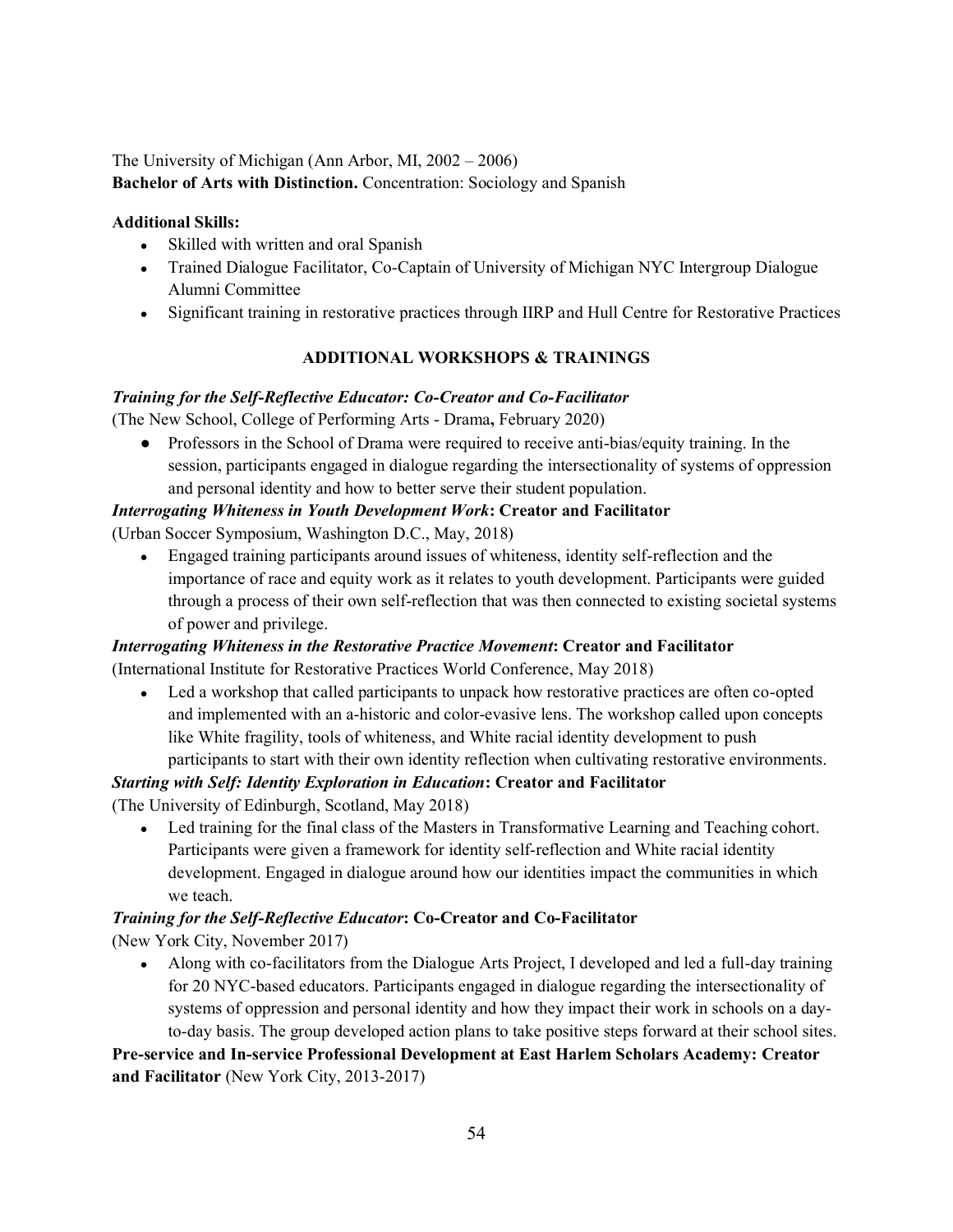- As Director of School Culture and Family Engagement planned and led dozens of workshops for staff and families, themes including, but not limited to:
	- ➢ Restorative Justice, Family Engagement Practices, Positive School Culture, Learning Protocols, Responsive Classroom, Personal Identity Dialogue

## *Bully Workshop***: Creator and Facilitator**

(New York City, October 2015 and 2016)

• Asked to lead a workshop on bullying and bully prevention for members of 1199 SEIU Child Care Funds to kick off national Bully Awareness Month. Focused on bully prevention through relationship building and restorative practices.

## *Identity in Education Dialogue***: Creator and Facilitator**

(Harvard Graduate School of Education, December 2010)

• Organized, planned and led a dialogue for 28 graduate students, examining how our own identities affect the work we do in the field of education. The dialogue was developed after witnessing a lack of productive conversations on campus about race and class.

## **PANELS**

#### *Antiracism in Social Work Research Panel: Panelist*

(New York University, March 2020)

● Invited to be a panelist by the White Students Challenging Racism, a student organization at the NYU Silver School of Social Work. Spoke about the importance of critical self-reflection, understanding whiteness and structures of white supremacy and how to be an active antiracist.

#### *Community Schools***: Panel Organizer and Facilitator**

(New York City, August 2016)

• Planned and facilitated a panel discussion which included key 'community schools' advocates. The panel highlighted the importance of community schools in the NYC area and then engaged participants in a dialogue focusing on how we can make schools more community focused.

#### *What do we do when the world feels like it's falling apart?* Panel Organizer

(New York City, August 2016)

• Planned and coordinated panel for 100+ educators in pre-service training to address recent police brutality cases, Black and Brown death and how to be a trauma sensitive school amidst continual unrest.

#### *School-to-Prison Pipeline:* **Panel Organizer**

(New York City, August 2015)

• Planned and coordinated panel for 100 educators in pre-service training addressing the connection between schooling practices and the criminal justice system. Brought in key community stakeholders to engage in dialogue.

## **PUBLICATIONS**

Hernández, M. G., Lopez, D. M., Kaur, J., & **Swier, R.** (In progress). *When the rubber meets the road: Training and technical assistance to address disproportionality head on*. New York, NY Teachers College Press.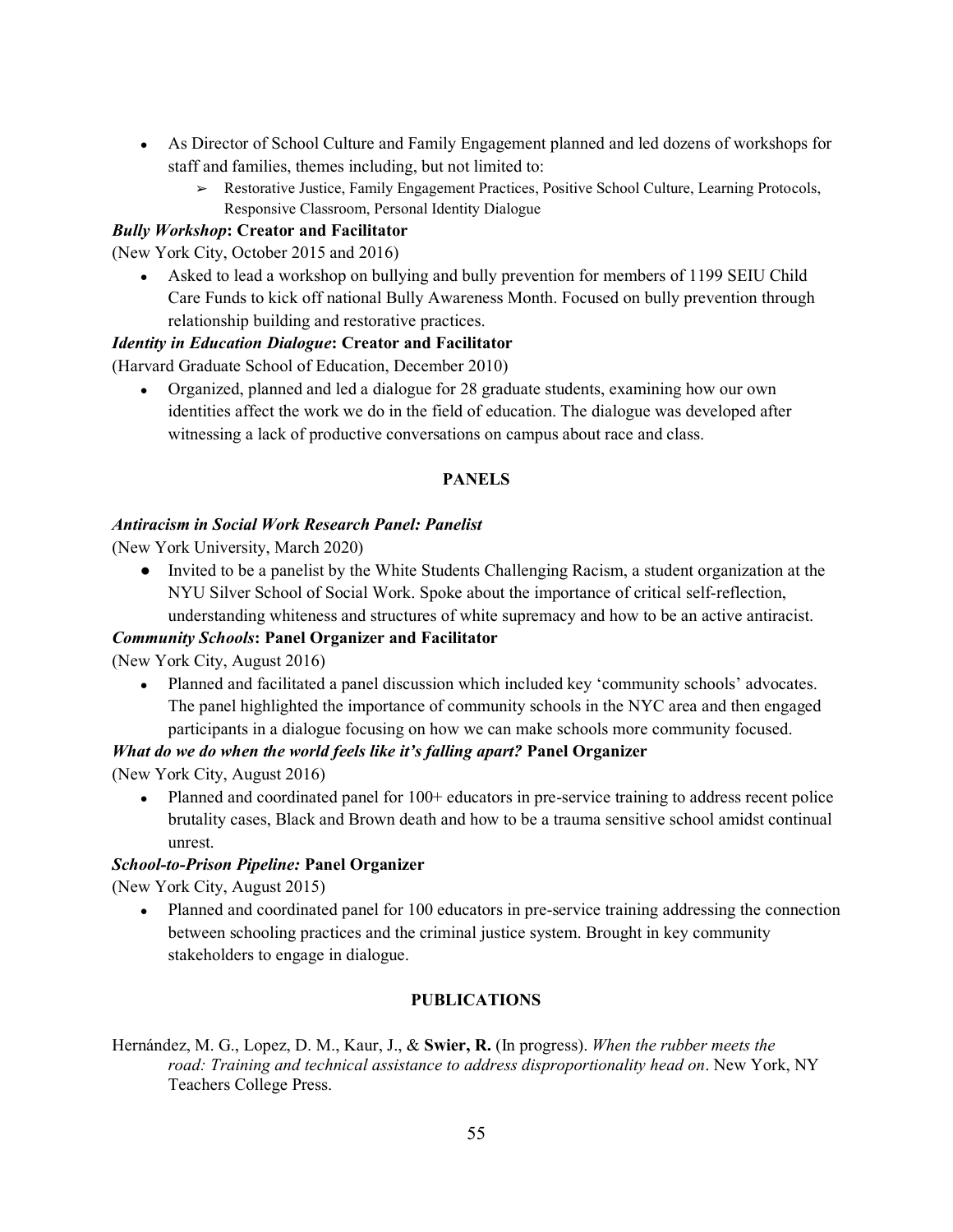## **Jaspreet Kaur**

20 River Ct., Jersey City, NJ • (347)-952-6921 • ik4202@nyu.edu

#### *Summary*

A professional with around 15 years of experience in the fields of Education, Research and Project Management. I am an actionoriented professional with strong qualitative, quantitative, and analytical skills. A writer and a subject matter expert on the various issues in Education, particularly, special education. I have authored and published multiple blogs and is currently working on a book series. Also, I am member of an editorial board and is responsible for reviewing work and publications from other authors.

#### *Education*

| New York University, New York, NY                           | May 2015 |
|-------------------------------------------------------------|----------|
| Robert F. Wagner Graduate School of Public Services         |          |
| Master of Public Administration-Education Policy            |          |
| <b>Harvard University - HGSE</b>                            | Dec 2008 |
| Leading for Understanding (Leadership Certification Course) |          |
| Panjab University, Chandigarh, India                        |          |
| <b>Bachelors in Education</b>                               | May 2008 |
| Bachelors in Commerce                                       | May 1999 |

#### *Technical Skills*

R programming language, Qualtrics, Project, Visio, MS Office Suite, SPSS, STATA, eTapestry, Quickbooks, Atlas

#### *Awards and Achievements*

- **Member Editorial Board – VUE (Voices in Urban Education)**
- **Member of NYSED SSIP Data Workgroup Team**
- **As ISA Coordinator (International School Awards, British Council, UK) bagged the International School of the Year Award for 3 consecutive years (2009-12)**
- Intern with United Nations Dept. of Economics and Social Affairs, Bureau of Development Policy and New York City Government's learning and development division
- Graduate Student Fellow NYU Stern School of Business, New York

#### *Professional Experience*

#### **Senior Research Associate- Metropolitan Center for Research Equity and the transformation of Schools, NYU** Oct16-Present - Analyze School, district and state's student level disaggregated data, perform analysis around risk indexes and over-time trends for IDEA indicators for disproportionality and discrepancy - Responsible for Implementation Fidelity Monitoring - Manage Product Development: Workbooks, reports and manuals and other toolkits and guidelines for districts providing a deeper insight into special education and related intersectionality - Serve as specialist around disproportionality indicators; Assist various stakeholders' issues related to disproportionality research, related policy and practice - Provide Technical Assistance to various districts through PDs, maintain effective communication with district data personnel **- Project Lead, NCC Gates foundation SPED Study Project Assistant (Fiscal Operations) - New York University <b>Separations** Sep15-Jun16 - Manage projector – internal budgetary control system; building NYU Wagner's Fiscal Training program **Project Assistant - McSilver Institute for Poverty Policy and Research**  Nov14-

Aug15